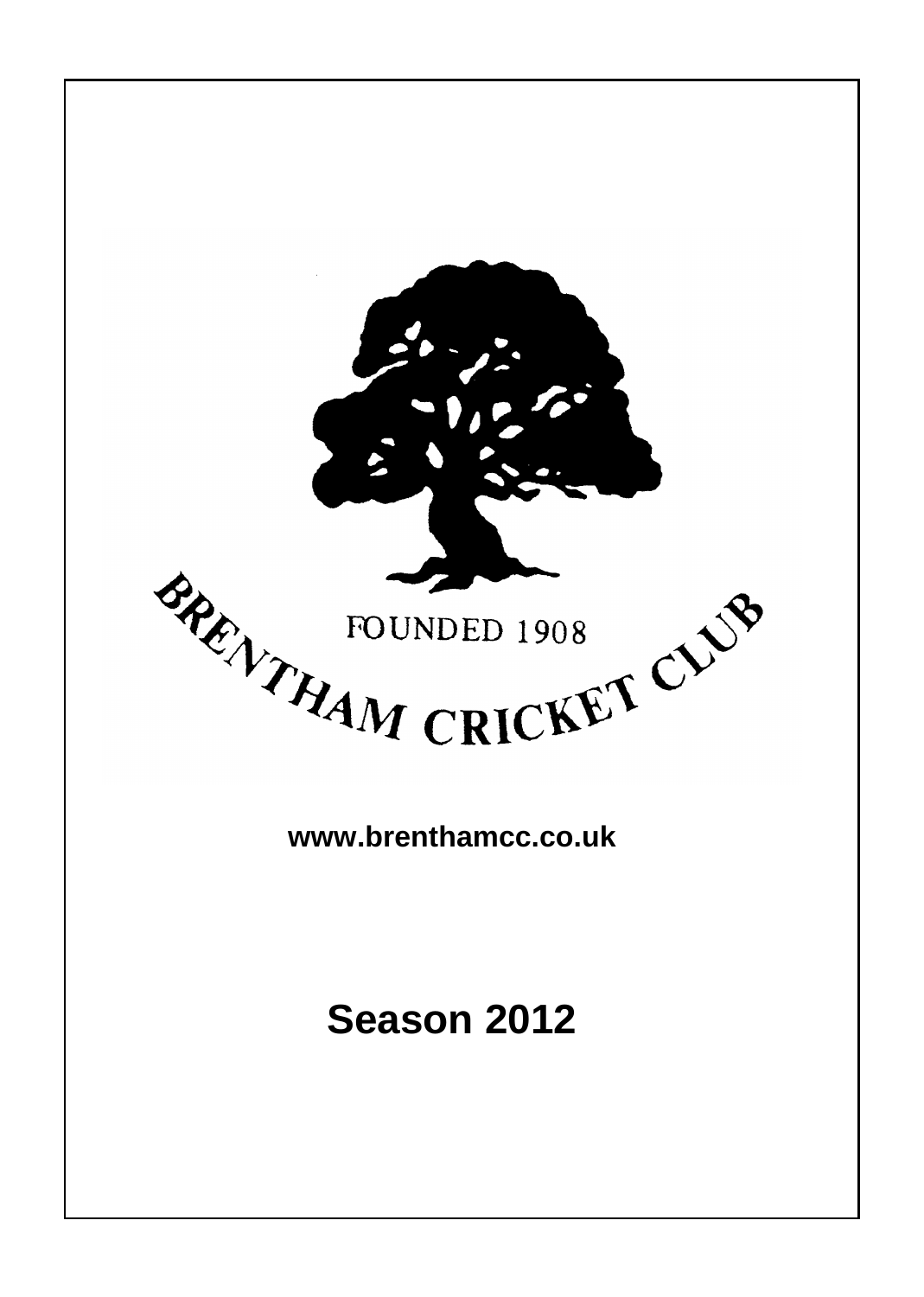# **NOTES**

*REMEMBER: 2012 Season results and reports will be published weekly on the Club Website:* **www.brenthamcc.co.uk**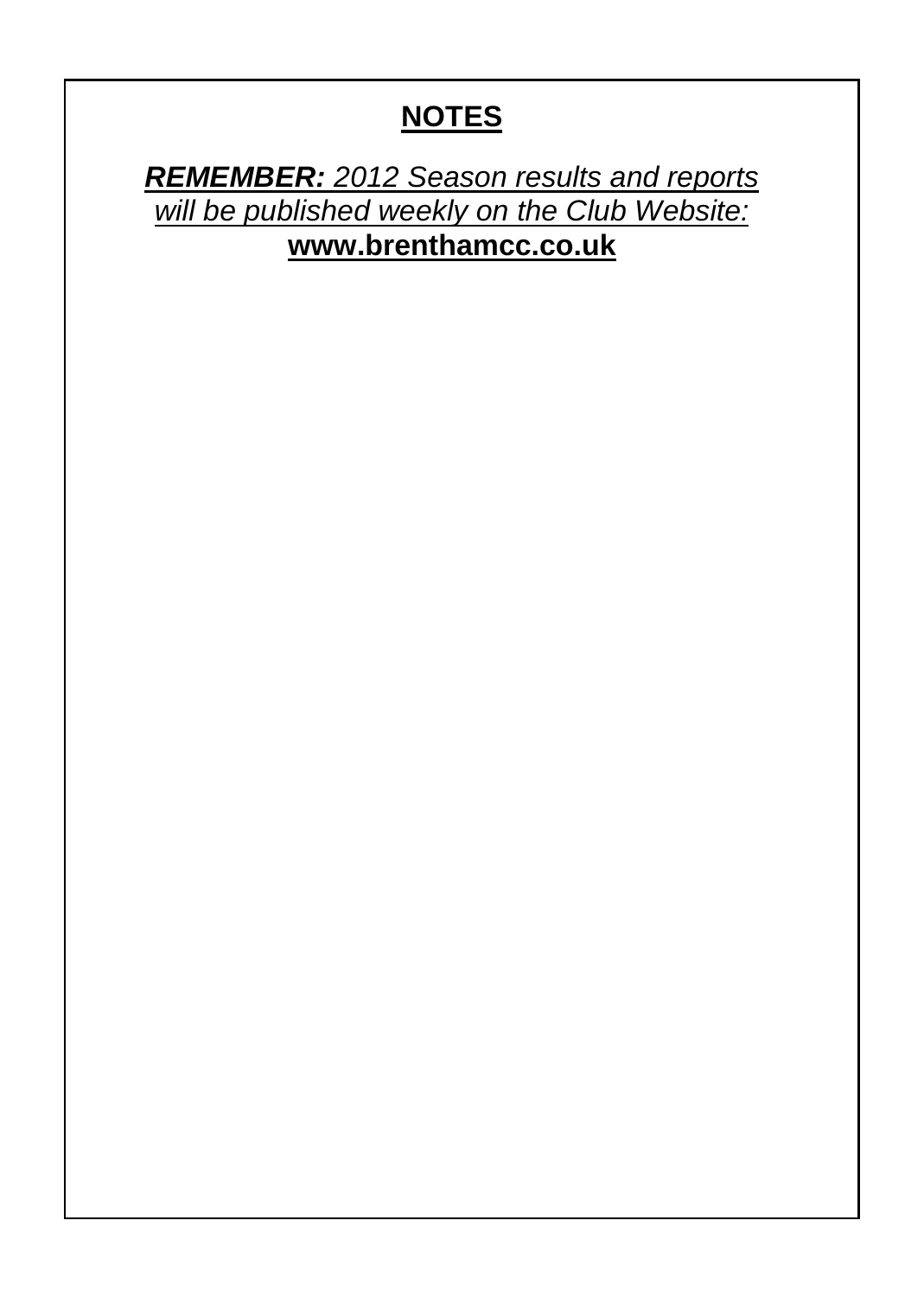### **BRENTHAM CRICKET CLUB**

Founded 1908

#### **MEMBERS OF THE MIDDLESEX COUNTY CRICKET LEAGUE**

#### **Affiliated to**

The Middlesex Cricket Board The Club Cricket Conference The Middlesex Colts Association Middlesex County Cricket League, Founder Member The 1987 League MCB Youth Development League Chess Valley League

# **SEASON 2012**

#### **GROUNDS**

#### **1st and 2nd Teams MCB Development League fixtures (Sundays) Chess Valley League fixtures (Sundays)**

38a, Meadvale Road, Ealing W5 1NP Clubhouse Telephone: 020 8997 2624

#### **3rd Team**

3<sup>rd</sup> XI Ground at Harrow Cricket Club, "Paynes Folly", Wood End Road, Harrow, HA1 3PP Telephone: 020 8422 0932

# **4 th Team**

Harrow Town Cricket Club, Rayners Lane, HA2 9TY Telephone: 020 8866 8733

Club Colours: **NAVY BLUE** and **GOLD**

#### **www.brenthamcc.co.uk**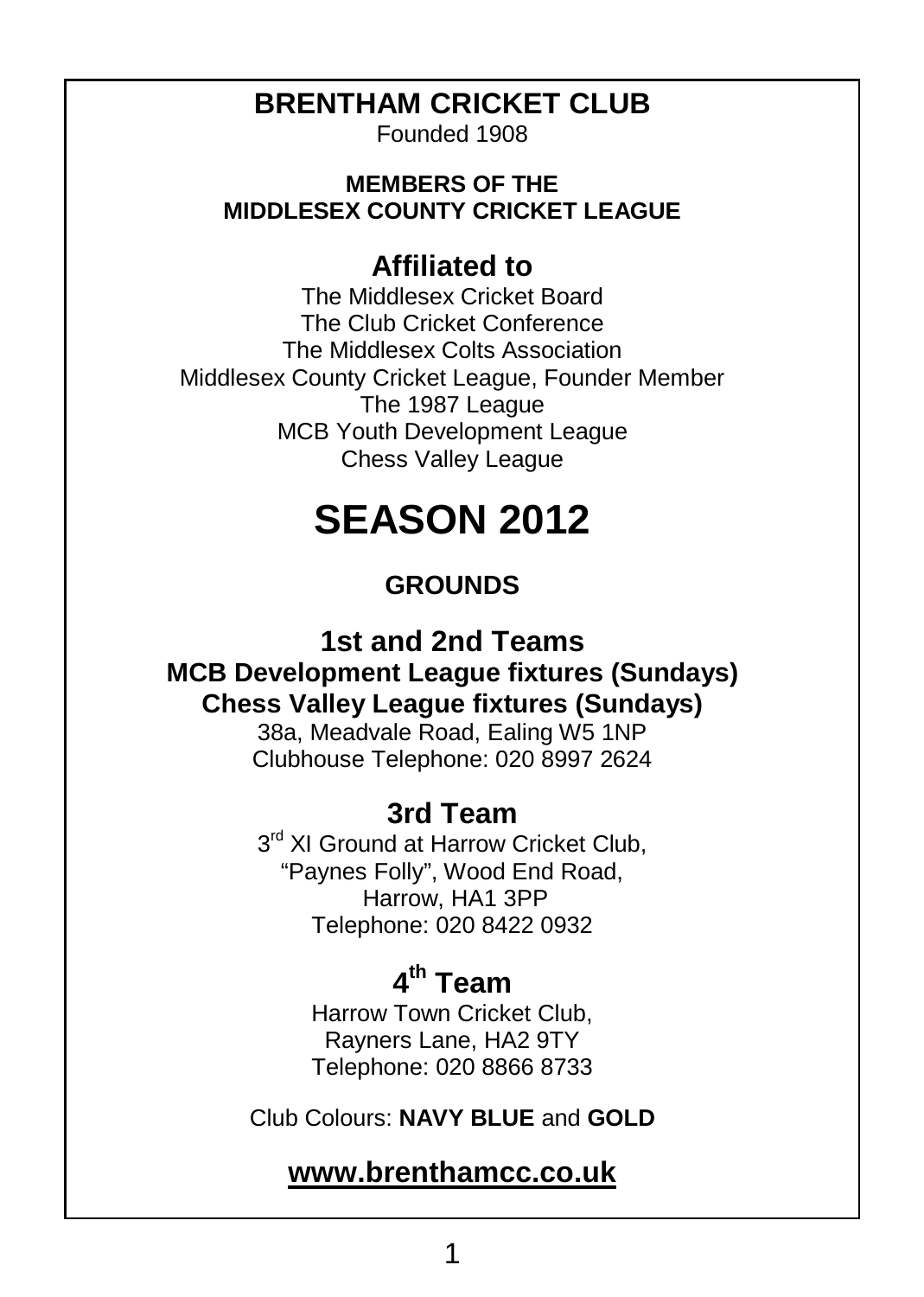#### **President**

D. W. Bloomfield

#### **Life Vice-Presidents**

J. G. Capps I. I. R. Chaplin K. A. R. Drane R. A. James R. F. Kingdon

B. J. Reid P. A. R. Swann D. W. J. Vincent J. P. Vincent

#### **Vice-Presidents**

M. P. Avery G. D. Barlow J. R. Bolger J. M. Brearley, OBE K. Brett R.E. Bull R. A. Chambers C. D. Cheadle S. Clarke J. B. Clemow A. G. Cooper R. Dakin T. M. Daly J. Darbon G. de Jonk R. M. Devine B. C. Eden D. L. Frewer J. A. Hamilton N. G. Hamilton P. O. Hooper H. R. Hunt R. Hunt S. M. Hunt M. C. James

R. C. Jones I. Juster H. G. Lambi N. Lambi M.A. Lawrence F. Legg M. H. Lewis J. Morley G. M. Overy J. A. Overy C. A. Phillips G. R. Rayner P. Roberts C. C. Rodgers D. P. Rodgers H. F. Rose A. R. Rule M. A. Saggers N. F. Sargeant D. Ventham B. W. Waters G. Wells D. K. West G. A. Williams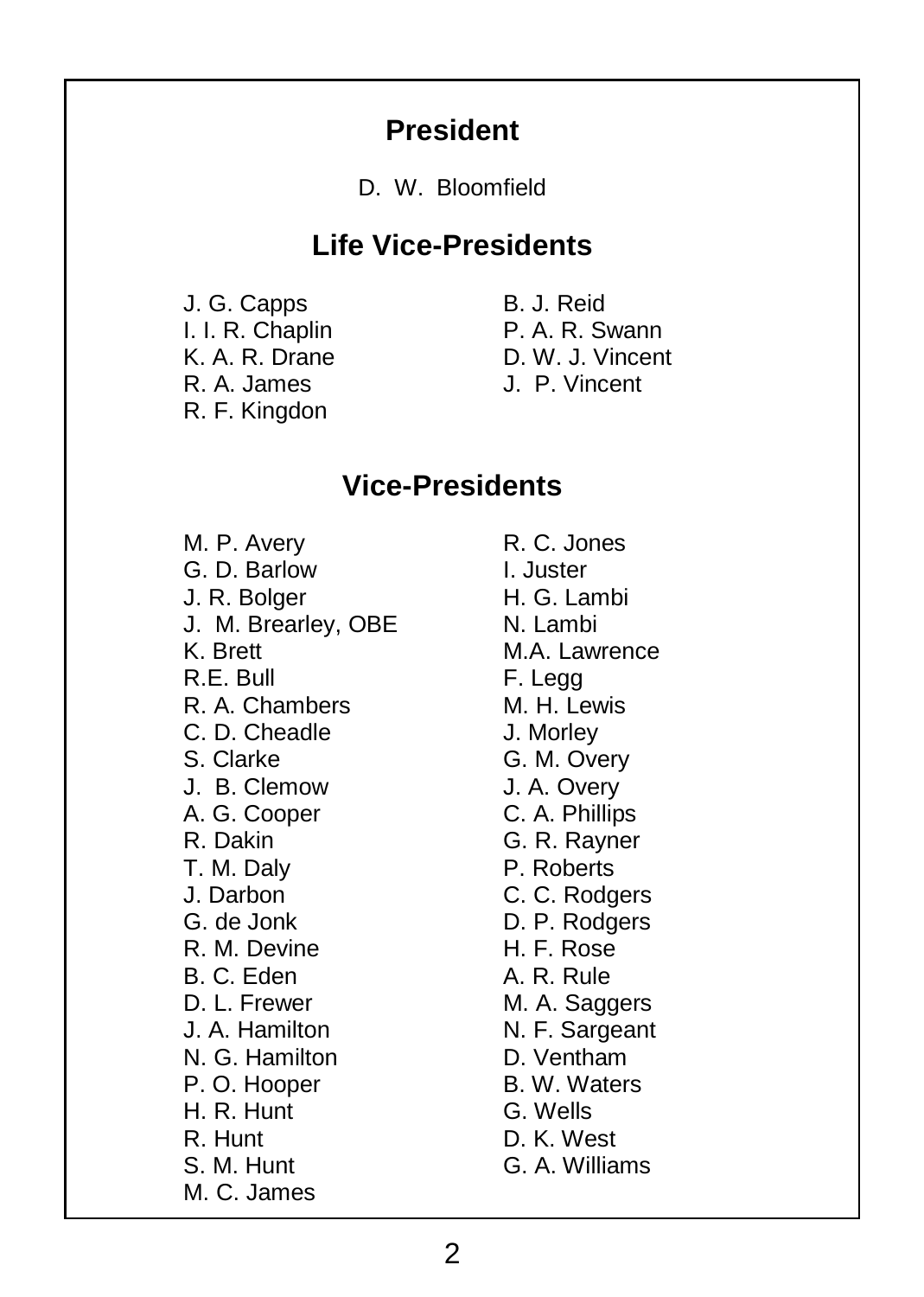# **Presidents**

Position first introduced in 1939

| J. W. Allen       | 1939 - 1942   |
|-------------------|---------------|
| J. C. Roberts     | 1943          |
| F. W. Green       | $1944 - 1950$ |
| H. J. Fisher      | $1951 - 1960$ |
| A. W. G. Thurland | $1961 - 1970$ |
| H. Brearley       | $1971 - 1972$ |
| K. L. Kettle      | $1973 - 1997$ |
| B. J. Reid        | $1998 - 2005$ |
| D. W. Bloomfield  | $2006 -$      |

# **1st Team Captains**

| C. B. Askew         | 1908 – 10   |
|---------------------|-------------|
| G. F. Royce         | $1911 - 18$ |
| J. W. Clegg         | $1919 - 20$ |
| <b>B.</b> Goodridge | 1921        |
| J. W. Clegg         | $1922 - 26$ |
| F. W. Green         | $1927 - 32$ |
| F. T. Hender        | $1933 - 35$ |
| R. Howell           | $1936 - 37$ |
| F. H. Sharpe        | $1938 - 44$ |
| F. D. Ahl           | $1945 - 48$ |
| R. Felton           | $1949 - 52$ |
| H. Brearley         | $1953 - 55$ |
| J .L. Swann         | $1956 - 61$ |
| D. W. J. Vincent    | $1962 - 66$ |
| R. A. James         | $1967 - 69$ |
| D. W. Bloomfield    | $1970 - 72$ |
| B. J. Reid          | $1973 - 75$ |
| R. F. Kingdon       | $1976 - 78$ |
| D. W. Bloomfield    | $1979 - 80$ |
| B. J. Reid          | $1981 - 83$ |
| G. A. Williams      | $1984 - 86$ |
| J. A. Hamilton      | $1987 - 88$ |

| G. A. Williams | $1989 - 90$   |
|----------------|---------------|
| G. M. Overy    | $1991 - 92$   |
| G. Wells       | $1993 - 95$   |
| C. J. Pile     | 1996          |
| R. M. Devine   | 1997          |
| N. F. Sargeant | $1998 - 2003$ |
| J. B. Clemow   | 2004          |
| K. P. Dutch    | $2005 - 2006$ |
| M. Ali         | $2007 - 2008$ |
| V. Vakani      | $2009 - 2011$ |
| V. Sethi       | 2012          |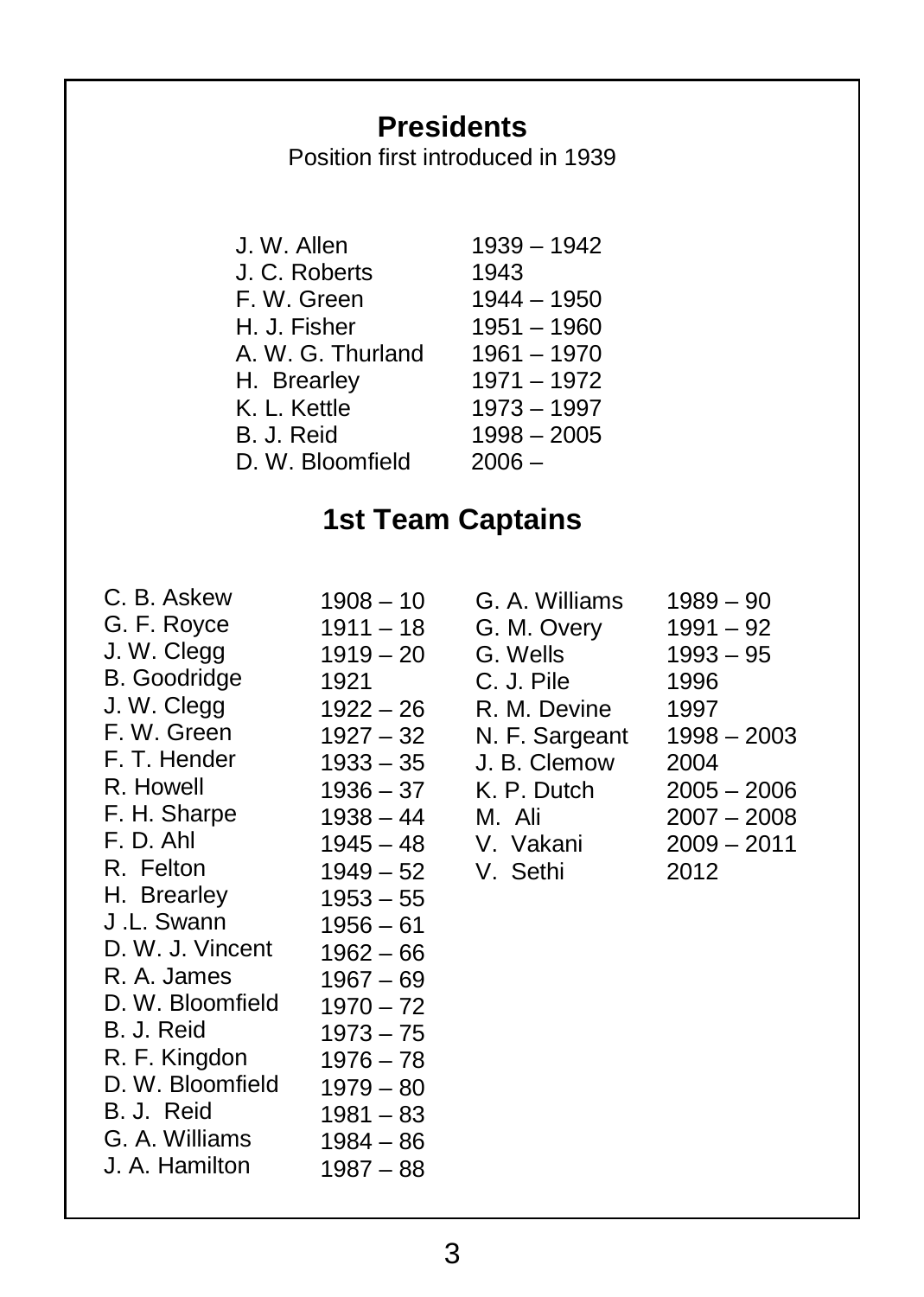### **Club Officers and Committee 2012 Season**

**President David Bloomfield**

Hillcroft, 3, South Park Drive, Gerrards Cross, Bucks, SL9 8JJ Tel: 01753 882882 (H) davidbloomfield@hotmail.com

#### **Chairman Richard Devine**

16, Cornwall Road, Ruislip, Middx, HA4 6AL Tel: 01895 625242 (H), 07785 327420 (M) Email: Dickie.Devine@aol.com

#### **Hon. Treasurer - John Overy**

81, Evensyde, Croxley Green, Herts, WD18 8WN Tel: 01923 255797 (H) & 07778 993405 (M) Email: JohnOvery@aol.com

#### **Hon. Secretary (acting) - Alison Delaney**

16, Cornwall Road, Ruislip, Middx, HA4 6AL Tel: 01895 625242 (H), 07817 336550 (M) 020 7067 3502(W) Email: Alison.delaney@olswang.com

#### **Club Captain - Mark Saggers**

57, Bourne View, Greenford, Middx, UB6 7QS Tel: 020 8902 7424 (H), 07941 438376 (M) Email: marksaggers@hotmail.com

#### **Hon. Fixture Secretary - James Martin**

42, Ainsdale Road, Ealing, London, W5 1JX Tel: 07980 739182 (M) James.Martin2@nielsen.com

#### **Hon. Team Secretary – Ashwin Kapoor**

12, Avalon Road, West Ealing, London, W13 0BN Tel: 07921 439297 (M) ashwin.kapoor@marsh.com

## **League Registration Contact - Yogesh Prabhu** 15, Lilly Gardens, Alperton, Wembley, HA0 1DL

Tel: 020 8997 3179 (H) & 07772 366151 (M) yogs\_p@hotmail.com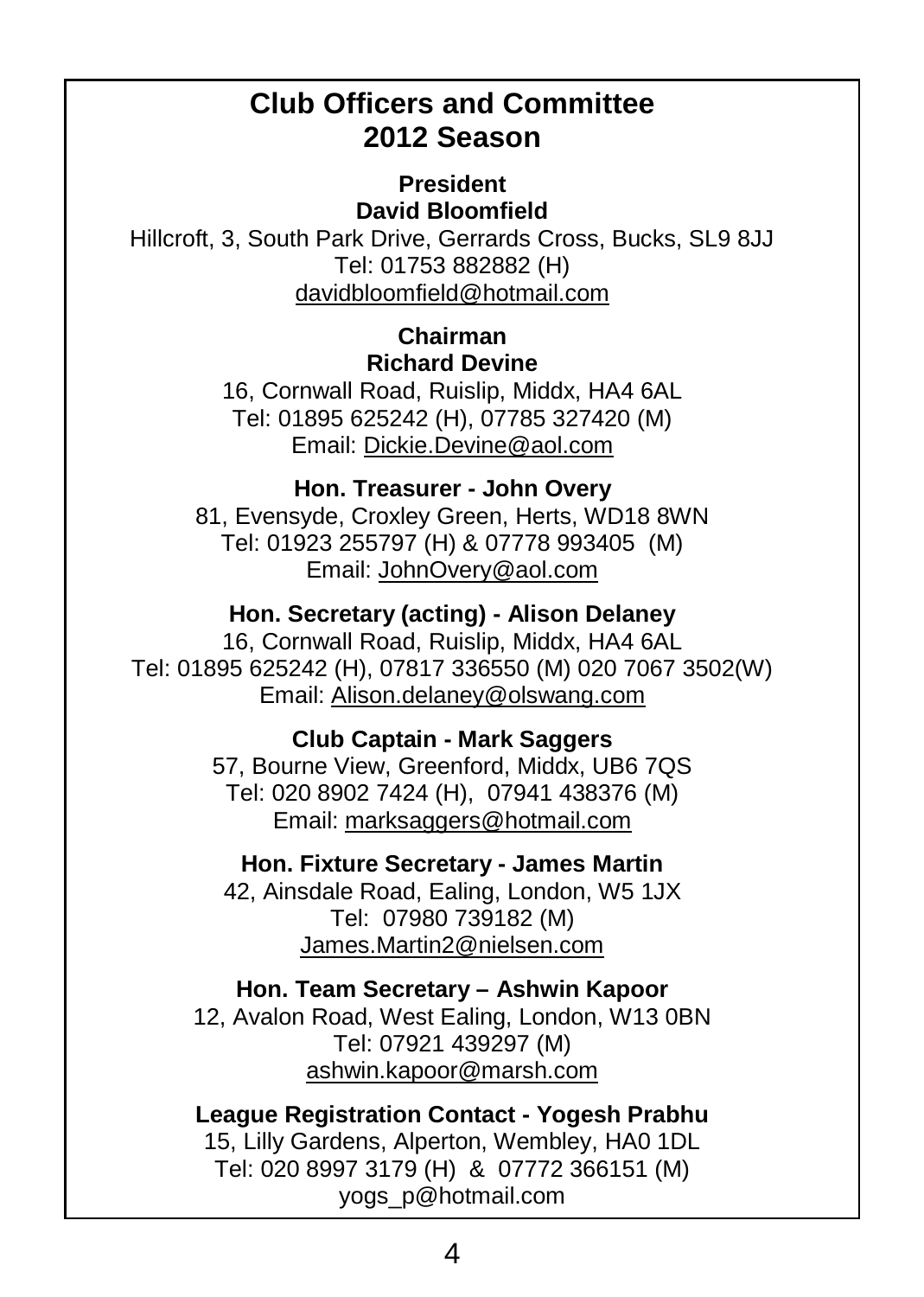#### **Club Officers and Committee 2012 Season**

**1 st XI Captain - Vishal Sethi**

193, Linden Court, Brunswick Road, Ealing, W5 1AL Tel: 07957 100891 (M) Email: vishal.sethi@rocketmail.com

#### **1st XI Vice Captain – Luke Budden**

15, Queens Walk, Ealing, W5 1TP Tel: 07960 327125 (M) Email: luke\_budden@yahoo.com

#### **2 nd XI Captain - Daniel Saggers**

57, Bourne View, Greenford, Middx, UB6 7QS Tel: 020 8902 7424 (H); 07971 775023 (M) Email: danielsaggers@hotmail.com

#### **2nd XI Vice Captain - Dilip Thakkar**

78, Milford Gardens, Wembley, Middx, HA0 2PS Tel: 07956 580034 (M)

#### **3 rd XI Captain - Rajiv Patel**

64, Mulgrave Road, Ealing, London, W5 1LE Tel: 020 8997 8219 (H), 07738 008093 (M) Email: rajivdpatel@hotmail.co.uk

#### **4 th XI Captain - Steve Gaffin**

19, Curzon Road, Ealing, London, W5 1NE Tel: 020 8997 2465 (H) 07931 321512 (M) Email: steven@gaffin.wanadoo.co.uk

#### **4 th XI Vice Captain - Imran Raza**

Collier House, 163-169, Brompton Road, London, SW3 1PY Tel: 020 7584 3182 (H) 07525 152410 (M) Email: sirealing3@yahoo.co.uk

#### **For Colts Officers - see Colts Section – Page 40**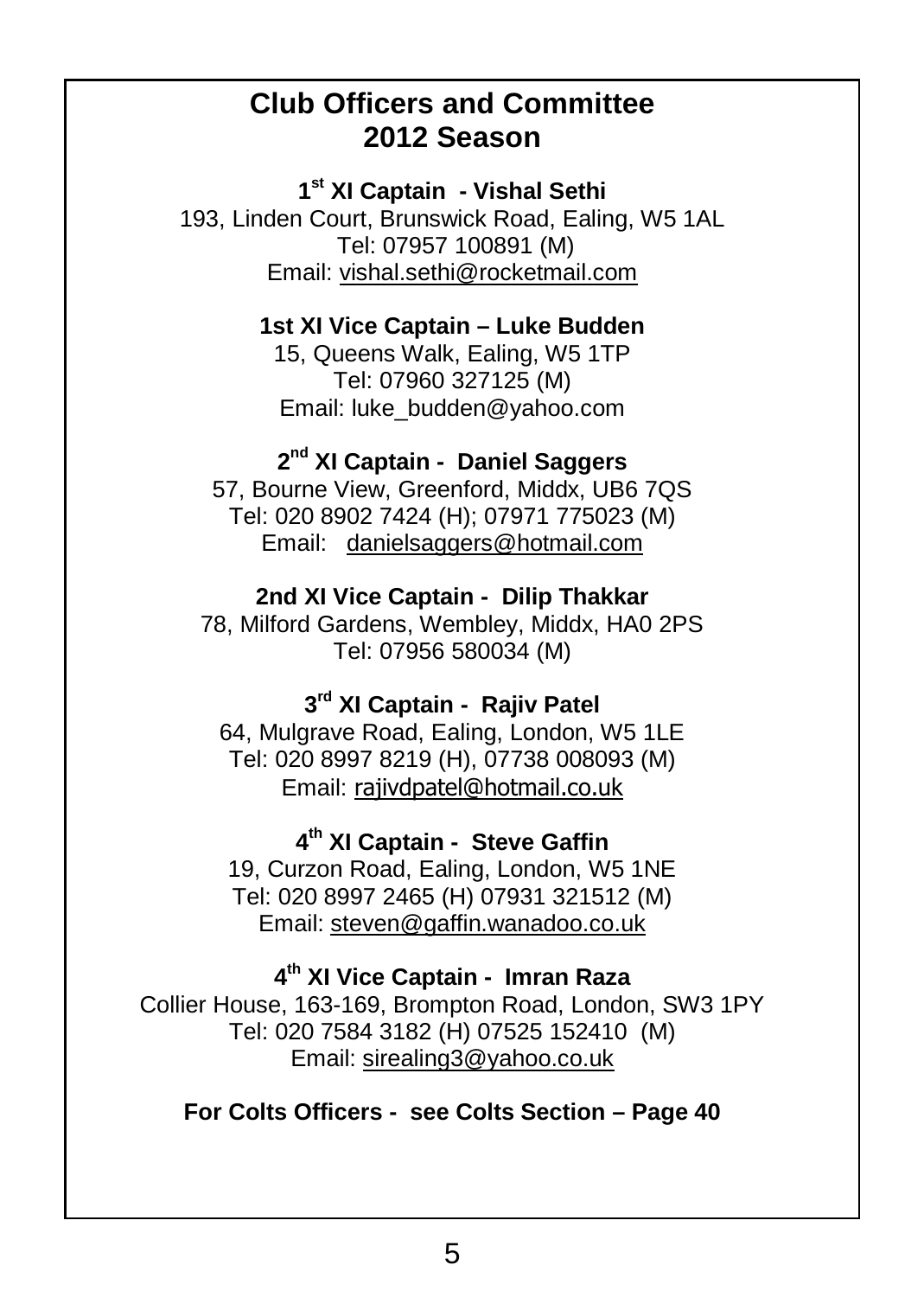# **FIXTURES FOR 2012 SEASON**

#### **SPECIAL CONSIDERATIONS FOR 2012**

"As I'm sure you are aware, 2012 is the year of the London Olympics and it will have a huge impact on travelling to matches on three Saturdays (28th July and 4th & 11th August) with further disruption for the Paralympics. I understand that one lane of the North Circular Road will be set aside for Olympic traffic only (presumably only those with official passes on display will be allowed in this lane). On the first Saturday, Bushy Park will be closed to traffic due to the Cycling Road Race which starts and finishes in The Mall and takes the competitors through the Royal Parks. The main Olympics run from 27th July until 12th August with the Paralympics running from 29th August until 9th September.

Following informal discussions during the summer, I have put together a one-off fixture list for the 2012 season which provides 'local derbies' where possible during weeks 12-15. Week 14 fixtures are the reverse of week 12 and week 15 are the reverse of week 13. It has also meant that that there are further early return fixtures with week 5 fixtures being the reverse of week 3 and week 6 being the reverse of week 4. Some teams will also find that they have three home or away matches in a row; regrettably I was unable to do anything further about this.

Both the Middlesex Championship and the 1987 League have agreed to the fixture structure as four clubs have teams in the Middlesex Championship and virtually all clubs have teams in the 1987 League. Both Leagues should be able to provide 'local fixtures' to avoid major journeys where possible, during the Olympics. Fixture lists will revert back to the normal pattern in 2013 with each club playing the other teams in their division once in the first nine weeks of the season and once again in the second half of the season."

Don Shelley MCCL Results & Fixture Secretary.24th October 2011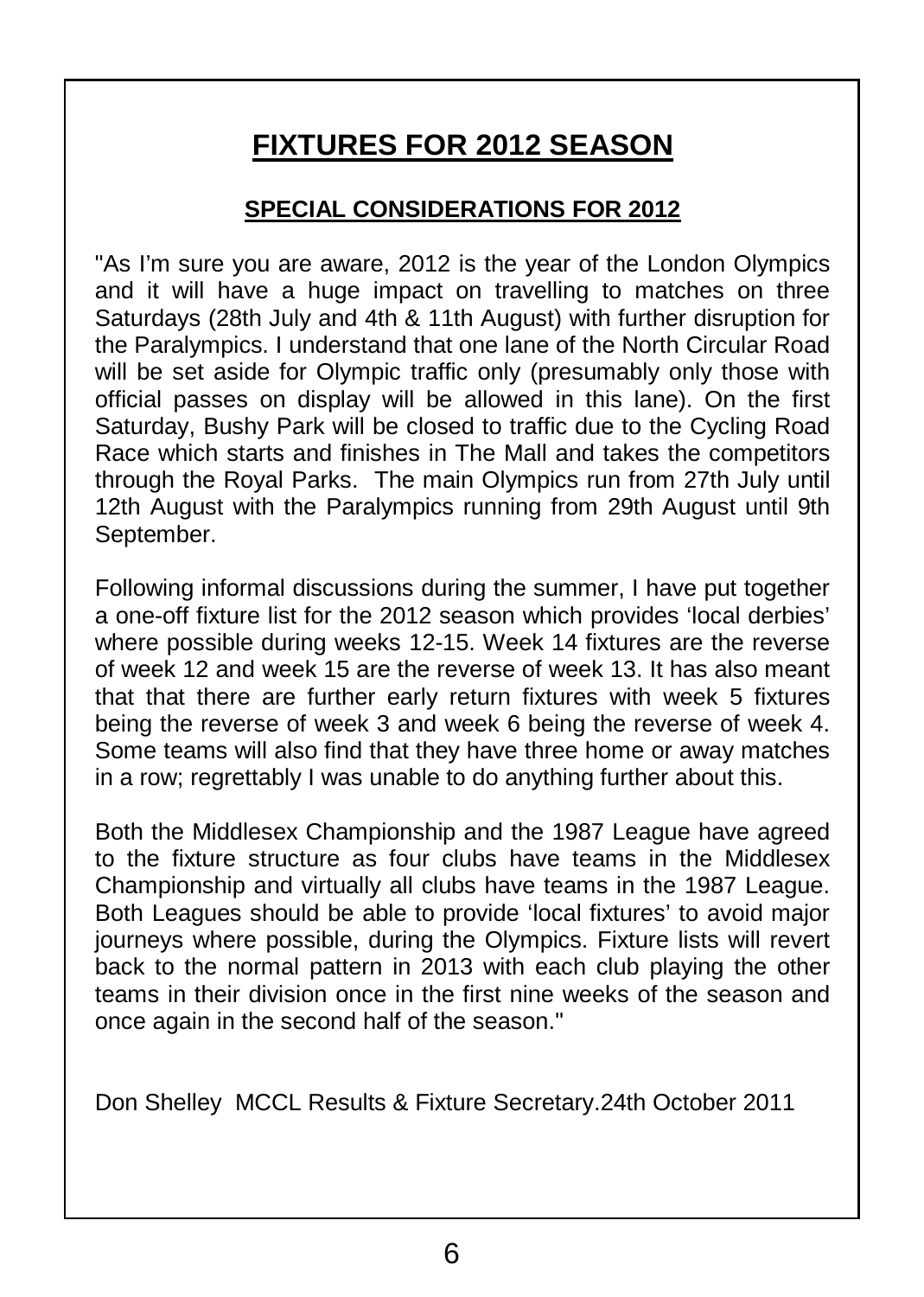#### **1st Team Fixtures Saturdays**

\* League – First Teams – Division 2

| Date      | <b>Opponents</b> |   |                    | Venue | <b>Start</b> |
|-----------|------------------|---|--------------------|-------|--------------|
|           |                  |   |                    |       |              |
| April     | 14               |   | Ealing II          | Away  | 1.00         |
|           | 21               |   | Normandy           | Home  | 1.00         |
|           | 28               |   | St Albans          | Away  | 1.00         |
| May       | 5                |   | South Hampstead    | Home  | 1.30         |
|           | 12               | * | Acton              | Home  | 1.00         |
|           | 19               | * | Ickenham           | Away  | 1.00         |
|           | 26               | * | Shepherds Bush     | Away  | 1.00         |
| June      | 2                | * | Wembley            | Home  | 1.00         |
|           | 9                | * | Shepherds Bush     | Home  | 1.00         |
|           | 16               | * | Wembley            | Away  | 1.00         |
|           | 23               | * | <b>Harrow Town</b> | Home  | 1.00         |
|           | 30               | * | Harrow             | Home  | 1.00         |
| July      | $\overline{7}$   | * | Richmond           | Home  | 1.00         |
|           | 14               | * | Acton              | Away  | 1.00         |
|           | 21               | * | Ickenham           | Home  | 1.00         |
|           | 28               | * | Twickenham         | Away  | 1.00         |
| August    | 4                | * | North Middlesex    | Away  | 1.00         |
|           | 11               | * | Twickenham         | Home  | 1.00         |
|           | 18               | * | North Middlesex    | Home  | 1.00         |
|           | 25               | * | Harrow Town        | Away  | 1.00         |
| September | 1                | * | Harrow             | Away  | 12.30        |
|           | 8                | * | Richmond           | Away  | 12.30        |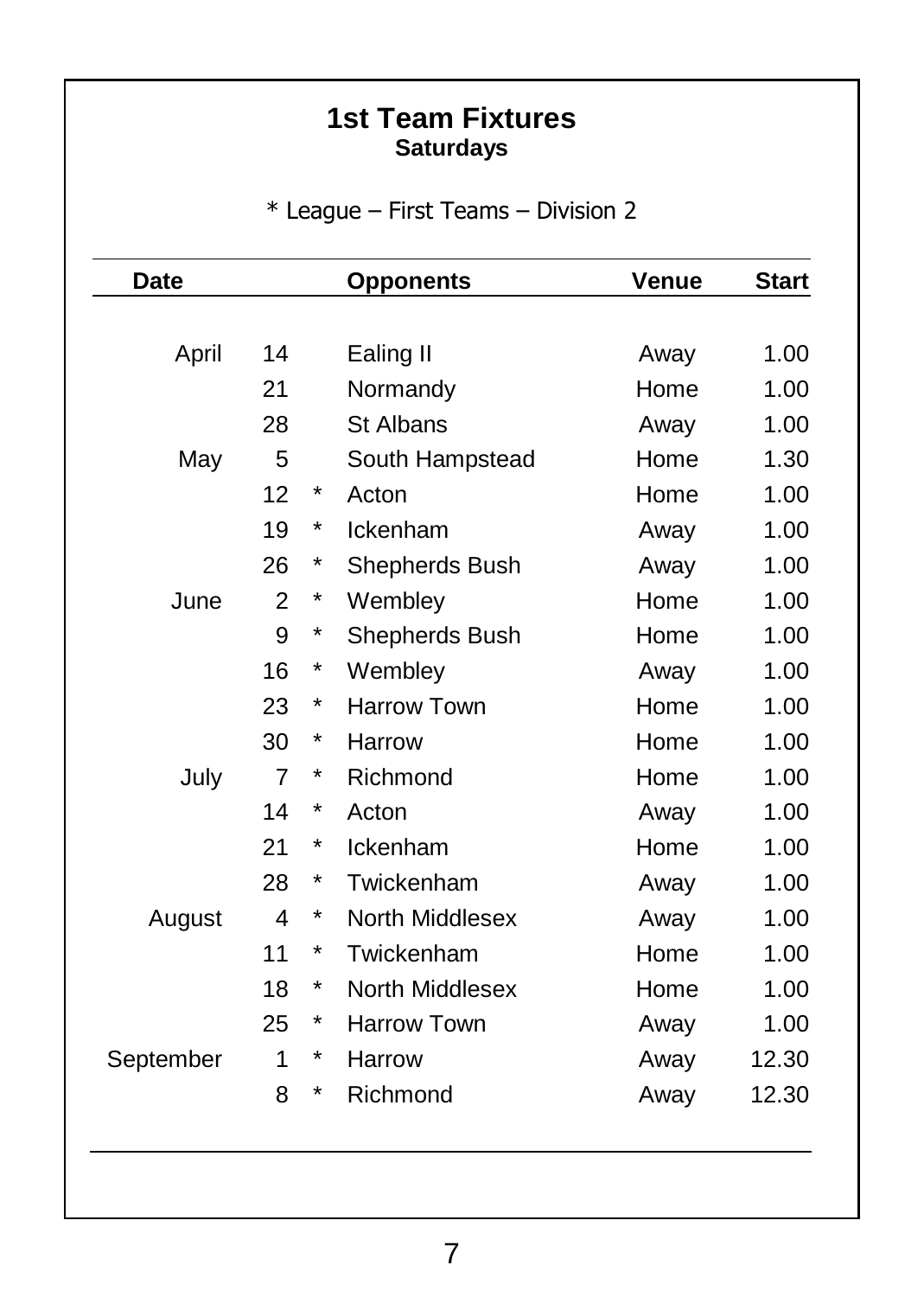#### **2nd Team Fixtures Saturdays**

\* League – Second Teams - Division 2

| Date      |                |            | <b>Opponents</b>   | Venue | <b>Start</b> |
|-----------|----------------|------------|--------------------|-------|--------------|
|           |                |            |                    |       |              |
| May       | 5              |            | South Hampstead    | Away  | 1.30         |
|           | 12             | *          | Brondesbury        | Away  | 1.00         |
|           | 19             | *          | Kenton             | Home  | 1.00         |
|           | 26             | *          | <b>Barnes</b>      | Home  | 1.00         |
| June      | $\mathfrak{p}$ | *          | North Middlesex    | Away  | 1.00         |
|           | 9              | *          | <b>Barnes</b>      | Away  | 1.00         |
|           | 16             | *          | North Middlesex    | Home  | 1.00         |
|           | 23             | $^{\ast}$  | Highgate           | Away  | 1.00         |
|           | 30             | $^\star$   | Indian Gymkhana    | Away  | 1.00         |
| July      | $\overline{7}$ | *          | Winchmore Hill     | Away  | 1.00         |
|           | 14             | *          | <b>Brondesbury</b> | Home  | 1.00         |
|           | 21             | *          | Kenton             | Away  | 1.00         |
|           | 28             | *          | Twickenham         | Home  | 1.00         |
| August    | 4              | $^{\ast}$  | Uxbridge           | Home  | 1.00         |
|           | 11             | *          | Twickenham         | Away  | 1.00         |
|           | 18             | $^{\ast}$  | Uxbridge           | Away  | 1.00         |
|           | 25             | $^{\star}$ | Highgate           | Home  | 1.00         |
| September | 1              | $^{\ast}$  | Indian Gymkhana    | Home  | 12.30        |
|           | 8              | *          | Winchmore Hill     | Home  | 12.30        |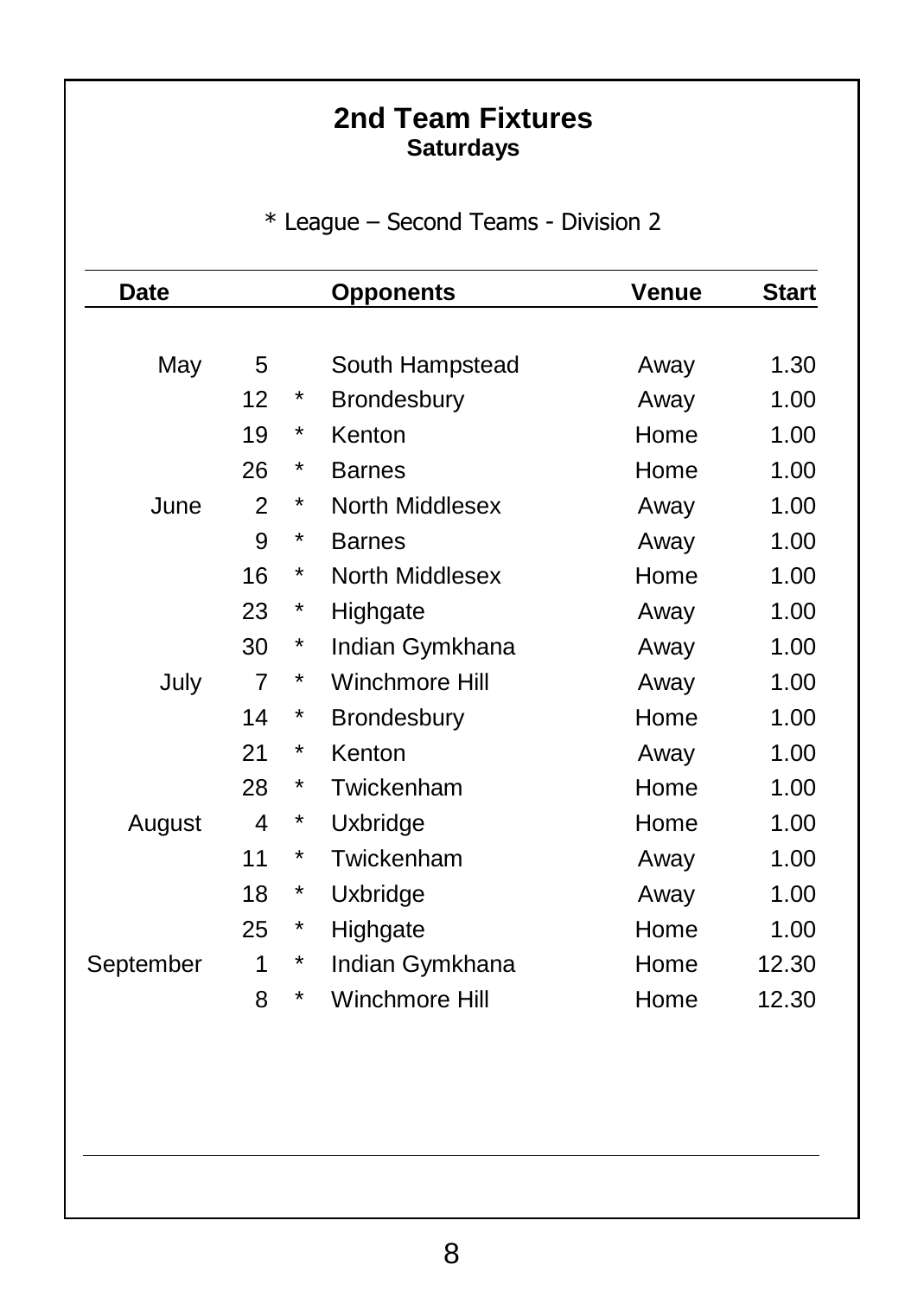# **3rd Team Fixtures**

Saturdays

\* League – Third Teams – Division 1

| Date      | <b>Opponents</b> |            |                 | Venue | <b>Start</b> |
|-----------|------------------|------------|-----------------|-------|--------------|
|           |                  |            |                 |       |              |
| May       | 12               | $\ast$     | Hornsey         | Away  | 1.00         |
|           | 19               | $^{\star}$ | Richmond        | Home  | 1.00         |
|           | 26               | *          | Stanmore        | Away  | 1.00         |
| June      | 2                | $^{\ast}$  | Hampstead       | Home  | 1.00         |
|           | 9                | *          | Stanmore        | Home  | 1.00         |
|           | 16               | *          | Hampstead       | Away  | 1.00         |
|           | 23               | $\ast$     | Finchley        | Home  | 1.00         |
|           | 30               | *          | Harrow          | Home  | 1.00         |
| July      | 7                | *          | Ealing          | Away  | 1.00         |
|           | 14               | *          | Hornsey         | Home  | 1.00         |
|           | 21               | *          | Richmond        | Away  | 1.00         |
|           | 28               | *          | North Middlesex | Home  | 1.00         |
| August    | 4                | $\ast$     | Eastcote        | Away  | 1.00         |
|           | 11               | $^{\star}$ | North Middlesex | Away  | 1.00         |
|           | 18               | $^{\star}$ | Eastcote        | Home  | 1.00         |
|           | 25               | *          | Finchley        | Away  | 1.00         |
| September | 1                | *          | Harrow          | Away  | 12.30        |
|           | 8                | *          | Ealing          | Home  | 12.30        |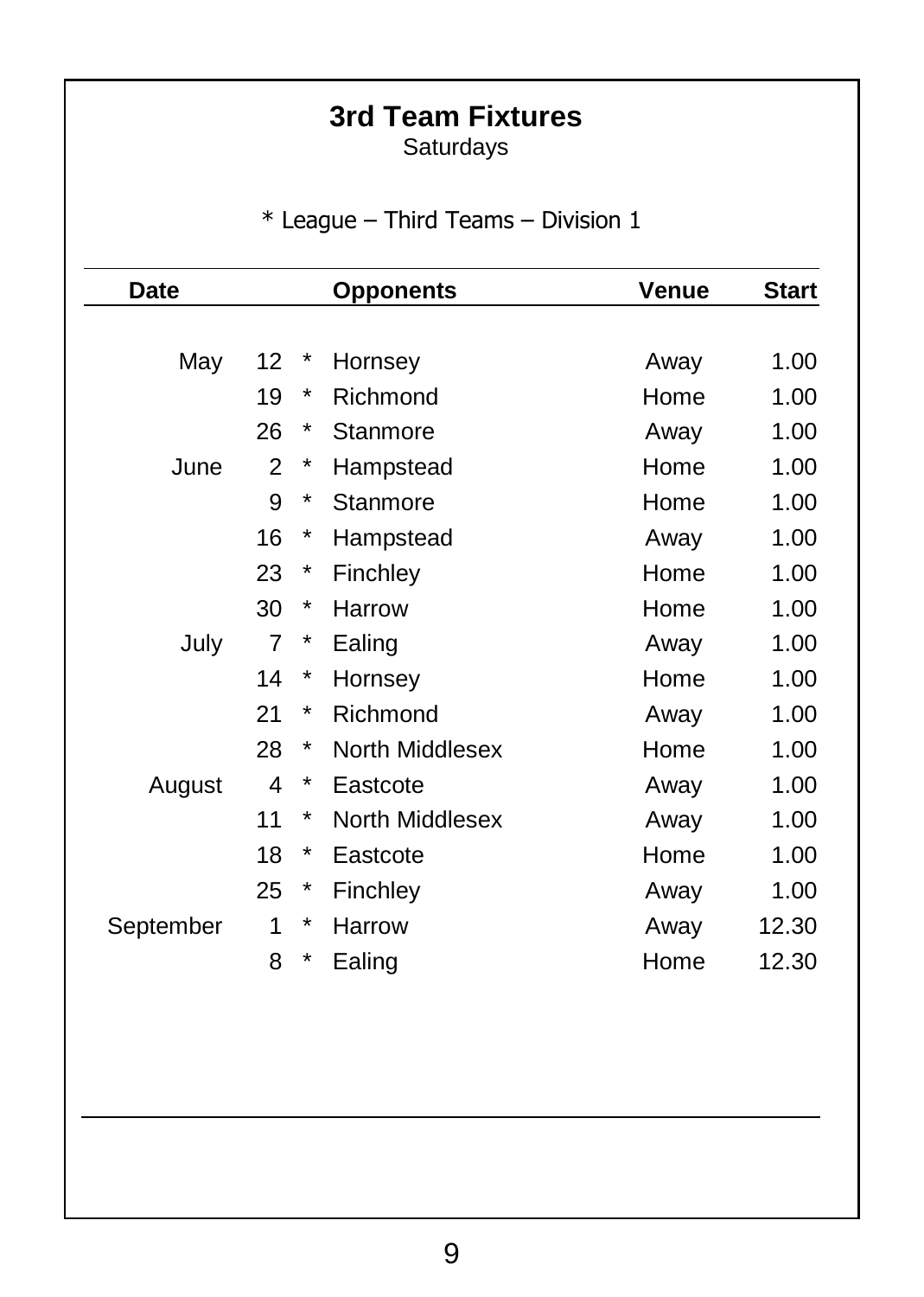# **4th Team Fixtures**

Saturdays

\* 1987 League Div 4

| Date      | <b>Opponents</b> |            |                        | Venue | <b>Start</b> |
|-----------|------------------|------------|------------------------|-------|--------------|
|           |                  |            |                        |       |              |
| May       | 12               | *          | Alexandra Park 4       | Home  | 1.00         |
|           | 19               | *          | MTSSC 5                | Away  | 1.00         |
|           | 26               | *          | Perivale Phoenicians 4 | Home  | 1.00         |
| June      | 2                | $\ast$     | Hanwell 3              | Away  | 1.00         |
|           | 9                | *          | Perivale Phoenicians 4 | Away  | 1.00         |
|           | 16               | *          | Hanwell 3              | Home  | 1.00         |
|           | 23               | $\ast$     | Twickenham 5           | Away  | 1.00         |
|           | 30               | *          | Southgate 4            | Home  | 1.00         |
| July      | 7                | $\ast$     | Osterley 3             | Home  | 1.00         |
|           | 14               | *          | Alexandra Park 4       | Away  | 1.00         |
|           | 21               | *          | MTSSC 5                | Home  | 1.00         |
|           | 28               | $\ast$     | Turnham Green & Poly 3 | Away  | 1.00         |
| August    | 4                | *          | North London 5         | Home  | 1.00         |
|           | 11               | $^{\star}$ | Turnham Green & Poly 3 | Home  | 1.00         |
|           | 18               | *          | North London 5         | Away  | 1.00         |
|           | 25               | *          | Twickenham 5           | Home  | 1.00         |
| September | 1                | $\ast$     | Southgate 4            | Away  | 12.30        |
|           | 8                | *          | Osterley 3             | Away  | 12.30        |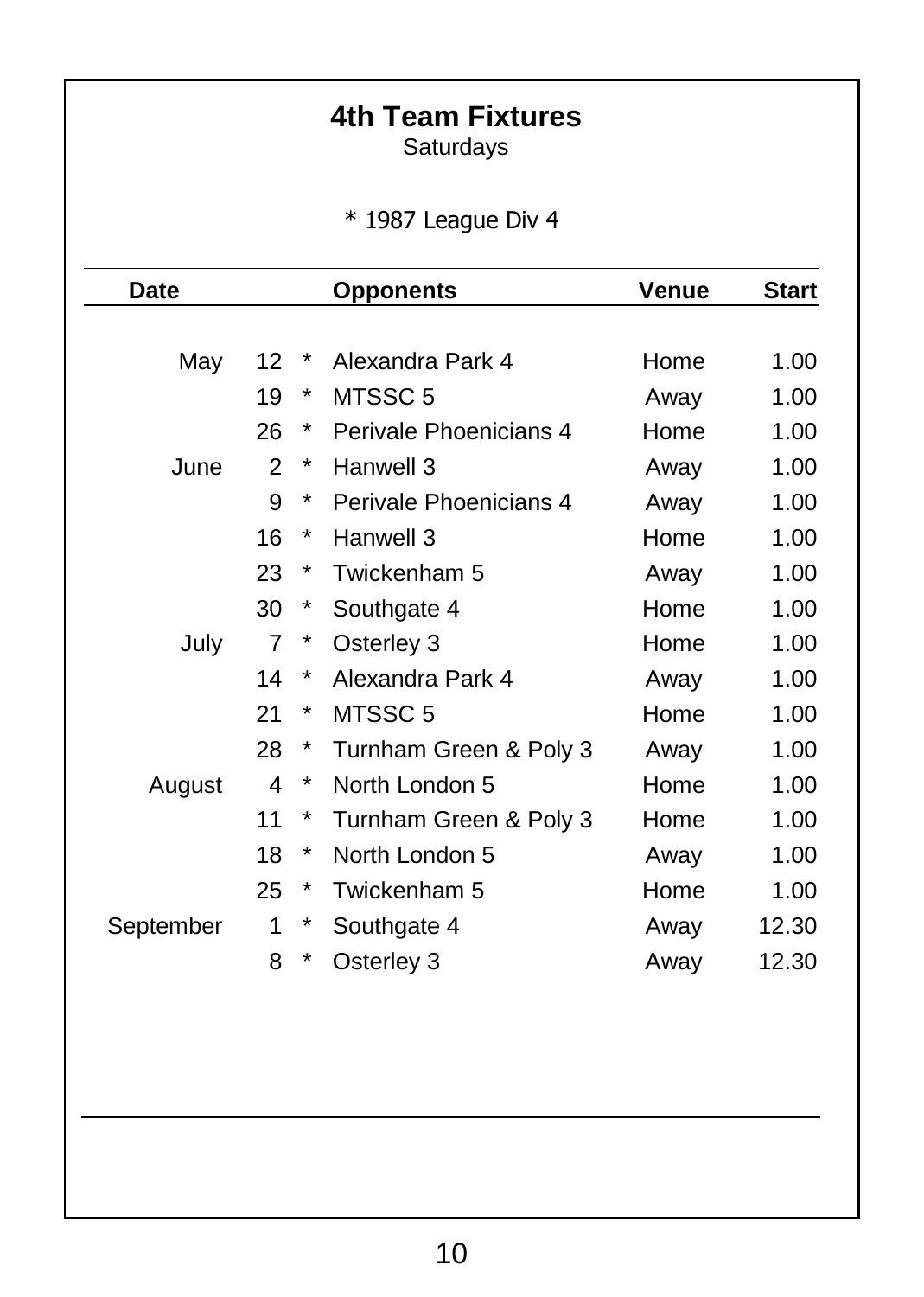# **Sunday Fixtures**

N: National Cup / C: CCC Cup / M: Middx KO / L: Chess Valley League Division 6 / D: Middlesex Development League

| Date      |                 | <b>Opponents</b>       | Venue      | <b>Start</b> |
|-----------|-----------------|------------------------|------------|--------------|
| April     | 22              | Paddington             | Home       | 1.30         |
|           | 29N             | Richmond               | Home       | 1.00         |
| May       | 6 C             | <b>Harrow Town</b>     | Away       | 1.00         |
|           | 13N             | Cup                    | <b>TBC</b> | 1.00         |
|           | 27              | Perivale Phoenicians   | Home       | 1.30         |
| June      |                 | 3 M/C Cup              | <b>TBC</b> | 1.00         |
|           | 10 <sub>L</sub> | Eastcote               | Away       | 1.30         |
|           | 10D             | Ealing                 | Home       | 1.30         |
|           | 17L             | Kings Langley          | Home       | 1.30         |
|           | 24L             | Harrow                 | Away       | 1.30         |
| July      | 1 L             | Old Albanian Cavaliers | Away       | 1.30         |
|           | 1 <sub>D</sub>  | Stanmore               | Home       | 1.30         |
|           | 8 D             | Stanmore               | Away       | 1.30         |
|           | 8               | <b>Colts Festival</b>  | Home       | 11.00        |
|           | 15L             | Finchley               | Home       | 1.30         |
|           | 15D             | Ealing                 | Away       | 1.30         |
|           | 22 D            | Harrow                 | Home       | 1.30         |
|           | 29 L            | Alexandra Park         | Home       | 1.30         |
| August    | 5L              | Shepherds Bush         | Away       | 1.30         |
|           | 12L             | Hanwell                | Home       | 1.30         |
|           | 19L             | Ley Hill               | Away       | 1.30         |
|           | 26              | 6 a side               | Home       | 1.00         |
| September | 2L              | Harrow                 | Home       | 1.30         |
|           | 9               | Deutsche Bank          | Home       | 1.00         |
|           | 16              | Turnham Green & Poly   | Home       | 1.00         |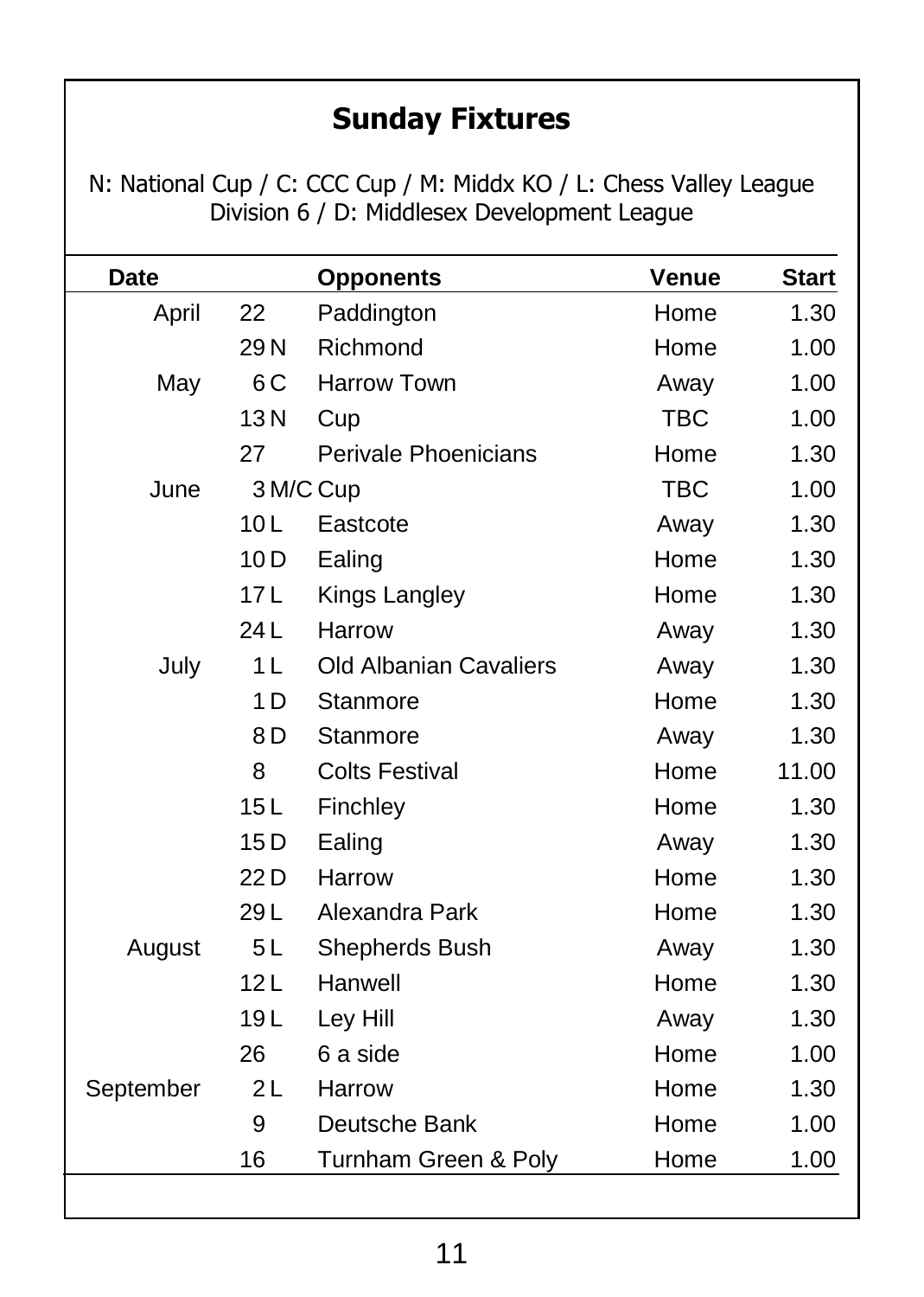### **Other Fixtures**

#### **Mid-Week Games**

| Date   |                  | <b>Opponents</b> | Venue | <b>Start</b> |
|--------|------------------|------------------|-------|--------------|
| August | $14^{\text{th}}$ | 1987 League      | Home  | 2pm          |

#### **Dorset Tour – See Page 20**

| Date   |                 |     | <b>Opponents</b>       | Venue | <b>Start</b>    |
|--------|-----------------|-----|------------------------|-------|-----------------|
| August | 5 <sup>th</sup> |     | Sun Winfrith CC        | Away  | 2pm             |
|        | 6 <sup>th</sup> |     | Mon Charlton Downs CC  | Away  | 6pm             |
|        | 7 <sup>th</sup> |     | Tue Swanage CC         | Away  | 6 <sub>pm</sub> |
|        | $R^{th}$        |     | Wed Martinsdown CC     | Away  | 2pm             |
|        | g <sup>th</sup> | Thu | Wimborne & Colehill CC | Away  | 2 <sub>pm</sub> |

### **MCB YOUTH DEVELOPMENT LEAGUE**

(See Sunday fixtures List)

Middlesex Cricket Board is proud to introduce Borough Cricket for the 2012 season. Borough cricket has been kindly sponsored and supported by the Middlesex Cricket Trust. Borough Cricket is the first step for a talented young player into representative cricket.

Brentham are one of 8 clubs in the whole of Middlesex to be invited into the pilot season of the Middlesex Youth Development League, an honour showing the status and standing of our club. The idea is for younger players to learn the longer form of the game and indeed 7 of the side must be under 21. Coloured clothing and equipment is being used and families are being encouraged to spend time at the ground as well. The points system is the same as is used in senior Saturday cricket and the game is a maximum of 80 overs. **MARK SAGGERS, CLUB CAPTAIN**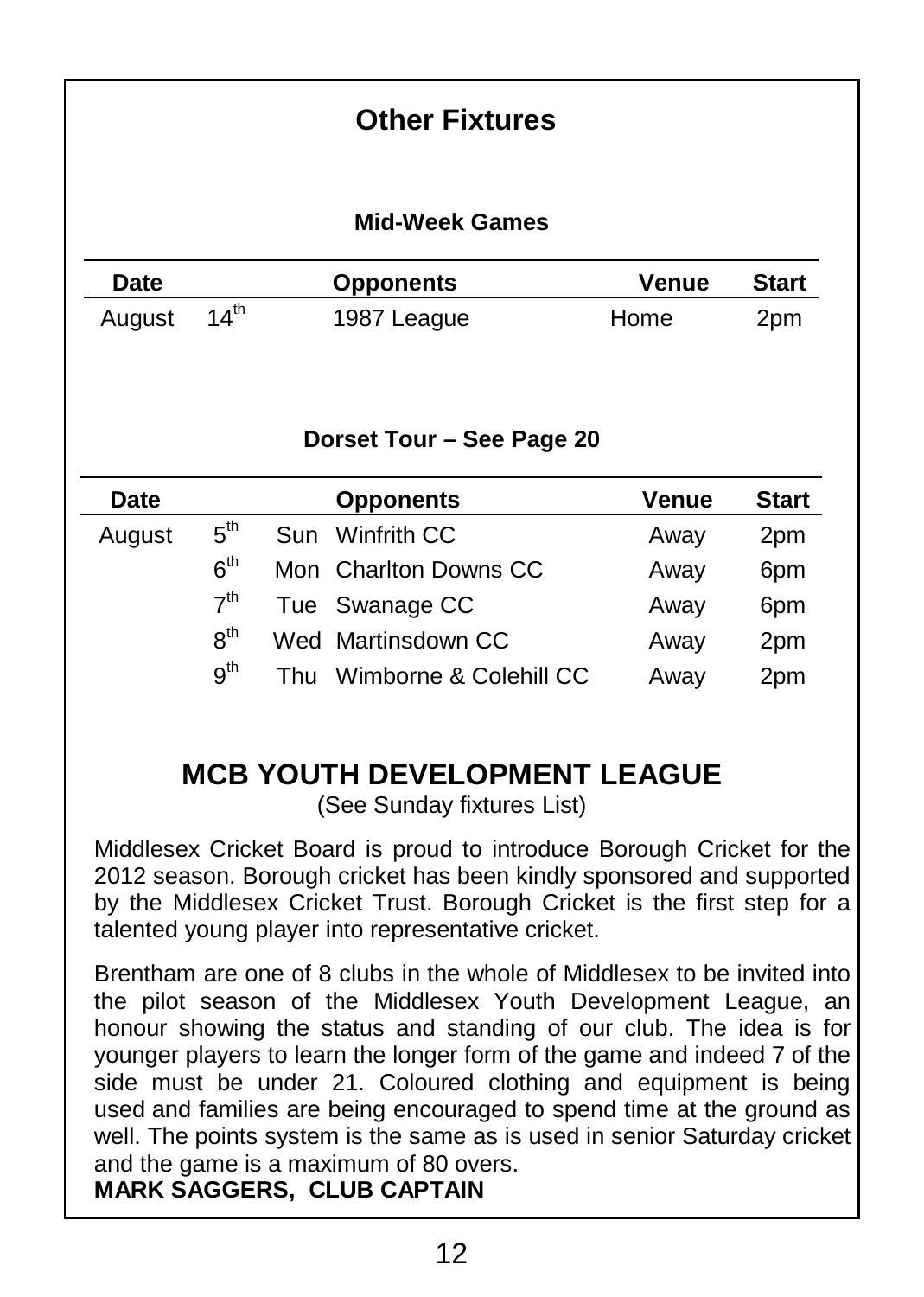## **Summary of 2011 Season**

**1 st XI:** The Brentham 1st XI started the 2011 season in high hopes after a couple of good pre-season results and recruiting a number of new players.

The new recruits made an instant impact in the first game of the season with new left-arm spinner Dipesh Patel (Dips) bowling well alongside opening bowler Glen Eglinton as we reduced Harrow Town to 196 all out. Despite the traditional low and slow Brentham wicket we coasted home thanks to another newcomer, Sumeet Sharma (89\*), seeing us home after skipper Vish Vakani and vice-captain Daniel Saggers had set the tone with aggressive innings.

Next up followed a trip to North Middlesex who are traditionally in the mix for promotion at the end of the season. North Mid got off to a steady start before the slow bowling of Dips restricted them to 163. Once again Vish started in an aggressive manner and got even more aggressive as his stamina waned ending up scoring a quick-fire 72. We cruised home by 6 wickets.

The next week we faced Southgate, another team always fighting for promotion. We started slowly in the field and got slower and sloppier allowing their number 5 to score a belligerent 112. Once again Glen bowled well and was rewarded with late wickets and ended up claiming 6 for 52. In response we never really got on top of the scoring rate. Glen was the star with the bat, scoring a brutal 52. However, we were left needing to block out the last over with one wicket in hand. Unfortunately, the umpire gave Dips out LBW after he hit it, to which the Southgate team cheered, "Cheers Bob!" and told Dips how unlucky he was! This was a bitter pill to swallow and was our only defeat of the season.

Strong teams came one after another early on this season and we faced newly relegated Shepherds Bush on an interesting track. Glen Eglington bowled tidily claiming 4 wickets and we kept the Bush down to 154. Our combined top 3 had a total age of 52 (Pujan Vyas, 16, Joe Brandreth , 17 and Tom Brandreth, 19) and Joe did brilliantly to repel their useful opening bowlers in scoring 39. Unfortunately, the rest of the team could not follow his lead and it was left to 147 and Yogesh Prabhu (Yogi) to block out the last few overs.

We needed to get back to winning ways if we wanted to maintain our promotion push and thankfully Acton were just the team to provide us with those 10 points. We didn't let Acton get above 4 runs an over as they set us 171 to win. Vish and Tom saw us home by 10 wickets. Tom finished with a personal best 92\* and Vish 69\*.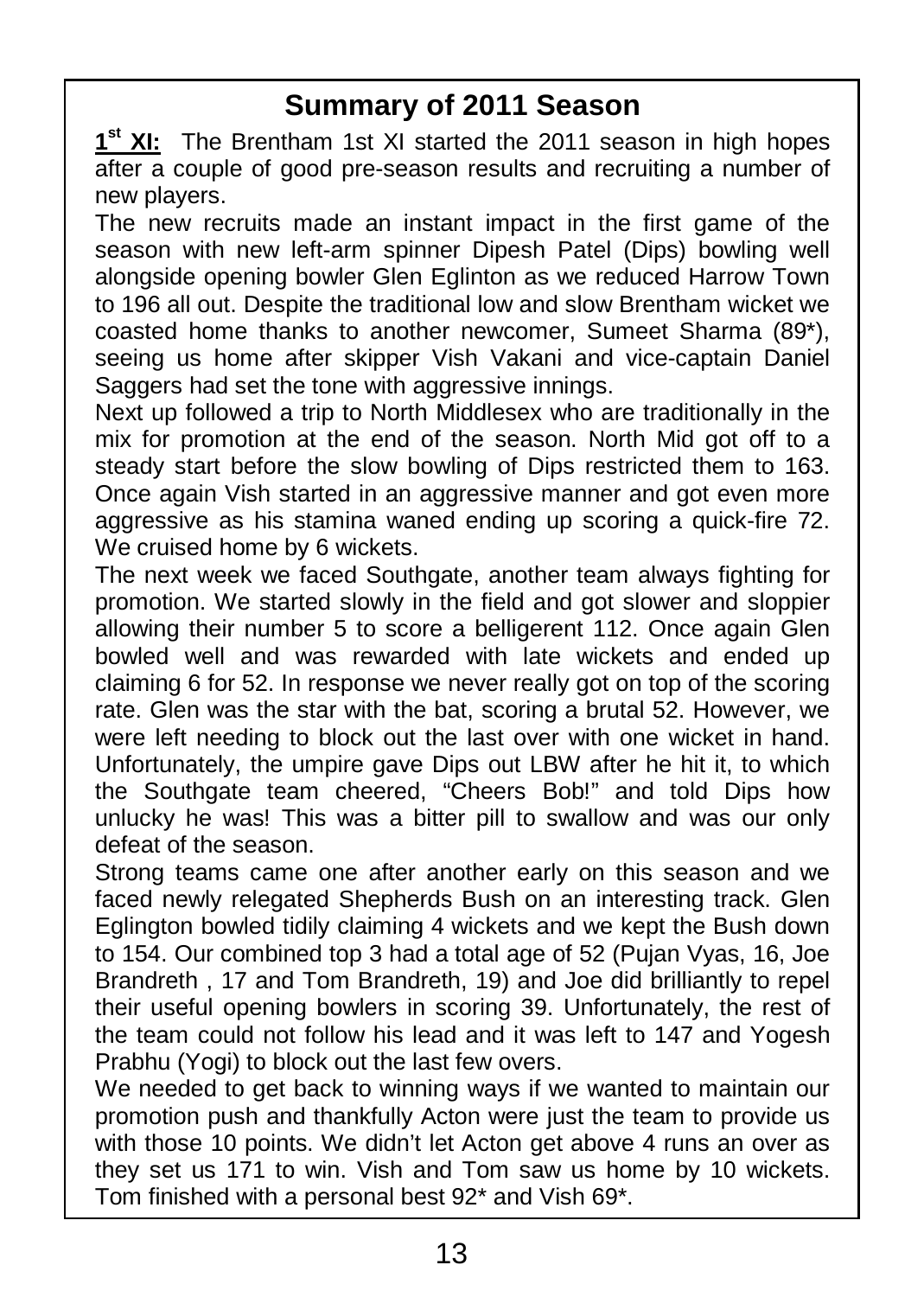Hoping to capitalise on this result we travelled to relegation threatened Enfield with two further recruits in the ranks, Vish Sethi and Bharatkumar Dhamania (BK), both spinning all-rounders. After a promising start (Sumeet scored 52 and BK hit 44 on debut) we were disappointed to score less than 200. However, Enfield's response was strangely one paced and they were never on top of the bowling and it was left to their numbers 10 and 11 to block out the last over.

Our following two games were against the newly promoted sides. We were rained off against bottom of the table Highgate and salvaged a draw against high-flying Hornsey thanks to sensible batting from Vish Sethi, Luke Budden and 17 year-old Sahil Patel. Our final game in the First half of the season saw us hold out for a draw against Harrow.

We began the second half of the season strongly knowing we needed to get a series of wins under our belts. We did just that against Harrow Town, bowling them out for 165 thanks to Matt Lowen taking 3 early wickets. BK and Luke put on a solid partnership to allow Vish Sethi to come in and whack a six to win the match.

Unfortunately our next match against North Middlesex was cancelled due to the rain. However, this meant we were fresh and raring to go against top of the table Southgate. Again BK and Luke batted sensibly both scoring 60s to help us post 191. Southgate's batting was miserable and they stumbled to 115-9 in reply and we went away disappointed not to pick up a win.

The tough opponents came thick and fast and we faced Bush next. They batted slowly due to tight bowling especially from our spinners and we restricted them to 233-8. Contributions all the way down the order saw us pick up a winning draw although at one stage we were looking at a win.

This left us going into the last five games of the season needing to win at least four of them. We won our first three against Acton, Enfield and Highgate. Tom tormented the Acton bowling attack, this time alongside BK at they both hit undefeated 50s in an 8 wicket win. Enfield posted a pedestrian 147-9 which we knocked off for 4 down with handy contributions from the Brandreth brothers and BK.

With both ourselves and Highgate desperate for points Vish and their captain persuaded the umpires to let us play on what was basically a swimming pool of a pitch. Lower order hitting from Luke and Suly got us up to 162 off 35 overs before Glen and Matt Lowen reduced Highgate to 13-4. We ended bowling them out for 99 in 20 overs, Glen finishing with 4 and Matt helping himself to a career best 6-54.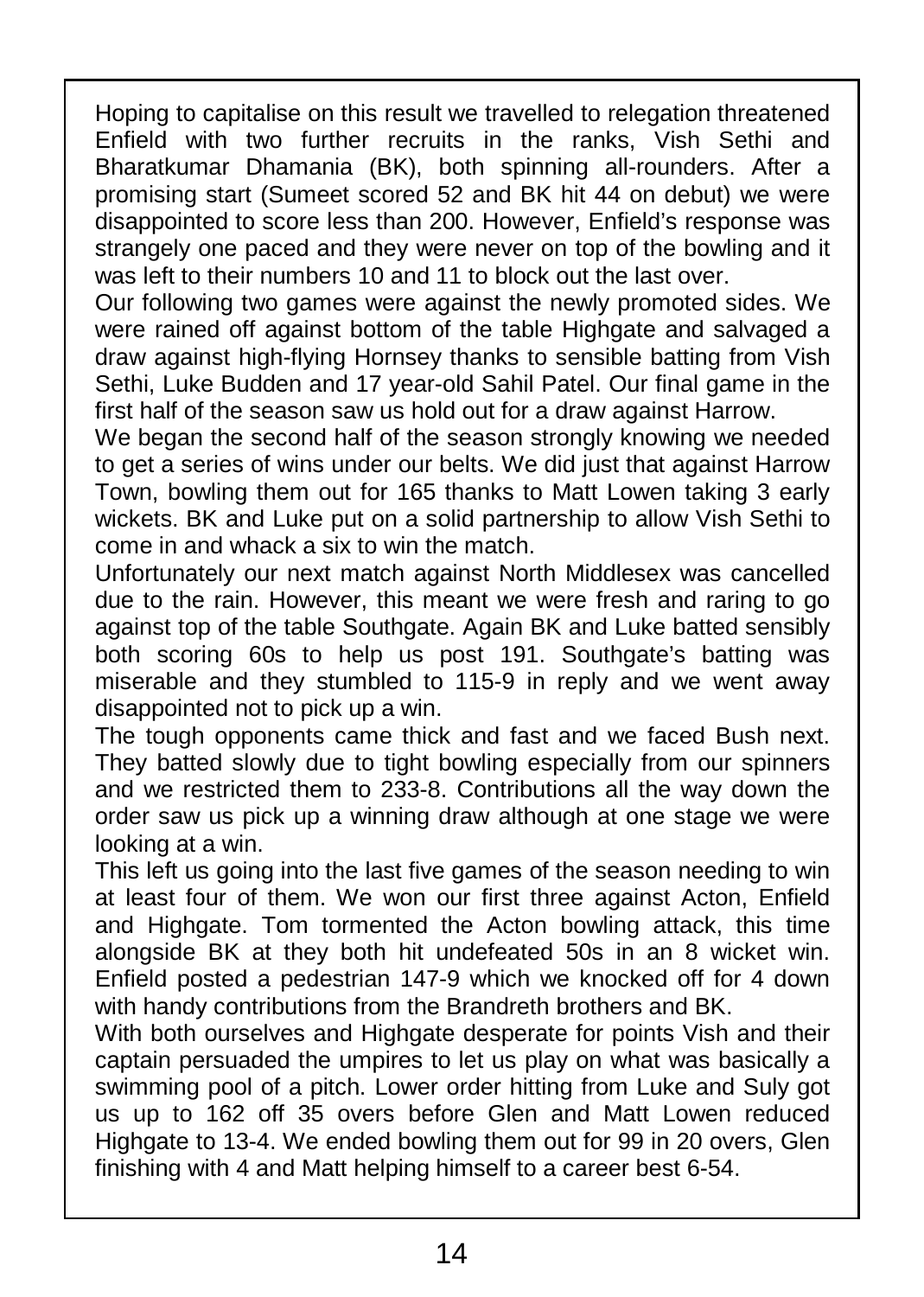This left us in third place and playing second placed Hornsey. Unfortunately our match was rained off half-way through. We needed a win at Harrow and Hornsey not to win against Harrow Town in the last game of the season. Neither of these happened but we avoided defeat after Sumeet hit a blistering 74.

We finished third but only lost one match all season. The top 5 contributed significantly with the bat, all scoring over 330 runs at averages of 25 or more. Ashwin Kapoor claimed 25 victims to finish up as the joint best keeper in all leagues. Glen took 41 wickets and Matt, BK, Vish, Dips and other bowlers all chipped in with wickets and good economy rates.

This gives us something to aim for next year: promotion! We still have a very young squad (six teenagers played and only one player over 30) who appear to be developing each season. The four new players all made big contributions with bat, ball, in the field and employing their experience. As always we are indebted to Ivor for his time and effort, Ali and Yogi for their organisation and Glen for introducing us to  $\parallel$ the wonders of cones! **LUKE BUDDEN – 1ST XI**

2<sup>nd</sup> XI: As we all know the second team suffered a very hard 2011 season and were relegated with a few weeks of the season remaining. A difficult season was always on the cards when we received news that we were not to receive an overseas player for the 2011 season. It has to be said that it was a very disappointing season with only one win to mention, which was against Teddington.

It has to be said that at times a very youthful side were unfortunately outplayed on the odd occasion but a lot of experience has been gained. After losing the opening games (might I add that Joe Brandreth made his maiden 100 against Brondesbury and Fraser Coxhill with a dogged 50 against Richmond), we travelled to Ealing for a local derby; restricting Ealing to 198 off 50 we thought was very gettable. We started strongly with opener Tom Brandreth recording a 50 and then being given out in controversial circumstances. I believe if Tom had stayed in that day we would have gone on to win the game instead of finishing on 164 for 9 and obtaining a losing draw.

Over the forthcoming weeks we would only pick up a point against Shepherd's Bush and a loss to Acton. Not a great start I hear you say but then came the game against Teddington where we bowled them out for 140 and won by 4 wickets. It became an even more successful day with the stand in captain at the Brentham Bar earlier than normal. released the 'Jeff' strap; 'Beers please'.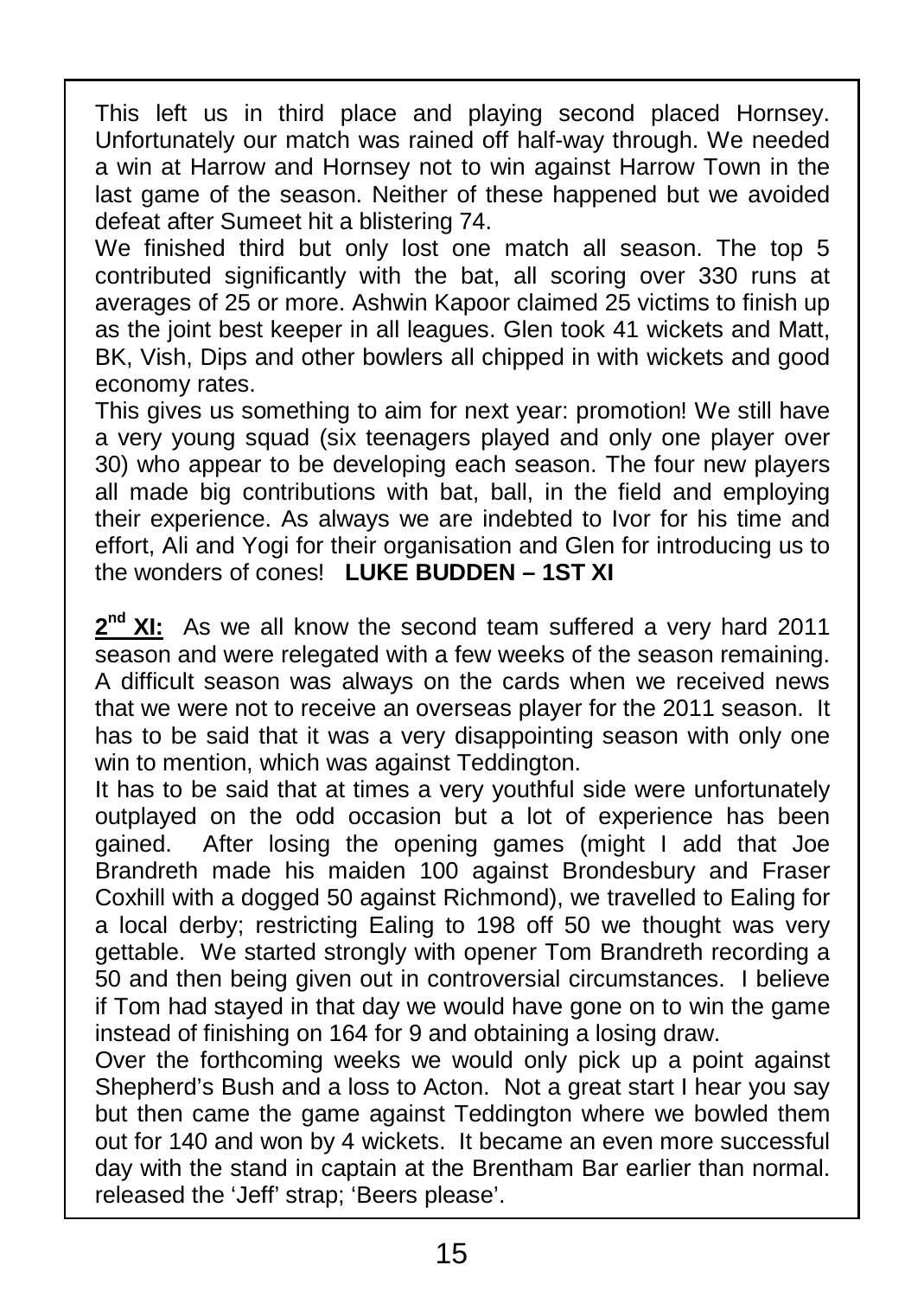Another point to mention from that game was the unbelievable direct run out by an only so slightly sober Ravi Patel during the game. Congratulations to Jaisreet Bajwa who took 6 wickets in the innings.

An abandoned game against Finchley away meant the points were rolling in as we reached the half way stage of the season. The next few weeks were a difficult pill to swallow as we entertained Hampstead and travelled away to Stanmore. At home to Hampstead we turned 120 for 2 into 135 all out, a true Brentham batting collapse as seen before. The visitors won by 6 wickets.

At Stanmore we were left to chase 280 off 55 overs but were no where near. However a valiant effort by Yogesh Prabhu and Taseem Choudry (part of the Wembley massive), took us to within 1 ball of blocking out 20 overs for a point, but we were bowled out for 195.

In the second half of the season we were bowled out cheaply in the games against Richmond, Acton and Hampstead and subsequently lost by heavy margins. The home fixture against Richmond, the first of | the return games, saw us bowled out for under three figures (78) and a strong Richmond side knocked it off for the loss of only one wicket. The trip to Hampstead towards the end of the season had a similar theme to the Richmond fixture. In the home game to Acton we lost the toss and batted first, seeing us bowled out for 146 with a 9th wicket stand of 66. Again not enough runs to defend but we certainly bowled and fielded far better than we batted.

In the return fixtures against Shepherds Bush (224), Ealing (155) and Stanmore (212) we batted first on each occasion. All three times we | posted half decent totals, but were unable to defend then against strong experienced batting line ups. The other return fixture I have not | yet mentioned was the away game to Teddington, where we were well and truly out played and lost heavily against a very strong side but a note must be made that the 10th wicket made a stand of 75 runs.

Over the course of the second half of the season there were some decent individual performances Dan Saggers 71 versus Ealing, Neel Ghandhi making 53 at the Bush and James Pettifer 3-52 against Ealing but unfortunately they were not regular enough. Having fielded such a young, Brentham based side, through out the year we can take the positive that younger players have learnt from a hard season of Premier league cricket and will be all the stronger and better players for the 2012 season.

Onwards and Upwards

#### **JAMES PETTIFER and DANIEL SAGGERS**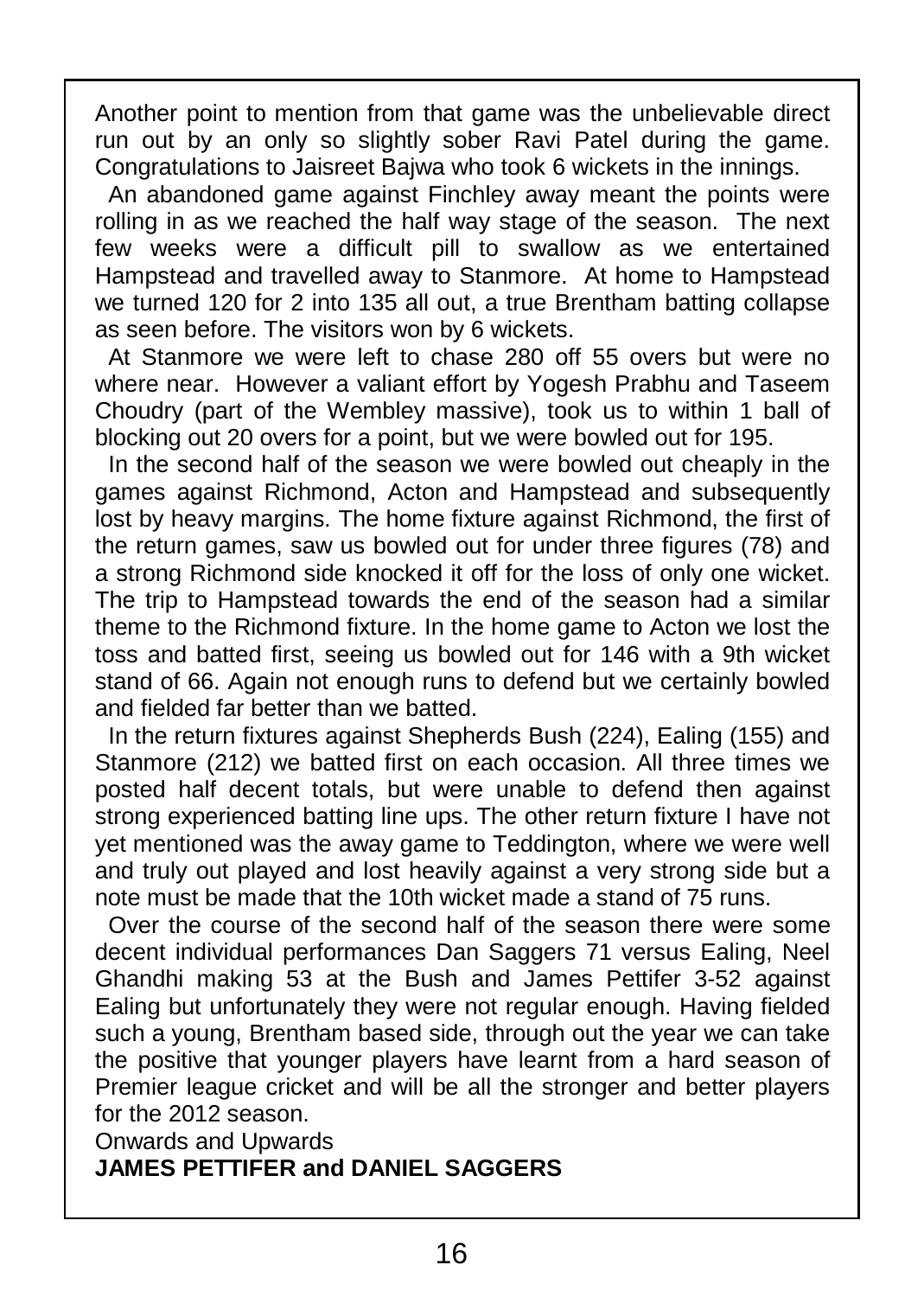$3<sup>rd</sup>$  **XI:** After the success of last year's promotion season, the third team went into 2011 with plenty of optimism and a quiet sense of confidence. Unfortunately, that excitement quickly disappeared in the first game. Acton won the toss on a wet one and stuck us in. With a weakened side it was always going to be tough and we struggled to 137 all out, which they chased down with a little too much ease.

The second game was dubbed the 'Milan derby', as we played at our adopted home for the season, Harrow, against our hosts. After a solid start with the bat, we succumbed to a hat-trick leaving us in a bit of a predicament. In times of trouble you can always count on "Rambo" though, and with the help of others he rebuilt the innings firing shots all over the place and taking us to 280-8. With some excellent consistent bowling we had them under pressure throughout, only to miss out on  $\vert$ the ten points due to some "generous" umpiring denying us the final wicket.

With confidence renewed, we next travelled to Richmond 4s to take on the side that had waltzed to the title the previous two years. Our bowlers, especially Alex "NOW! That's what I call giving it the big one 2011 feat. LMFAO - every day I'm shufflin' and Le Roux - going in for the kill" Watson, worked hard on a flat one and left us chasing 244 in our 50. Excellent knocks from Mikhil Patel, Paul "I'd get a million in the 4s" Saggers and Dad's Army (Immy and Pikey) we recorded a great victory by two wickets. Routine victories against Brondesbury and Highgate followed with Neel Gandhi performing well with both bat and ball and Dilip "do you think I'm cuckoo lad?" Wilson rolling back the years. An incredible game against Wembley followed where we struggled to 120 on a sodden wicket. We battled hard, aided by a early couple of wickets from Umer 'never been to the gym' and Winky. Unfortunately we fell just short, but it was a great game in any case. An embarrassing defeat to North London preceded another Brentham 3rdXI Sky Sports Classic: Shepherd's Bush away.

The disciplined bowling of Ciaran "Hippo in quicksand" Brett, Neel and Mikhil had us in control until the fatal mistake of dismissing the wrong batsman allowed them to get up to 257 in 55. What followed next beggars belief. A great team effort got us within touch of the ten points, Adam "Compton" Haras-Gummer blazing it everywhere and even breaking out the Viv Strut. Final ball of the game, 2 to win, 3 | wickets in hand and Adam hits it out to long on. With no reason not to attempt the second, Compton and Mikhil were suddenly possessed by Brenthamness, and having run the first, promptly shook hands with the oppo and walked off with a tie. Many of us are still confused!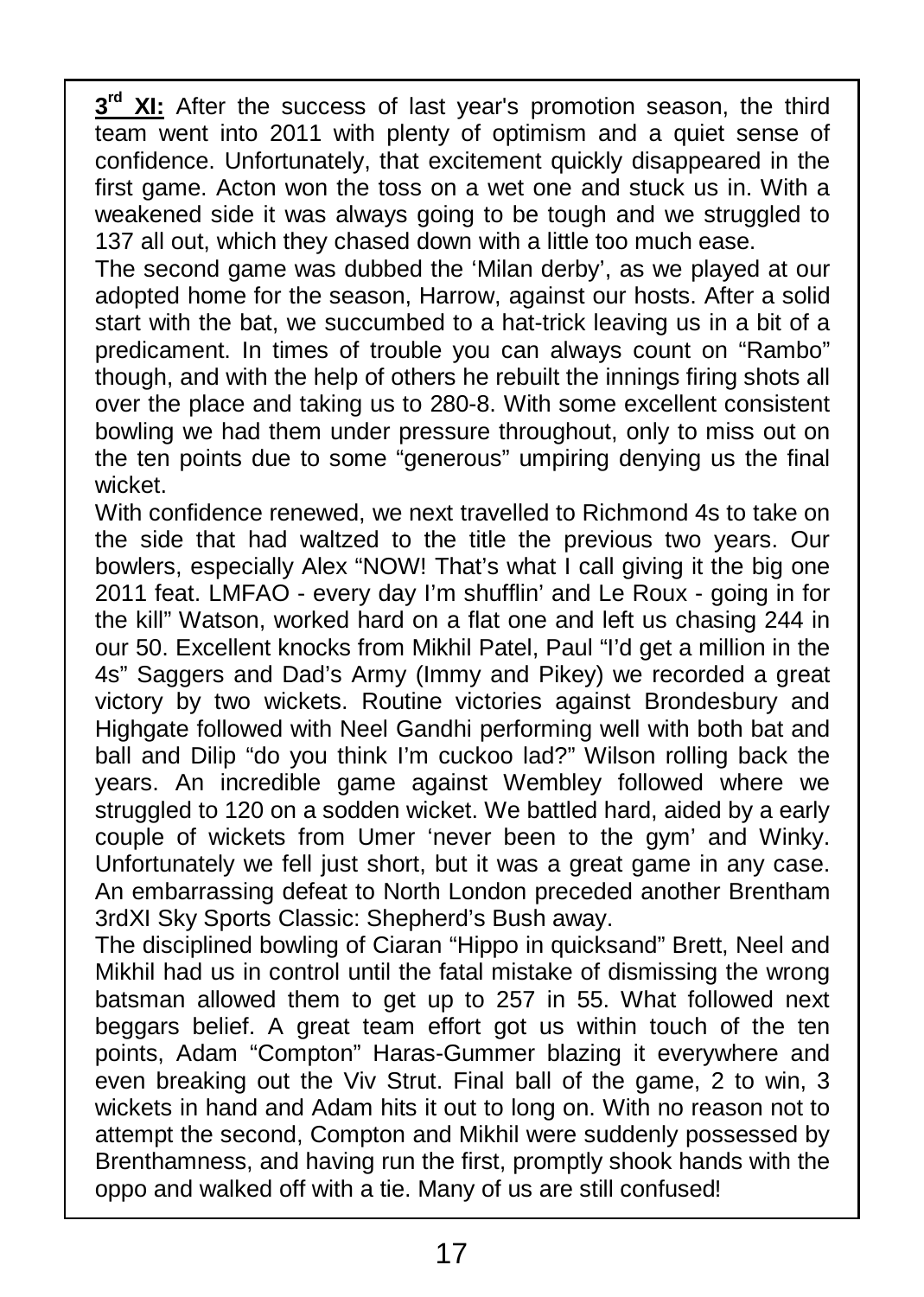With a victory against Acton, inspired by Jaisreet '14.9' Bajwa, and the completion of the double over last years champs, Richmond, we were in a strong position going into the end of the season.

These were followed up by a remarkable victory against Barnes. With players missing we slipped to 20-4 chasing 230, before Imran stepped up with a ton (brilliantly supported by a half century from Dhaval), to take us to an unlikely victory.

With Brondesbury rained off the following week, we moved on to Highgate where Pikey and Winky opened the bowling with a fantastic display of athleticism and artistry!! Well supported by Ciaran Brett we were set a target of 180, and contributions all the way down led us to a comfortable win. With a rain off the following weekend, we were left knowing that two positive results would see us promoted again.

This proved to be a burden at North London, where the only thing as remarkable as our performance was the hissy fit thrown by Bretto when he was taken off. In wet conditions we threw wickets away though, and with a small total on the board we also bowled very poorly. The result left us a little nervous but with other happenings around the league, a win against Shepherd's Bush would see us up.

Against a side battling to stay up we performed exceptionally well, bowling with patience and discipline as we had for most of the season. Keeping it tight in the field, we gave ourselves 160 to chase. Despite a few wobbles, mainly created by what was at stake, we got ourselves home and promoted!

Congratulations to everyone who played this year; coming up into this division, even survival would have been an achievement. To get promoted again is fantastic and next year really will be a challenge. Thanks to Keith Brett whose continual support makes the lives of the players and myself much easier (I promise to have a scorebook for you next year!) Also to Harris Lambi whose stints as umpire have provided torture for Pikey and a lot of useful help for the players. Once again a great season and lets enjoy next year's challenge.

#### **RAJIV PATEL – 3rd XI**

#### **4 th XI:**

A new season with new challenges and four new teams in the league. The first match of the season is normally difficult and this season was no different. The first game against newly promoted Indian Gymkhana was made even more difficult by the lack of bodies for Brentham to get a 4th XI out but as a Club we managed to get all 4 teams to 11 players. Although from our point of view I wished we hadn't bothered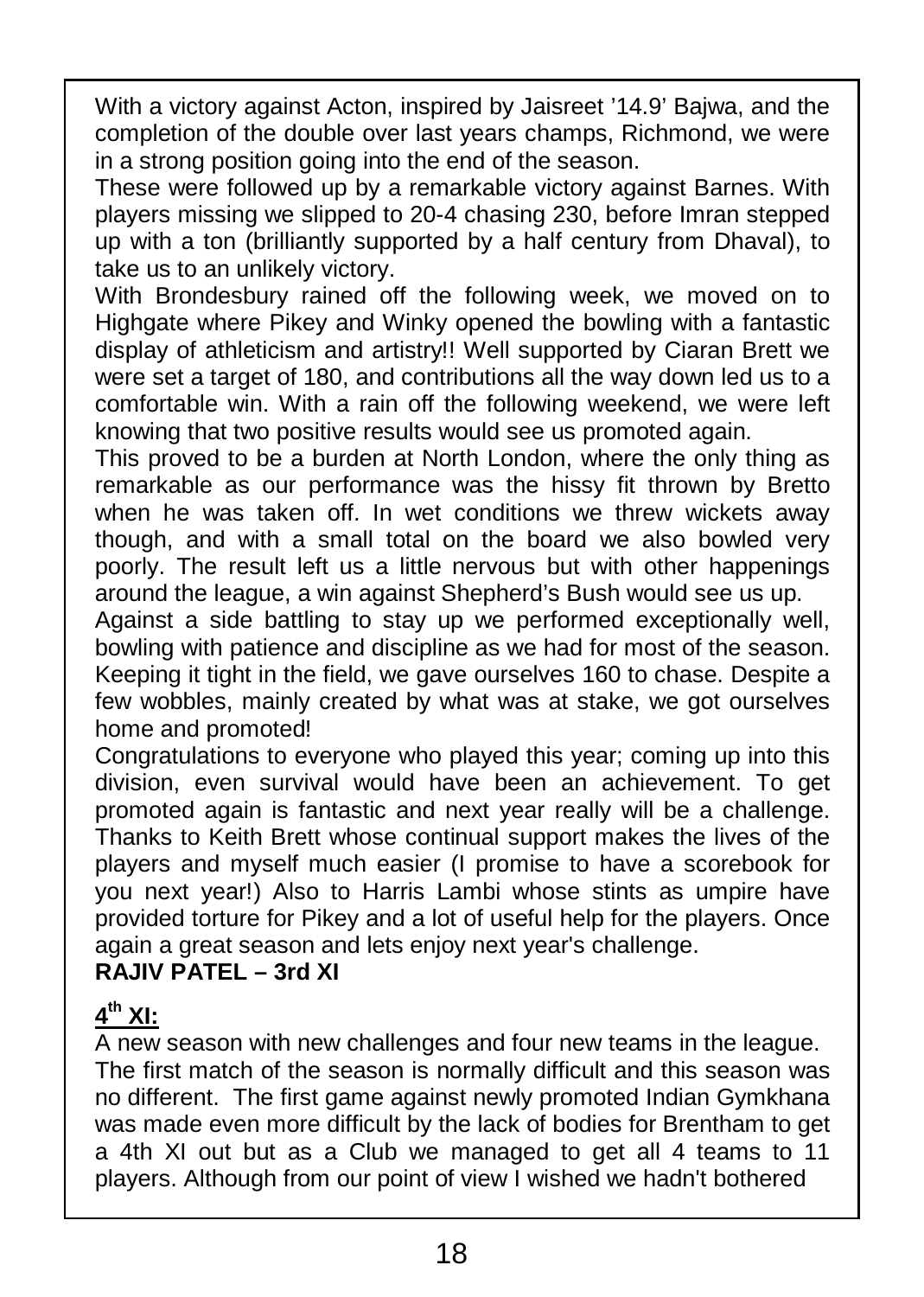as the level of unsporting behaviour by the opposition was not only disgraceful but was a bad example for the young colts we had in our side on the day.

A ten wicket defeat was hard to swallow but in the circumstances 86 all out was never going to be enough. So we had to put this one down to experience and pick ourselves up for our first home game the following week against Hanwell, who were the second new team to the division having been relegated the previous season. This we won comfortably

We drew our third game of the season to newly relegated Finchley who were a stronger outfit than Hanwell so much so that we commendably managed to bat out for 59 overs for a draw.

From here on we went on a winning run of 5 matches, had a game cancelled and then 2 abandoned. With 5 games to go we were top of the league. This was, however, the most closely contested league we had been involved in. With a bad loss to M.T.S.S.C with 10 men (we lost by 1 run) we dropped to 2nd in the league. There then followed 2 rain affected games giving us only 2 points in total. We went down to  $\parallel$ 5th in the league as the other teams played when their results suggested they shouldn't have (96a.o v 98/9 being one result to question).

Therefore going into the final game of the season any of the top 5 teams could get promoted. We needed to win at all costs to be within a shout of promotion but Crouch End had also to lose to G.W.R, bearing in mind that they had won only one other game in the season and that being the first league game of the season). In the event Crouch End won their game and we lost to Perivale in one of the better games we had all season.

A fantastic season all in all for which we must build on in 2012.

Thanks must go to the most important person on home games, Suzanne Saggers, for her wonderful teas; to Imran Raza and John Whelan for all you have done in organising the teams and getting them to games; and to all the parents who have helped out with the lifts to games.

It is with regret I must step down as the 4th XI captain. Over the last three years I have enjoyed my time as captain but I now feel as though I have done all I can with regards to leading the side and feel the time has come for some new blood at the helm to bring fresh ideas to get us the promotion we need as a club to carry on moving forward. Good luck for the 2012 season

**STEVE GAFFIN – 4TH XI CAPTAIN**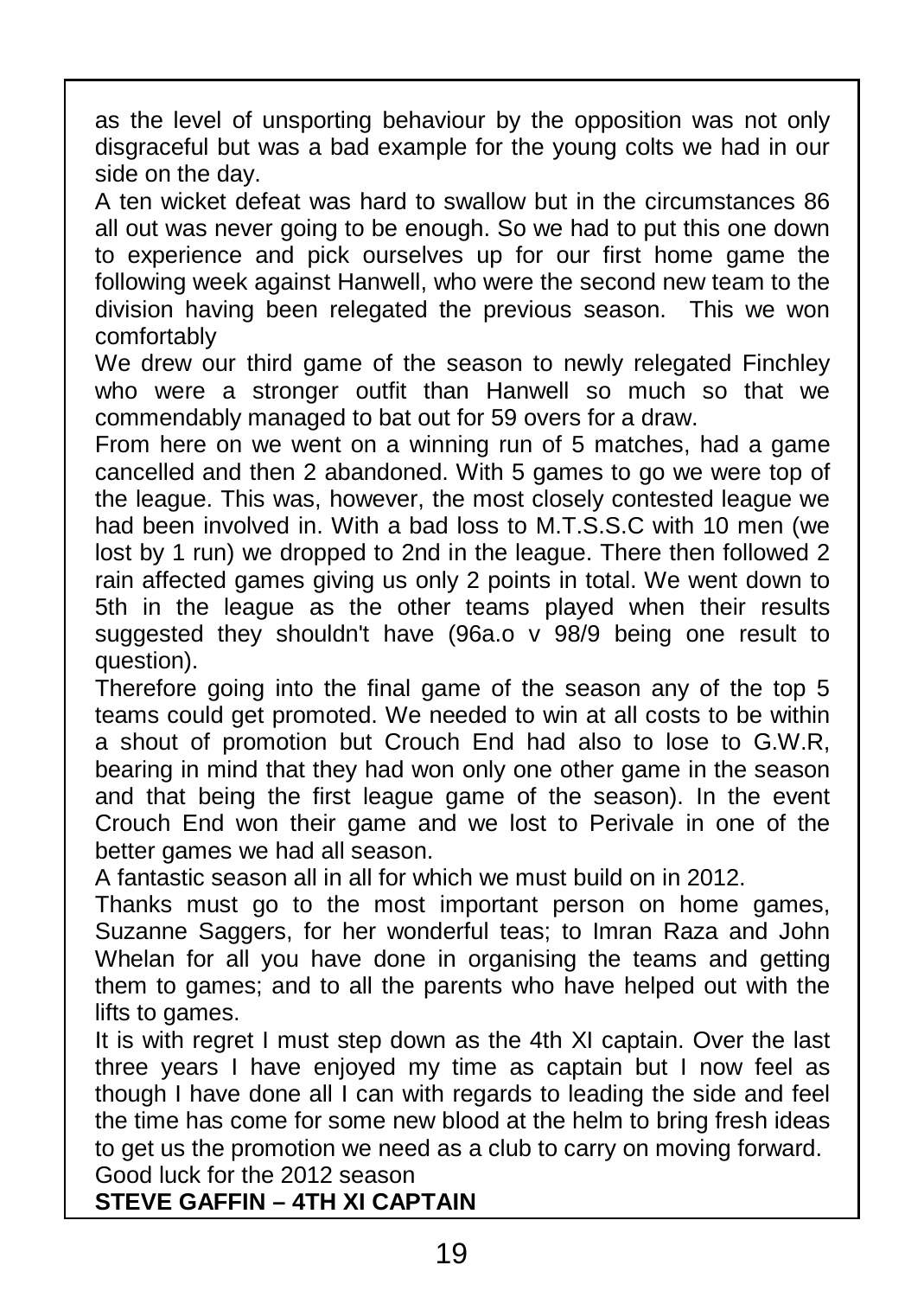

# **BRENTHAM CC DORSET TOUR 2012 FIXTURES**

### **Departs Saturday 4 August until Friday 10 August 2012**

| <b>DATE</b>                                                                                        | <b>START</b><br><b>TIME</b> | <b>OPPOSITION</b>           | <b>VENUE /</b><br><b>ADDRESS</b>            |  |  |
|----------------------------------------------------------------------------------------------------|-----------------------------|-----------------------------|---------------------------------------------|--|--|
| Sunday<br>5 August                                                                                 | 2.00pm                      | Winfrith CC                 | Red Lion Pub -<br>DT2 8LE                   |  |  |
| Monday<br><b>6 August</b>                                                                          | 6.00pm                      | <b>Charlton Downs</b><br>CС | Charlton Down,<br>Dorchester.<br>DT2 9UA    |  |  |
| Tuesday<br><b>7 August</b>                                                                         | 6.00pm                      | Swanage CC                  | Ulwell Road -<br><b>BH19 1LG</b>            |  |  |
| Wednesday<br>8 August                                                                              | 2.00pm                      | Martinsdown CC              | Lower Ashton<br>Farm - DT2 9HA              |  |  |
| <b>Thursday</b><br>9 August                                                                        | 2.00pm                      | Wimborne &<br>Colehill CC   | King Street,<br>Wimborne<br><b>BH21 1DY</b> |  |  |
| James Pettifer - Tour Organiser - 07904 171327<br>James will issue full Tour Details in due course |                             |                             |                                             |  |  |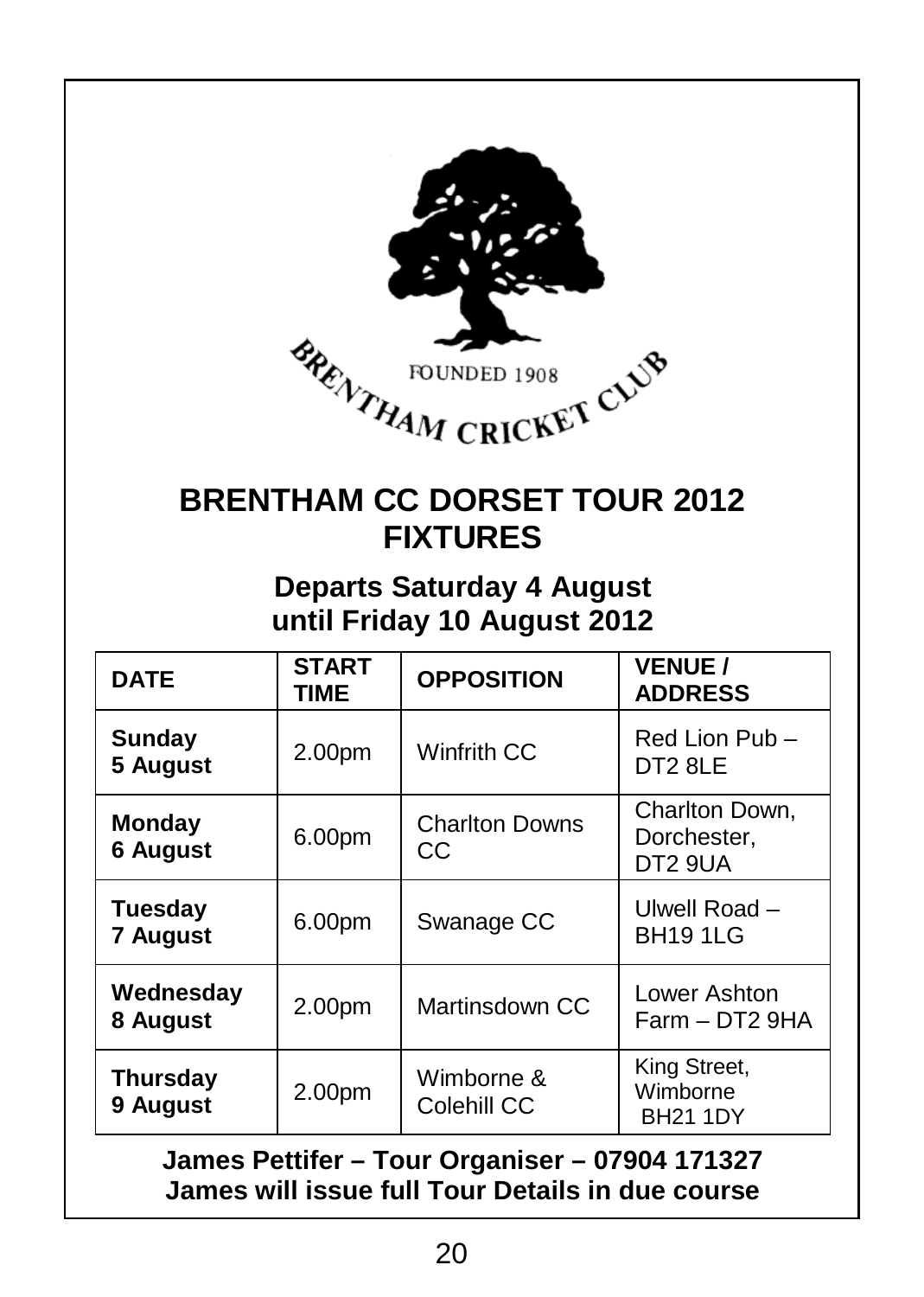## **Summary of 2011 Season – Colts**

2011 got off to a tricky start for the junior section, with the retirement of Colts Administrator Peter Brandreth after several years of service, the loss of U13's organiser Nish Patel to medicine, and the nonappearance of our two overseas pros! However, the players and coaches rallied round and ran a full season of league games, friendlies, coaching evenings and net tuition, with training continuing well into July. A Colts Week in August also provided longer games for the boys after the schools broke up. From October to December we ran our first ever indoor skills academy, running small group sessions with a high coach:player ratio - these were very popular and beneficial, especially for the youngest players. Winter nets resumed in January 2012, with more sessions per night and better attendance than ever, so it's fair to say that pre-season enthusiasm is at a high!

I would like to personally thank Sahil Patel, Joe Brandreth and Pat Mythen, for their dedication to running coaching nights last spring, as well as all the coaches who've made the winter indoor season such a success, and the parents whose involvement this year has done so much to keep morale high. But especially we should thank Ken Drane, whose long Brentham career as first player and then Colts Secretary comes to an end this year - he's done an incredible amount of work behind the scenes to keep the ship afloat, and every Brentham player who has come through the colts ranks should be grateful to him.

This was a tough year for coach availability on Wednesdays, and it's no exaggeration to say that without Patrick Mythen's reliable coaching input, the training sessions (and hence, the whole section) might have foundered. We'd also like to thank Kate Mythen for her help with the admin side, which took a load off the shoulders of the coaches and managers.

#### **Chris Healey - Colts Administrator**

Team Reports follow. However, as the Under 17's only played 2 matches there is no report to follow for that Team.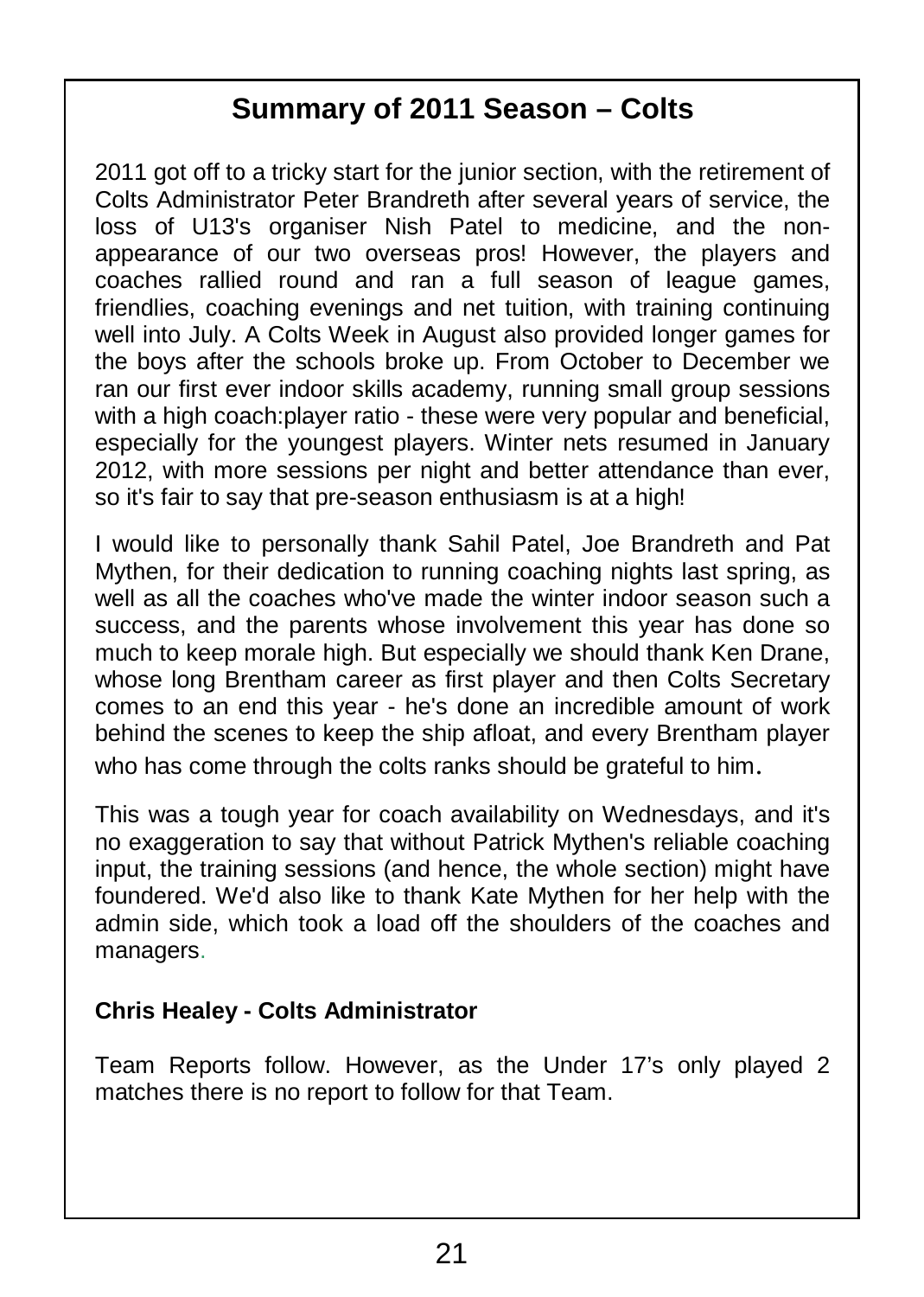#### **Under 15 Report**

After early League defeats to South Hampstead (where Vinay Samtani's superb 60\* in the dark almost saw us home) and Shepherd's Bush (where Stefan Walecki's 47\* and Chris Jones' 3-12 on debut were not enough to save us from a 6 wicket loss), the U15 really picked up the pace and went on to almost win the League title.

The first home game against GWR was all about Stefan, whose rapid 58\* took us to a 7 over victory chasing 74. Sam Lewis' 3-12 with the ball spearheaded a good team bowling effort, with Arun Patel, Alex Burnett, Will Paul and Chris Jones all among the wickets. Next up was the return match against South Hampstead, where tight, accurate spin from Arun (3-6) and Will (3-10) restricted the oppo to a very gettable 79. There was no repeat of the previous week's canter though, as only good knocks down the order from Will (13), Lewis Steadman(11\*) and Sam (18\*) saw us scrape home with a 2 wicket win.

Away at Old A's, solid knocks from Vinay (44), Stefan (33\*) and Daniel Harraghy (30) were the foundation of a decent total of 143-5, which was 13 runs too many for the Old A's boys. The momentum was kept up with a comfortable win at home to Turnham Green, where Daniel's 48\* in a total of 179-3 was overshadowed by a big-hitting 69\* from Will, who launched several balls into the trees never to be seen again. Turnham Green were restricted to 82-8, with wickets for Stefan, Vinay, Daniel, Marcus Lowe and Lewis.

The streak ended at home to Shepherds Bush however. More fine spin from Arun (3-15), as well as wickets for Will and Sam Trickey in his first match for the club, limited them to 123-6. Will's 45 got us off to a fine start but Brentham could not accelerate in the latter half of the innings and despite a late burst from Marcus (22\*), fell 8 runs short. GWR away saw Brentham post their highest total of the season, 196- 2, with half centuries for Vinay (52\*), Daniel (56\*) and Sam Trickey  $(50^*)$ , all of whom were retired. Helped perhaps by over confidence in the Brentham ranks (something which resurfaced worryingly in a horrible thrashing v Old A's in an August friendly), GWR were nearly up with the run rate at the half way point and a shock looked on the cards. However the brakes were then applied by the bowlers, and Brentham ran out winners by 39 runs.

The last League game at Turnham Green could have seen Brentham claim top spot with a win. However, a stronger Turnham Green side bowled Brentham out for 62, and chased the target for 6 wkts, with Arun taking 4-10 and Sam Lewis 2-12. So Brentham had to be content with a creditable second place at the end of the season.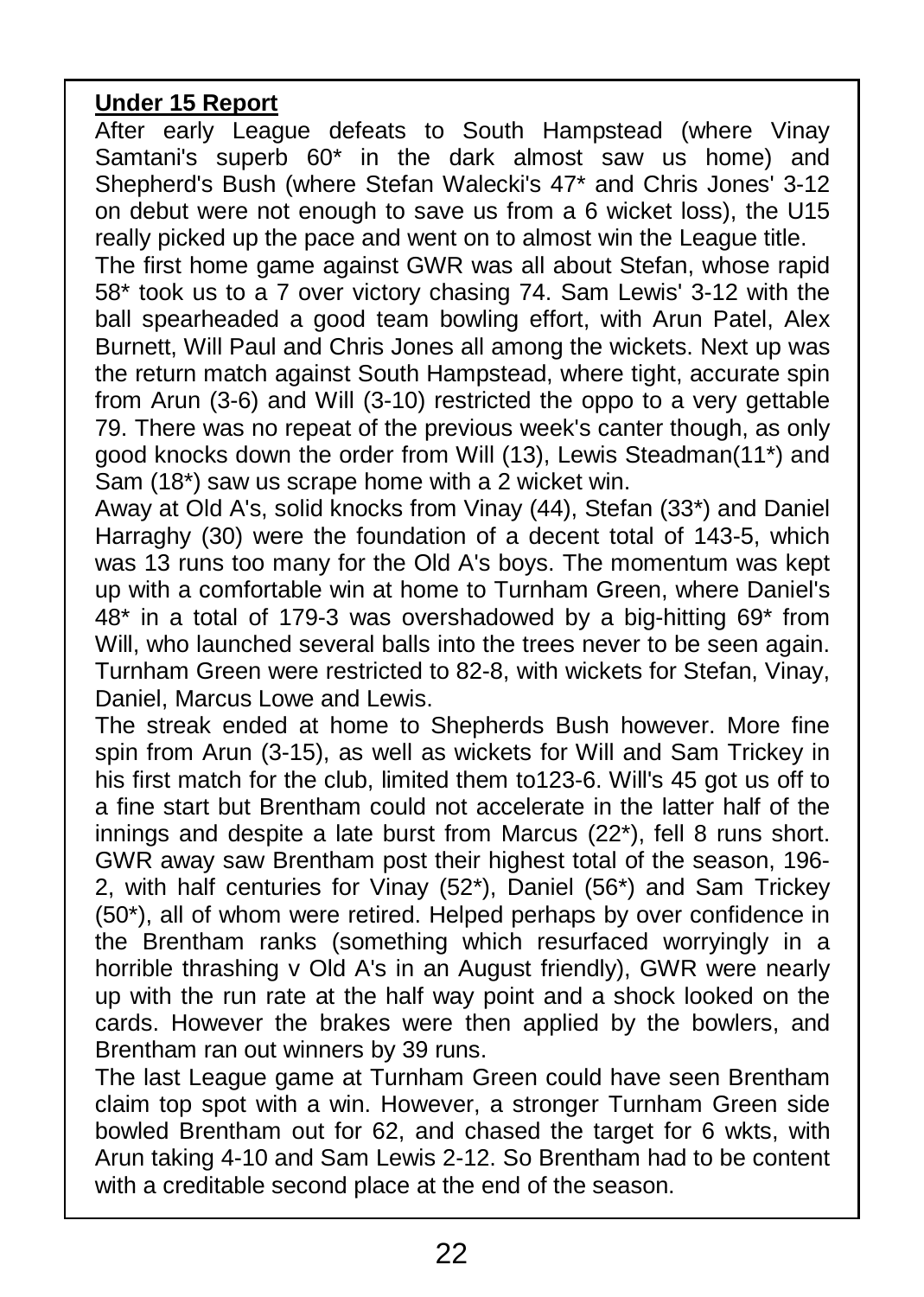As we have a relatively large squad some friendly matches were arranged at the end of the season for those who had not played that many league games. Because of the weather only 2 games against Old Actonians were possible in the end but they gave the opportunity for those players who have trained consistently such as Ryan Beedour, Gregor Fuller, Hari Johal, Matthew Loureiro, Jack O'Brien, Matt Plews and Harry Sarson to get some match experience.

The boys should now be looking to get experience of senior cricket if possible and this season Stefan Walecki, Will Paul and Daniel Harraghy have all appeared for the 4<sup>th</sup> XI.

Finally, thanks are due to Jack Solomon for his wicket keeping this season (hopefully his batting will return to form next season). Thanks are also due to Mahesh Patel and Guy Loureiro for their assistance in running matches when I was not available, and to Daniel Saggers for his coaching expertise.

#### **Paul Harraghy**

**Under 13 Report** The Under 13s this year were a keen and talented bunch who clearly enjoyed playing together - there was a real camaraderie with players enjoying each other's success, which was great to see. They were also very well supported by enthusiastic parents, which bodes well for the future. We managed to arrange some B team games too, to give match experience to more players, and there was quite a bit of movement during the year between the teams, showing that there was competition for places.

In terms of results, the team came second in their division, winning all 5 completed games with Turnham Green and GWR, but losing all 3 to Old Actonians. We didn't look outclassed in those defeats; we were just unable to deal with a team on which every bowler can bowl 5 out of 6 balls on the stumps. We have a way to go to catch up there as our lack of bowling accuracy was probably the biggest disappointment of | the season.

The league team was in some ways a captain / manager's nightmare, having so many all rounders. Obviously, some boys sacrificed either their batting or bowling a little through the season for the sake of the team; that doesn't mean their potential in both areas is lost on the coaches. Sam Gibb, for example, batted stylishly up the order but didn't get as many overs as his bowling ability would suggest.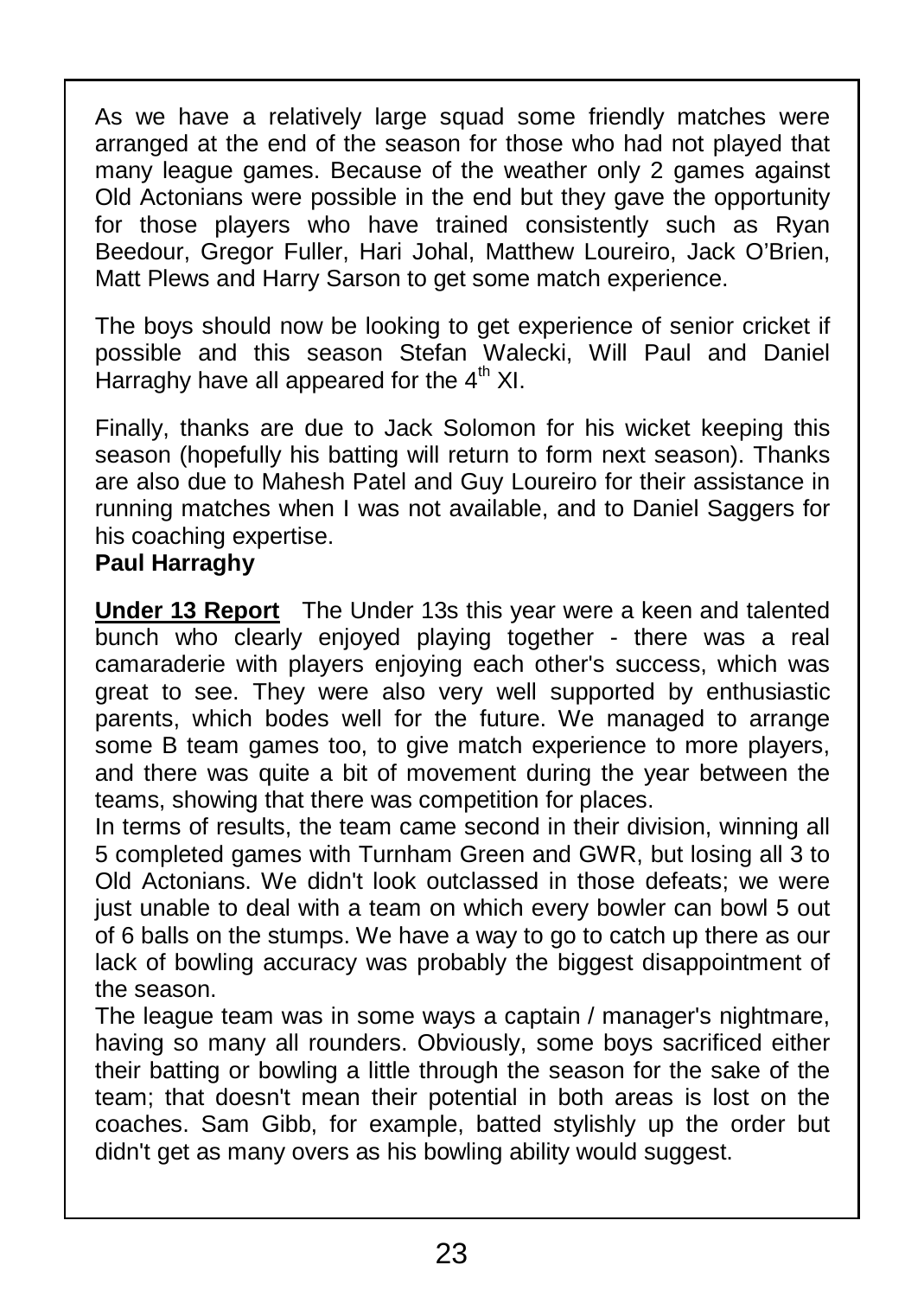Harry Davies' dangerous leg-breaks were so indispensable (he was the top wicket-taker) that he often batted down the order, despite being a capable batsman himself. Similarly, although he played a  $\parallel$ couple of impressive innings, Andrew Dickson didn't get the chance to fully show off his all-round talents, batting lower middle order and chipping in with a few overs here and there. (Perhaps his mystery shoulder injury towards the end of the year was simply a plea to go up  $\parallel$ the order? We may never know.)

There was all round promise everywhere you look - Louis Grantham probably bowled straightest of them all, and was the second leading wicket taker despite missing a few games. (For his school, he plays as a batsman, something he cannily omitted to mention until late season, to ensure he got a chance to bowl!) Jai Toor began the year in the side as a bowler, but worked so hard on his batting that by mid season it was obvious he had the best off-drive in the team; he played some very good innings and also looked the part when keeping wicket. Certainly Manvir Aulakh, the team's best gloveman until then, suddenly found he had competition. James Reid-Thomas doesn't quite have the power yet to beat the field regularly, but his batting technique is good and his bowling has a nice shape; too early to say which he's going to specialise in. And both Toms can whack a ball - Barry's bowling was fast and often well-directed, while Langton's swung miles and was understandably harder to control.

Josh Steadman and Lewis Wilkinson were the top runscorers, both making in the region of 200 League runs this year, a fine achievement (we are missing the scorecard from one Turnham Green fixture so I can't give completely accurate totals). Josh was retired a couple of | times having got to 50 and was very dangerous when he got going; he  $\parallel$ has quick hands and some wonderful attacking shots in his armoury. If  $\parallel$ he can get into the habit of playing straight to straight balls, he could dominate good attacks. Lewis transformed himself from a no.10 or 11 bat by bringing a new self-belief and playing every ball on its merit, allowing his natural strokeplay to flourish without giving his wicket allowing the natural exemptary to housing mineat gring the monet and if he can tame the occasional urge to slog could be a very good prospect. If he can figure out whether he's a seamer, off-break bowler or leggie, he may even blossom into a true all-rounder himself.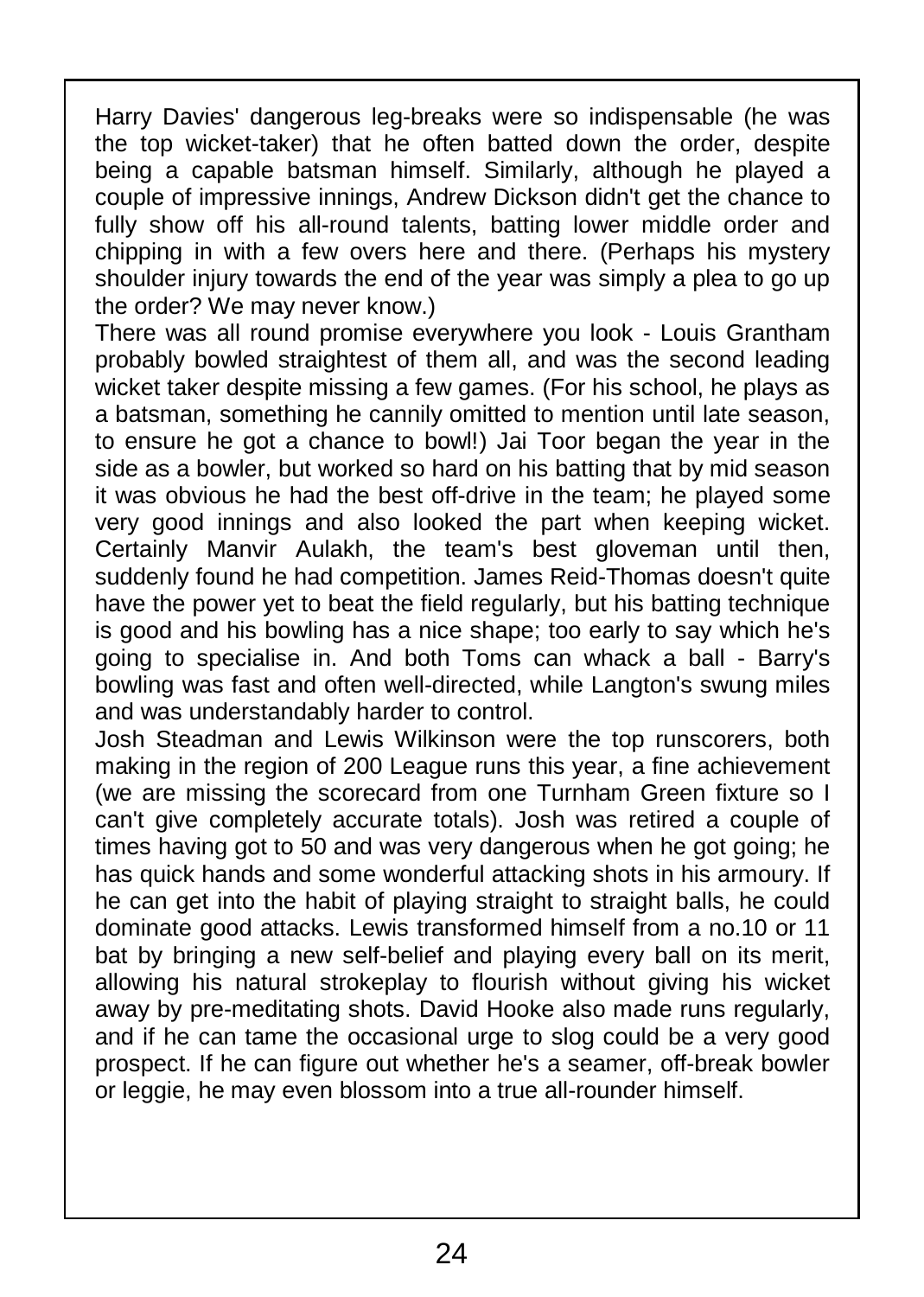Luke Martin broke out of the B team pool to take a number of wickets early in the season; he can bowl nicely when he finds the energy and determination. Making a late run from the B team were Matt Ellis, who bowls quite sharply if not yet as accurately as he'd like; Casi Bowyer, who has the sort of reliable bowling action coaches love to see; and Jamie Cox, whose whippy seamers picked up a few League wickets at the end of the year. Jamie ended the year by suddenly figuring out how to swing a bat too, so we may even have another allround prospect there. No-one was keener than the Strahan brothers, who made the odd appearance and were always on the verge of the League team, as was the fast-improving Abdullah Shahid, whose bullet cover drive for 4 in Cricket Week may have been shot of the year. Oliver Knibbs, Jonny Holbrook, Jake How, Ellis Bloom, Will Sheard, Conor Wynne, George Yates and Freddie James all made useful contributions either to the B team or in intra-club games and will be hoping to progress further next year.

This is a group of young cricketers with real potential; lots of them could end up playing senior cricket. But there's room for improvement too, especially in simple things like playing the ball on its merit and keeping straight deliveries out. And no-one at this level should still be bowling wides - think next year we'll have to start imposing fines...

Thanks to Ian Gibb, Floyd Steadman, Richard Hooke and especially Trevor Wilkinson for parental effort in running games; also to Joe Brandreth and Sahil Patel for their commitment to coaching on Tuesday evenings, which was so valuable.

#### **Under 11 Report**

It may seem perverse to base a season report on one game, but this was a year when an extremely raw group of boys - many of who had never even tried to play with a hard ball before, and some of who were complete beginners at the start of the season - often had to go up against teams who had clearly played several years of cricket already. The results of those games were predictable, and in one or two cases were not pretty. Nonetheless our boys kept turning up for training, kept trying to improve, kept doing their best in matches. Their attitude was, in the circumstances, an absolute credit to them and to their parents. At the end of the Colts Week in August, having just suffered a battering at the hands of Ealing, the team played their final match of the year in a friendly against Wembley.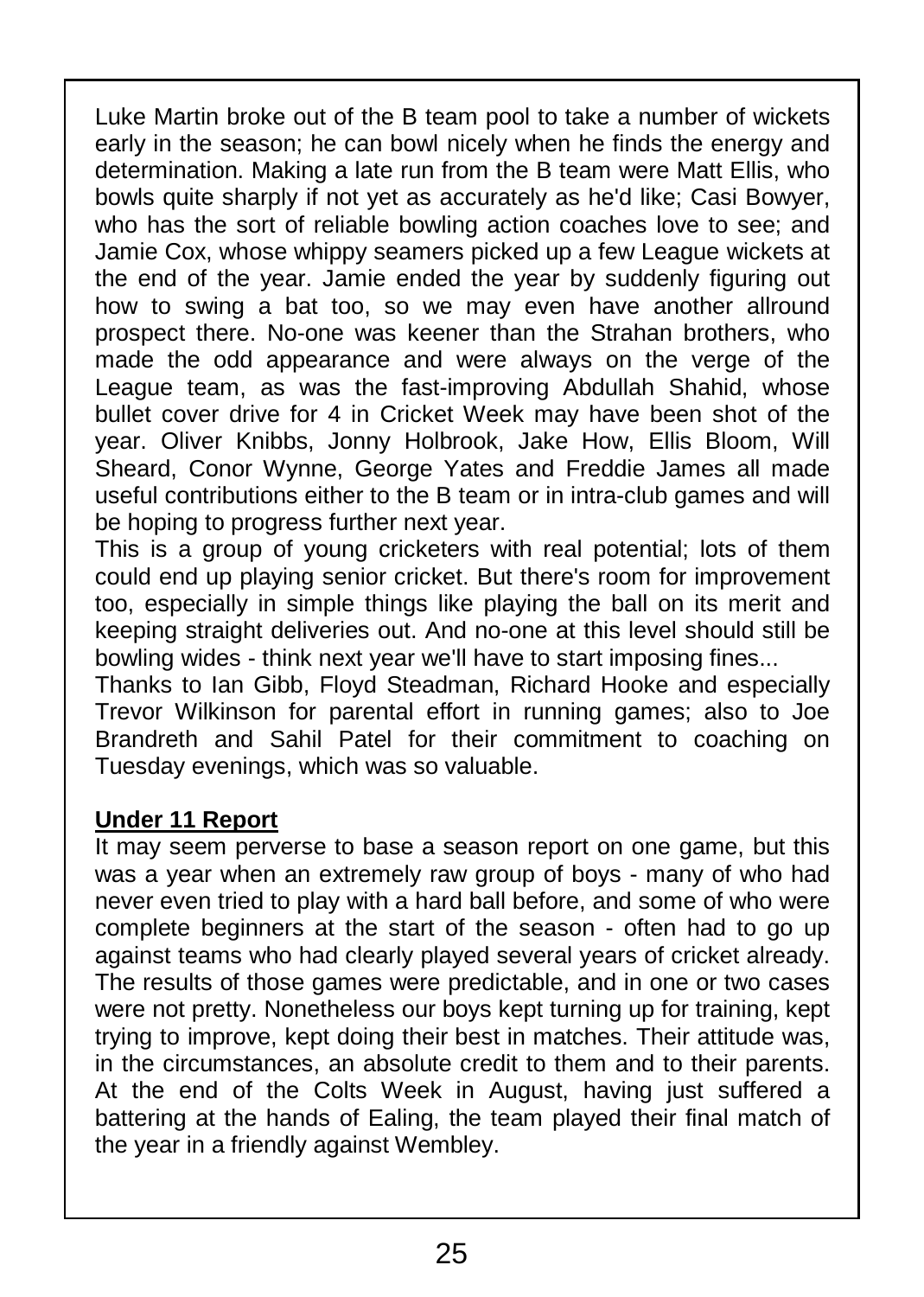Like all clubs' teams in August, some of the regular players were missing because of holidays; so we didn't have available Tom Mythen, Nat Rose, Scott Halpin, Ruairi McGettigan, Shavaiz Mandalia, Oscar Teeman, Harry Way, Nick Morrison, Adam Perkins, Dushyant Sachdeva or Ben Stanier, all of whom had contributed in matches and showed promise in training nights. But we did have seven boys who had played now and again through the year, plus four of our new recruits from Christchurch School, whose practices at Brentham had led to them being given a chance in the main club.

Wembley batted first and were immediately under pressure, from the superb control of Huseyn Murphy and the pace of Isaac Hillman (sadly heading abroad for two years). Behind the stumps, Greg Smith took a  $\parallel$ fabulous catch to remove one opener, and then James Colinese and Finn Keelan (modelling his new runup) came on and bowled very good spells. James and Finn both hit the stumps, and Finn got a second wicket thanks to a brilliant running catch by Zach Mwanza. Wembley's total kept rising thanks largely to the wides our inexperienced attack inevitably sent down, but the fielding was keen and kept the runs off the bat in check. There were further wickets for Andre Babayan and Jack Whittaker - all bowled - as Wembley were restricted to 78 from their 20 overs. This was, by some distance, the best bowling and fielding display of the season by the boys.

In reply both George Daly and Rayyan Agha played a couple of nice shots before being tempted to swipe across the line (work to be done there...). Jack perished to the pace of one of the Wembley bowlers, but Zach, who a few short weeks ago was starting to learn cricket for the first time, found his feet and hit a couple of cracking drives to get us back in it. His partnerships with first Isaac and then Huseyn slowly but surely took us closer and closer to the Wembley total. When Zach was retired to much deserved applause, we were reliant on the experience and nous of Huseyn, who batted beautifully before unluckily playing on, to get to the finish line. The final partnership featured Christchurch boys James and Andre, who kept out the good balls and put the bad balls away to see Brentham home and finally bring a smile to the faces of a group of boys who'd so deserved to feel the thrill of victory, for all the effort they put in this year. Here's hoping they make as much progress next year, and enjoy all their cricket in 2012 as much as they enjoyed this game.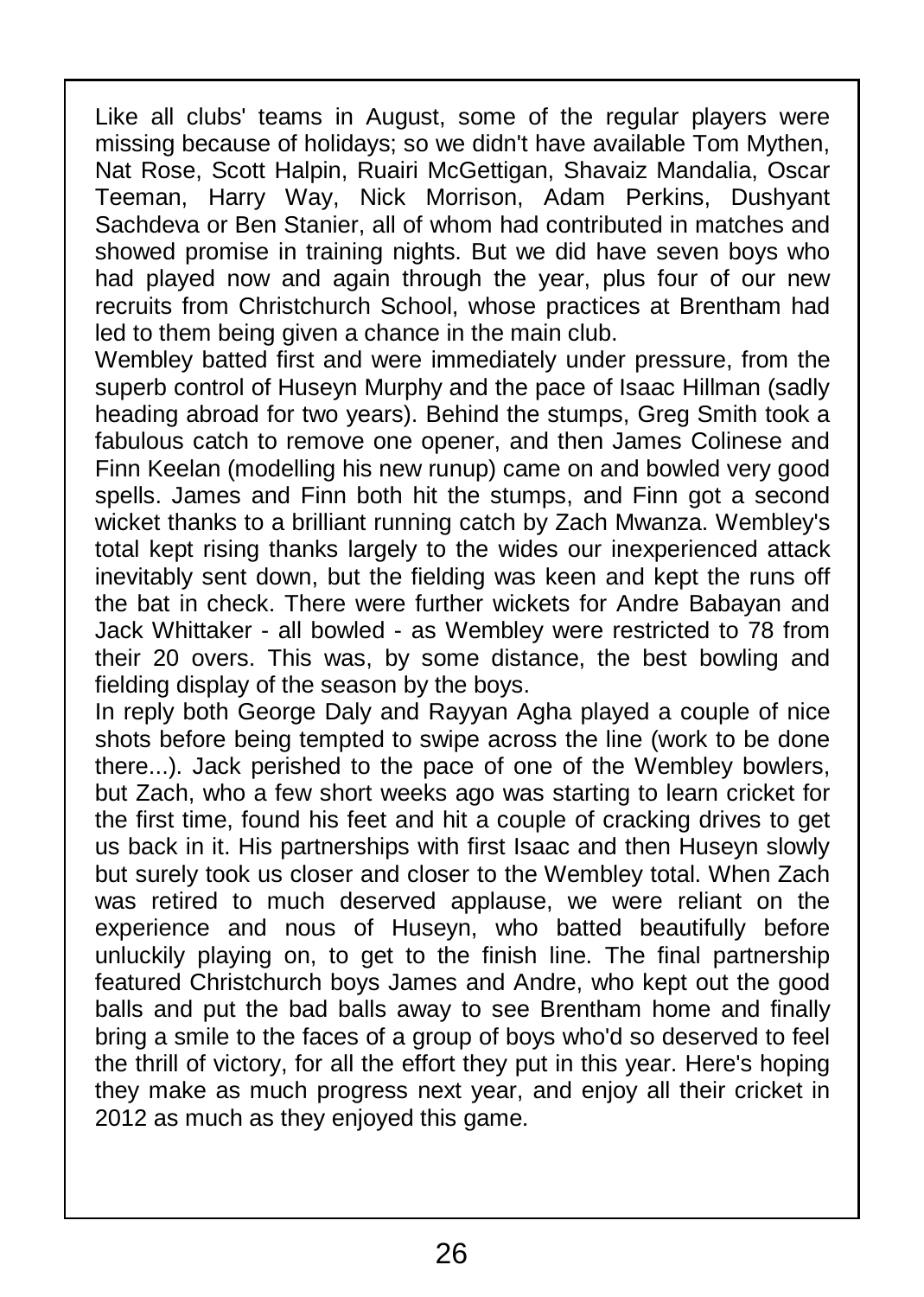# **SOCIAL CALENDAR 2012**

| <b>JANUARY</b>        | Thursday 26 January               | EGM + AGM                                                                                                       |
|-----------------------|-----------------------------------|-----------------------------------------------------------------------------------------------------------------|
| <b>FEBRUARY</b>       | Friday 17 February                | <b>Annual Cricket Dinner</b>                                                                                    |
| <b>MARCH</b>          | Saturday 31 March                 | CricketForce Volunteering<br>Day                                                                                |
| APRIL                 | Friday 27 April                   | Darts Tournament                                                                                                |
| JUNF                  | Saturday 2 June                   | Draw in the Top Bar<br><b>FUND RAISER</b><br>for the Euro 2012                                                  |
| JUNF<br>JULY.         | Friday 8 June -<br>Sunday 1 July  | UFFA – Furo 2012<br><b>Fund Raiser</b><br>16 teams; £10 a team;<br>winning team wins £75;<br>Runner Up wins £25 |
| JULY                  | Sunday 8 July                     | <b>Colts Festival</b><br>and Family Fun Day                                                                     |
| JULY<br><b>AUGUST</b> | Monday July 30<br>Friday 3 August | Colts Cricket Week                                                                                              |
| JULY                  | Saturday 21 July                  | Draw in the Top Bar<br><b>FUND RAISER</b><br>for the Olympics                                                   |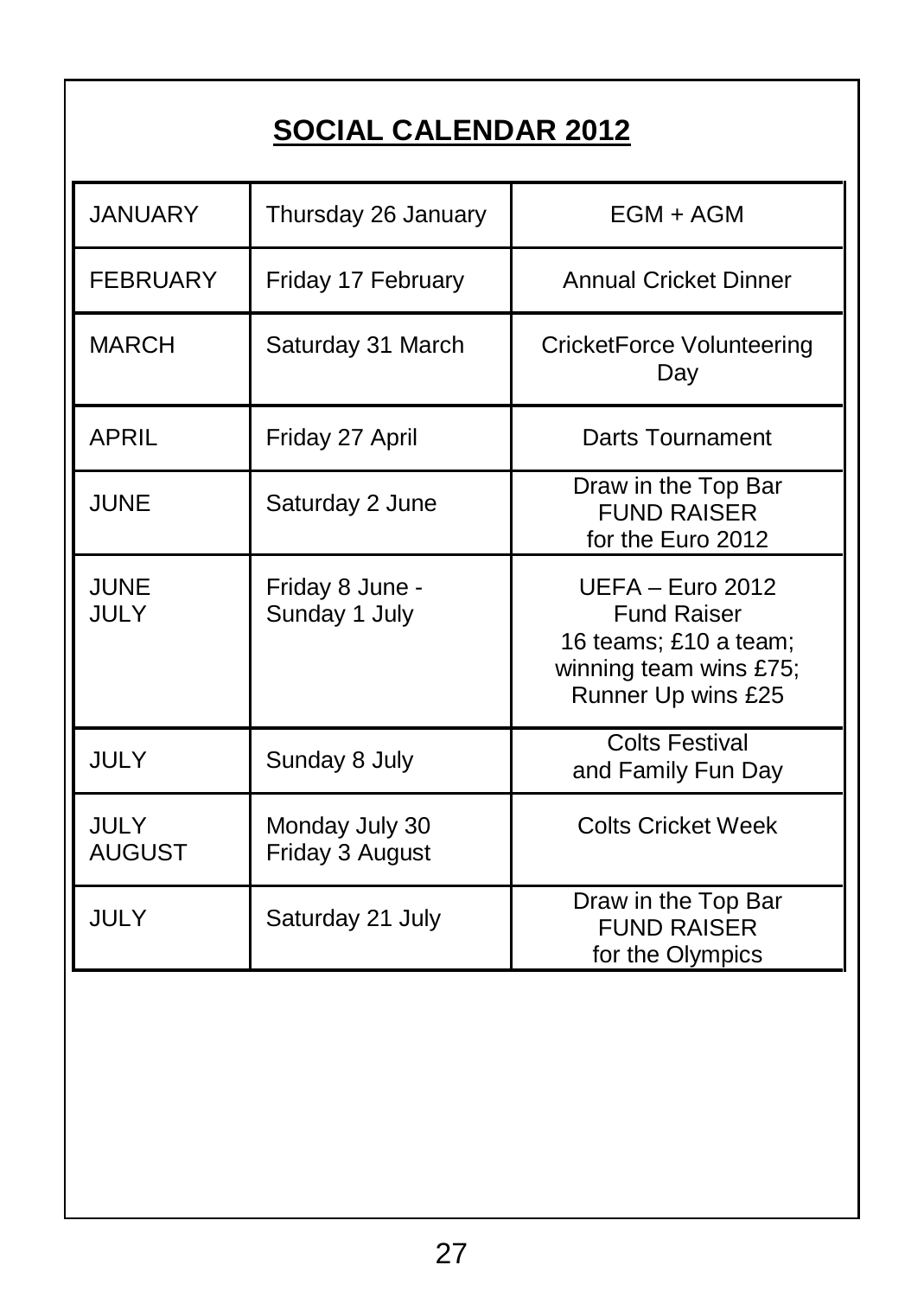# **SOCIAL CALENDAR 2012 (continued)**

| JULY<br><b>AUGUST</b> | Friday 27 July<br>Sunday 12 August   | Olympics - London 2012<br>Fund Raiser: 148<br>countries; £2 a country;<br>winning country with most<br>gold, silver, bronze +<br>overall medals wins |
|-----------------------|--------------------------------------|------------------------------------------------------------------------------------------------------------------------------------------------------|
| <b>AUGUST</b>         | Saturday 4 August - Fri<br>10 August | Cricket Tour - Dorset                                                                                                                                |
| <b>AUGUST</b>         | Sunday 26 August                     | Six-a-Side Tournament                                                                                                                                |
| <b>SEPTEMBER</b>      | Saturday 8 September                 | Last League Game<br><b>Unofficial Awards</b><br>Ceremony                                                                                             |
| <b>OCTOBER</b>        | Friday 19 October                    | League Dinner                                                                                                                                        |
| <b>NOVEMBER</b>       | Saturday 3 November                  | <b>Fireworks Night</b>                                                                                                                               |
| <b>NOVEMBER</b>       | Friday 16 November                   | <b>Annual Quiz</b>                                                                                                                                   |
| <b>DECEMBER</b>       | Saturday 22 December                 | <b>Big Bonus Ball</b><br>£10 a number $-$<br>winning £250;<br>£5 a number $-$<br>winning £125                                                        |
|                       |                                      |                                                                                                                                                      |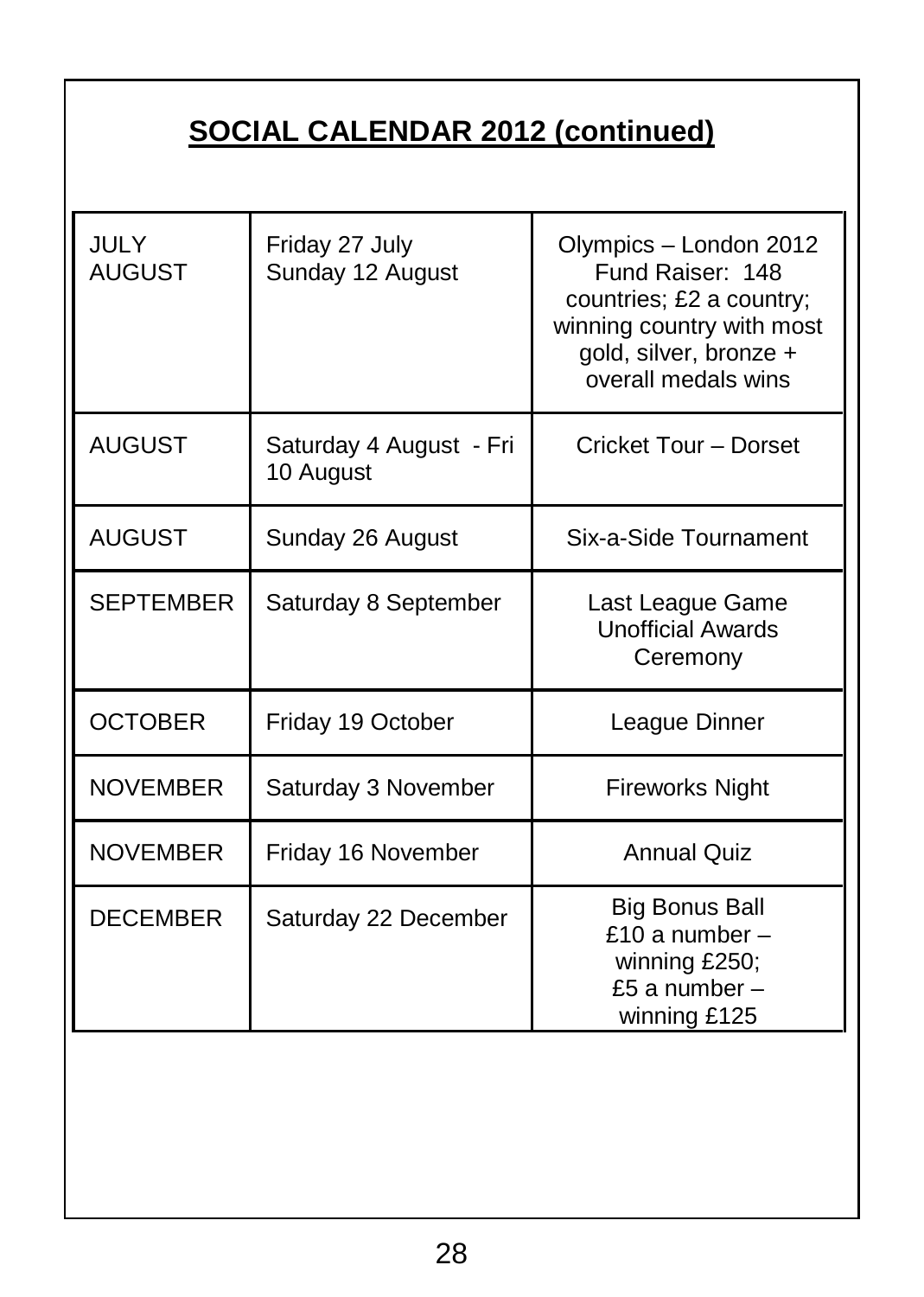## **Friends of Brentham Cricket Club – 2011**

*Our thanks go to the numerous ex-players and supporters for their contributions.*

> **Mike Avery David Bloomfield John Capps Ivor Chaplin Colin Cheadle Tony Cooper Roger Dakin Terry Daly Alison Delaney Richard Devine Michael James Roy James Guy de Jonk Harris Lambi Nick Lambi Michael Lawrence Mike Lewis Brian Mead John Overy Geoff Rayner Brian Reid Chris Rodgers Harry Rose Alan Rule Mark Saggers Paul Swann Darrell West**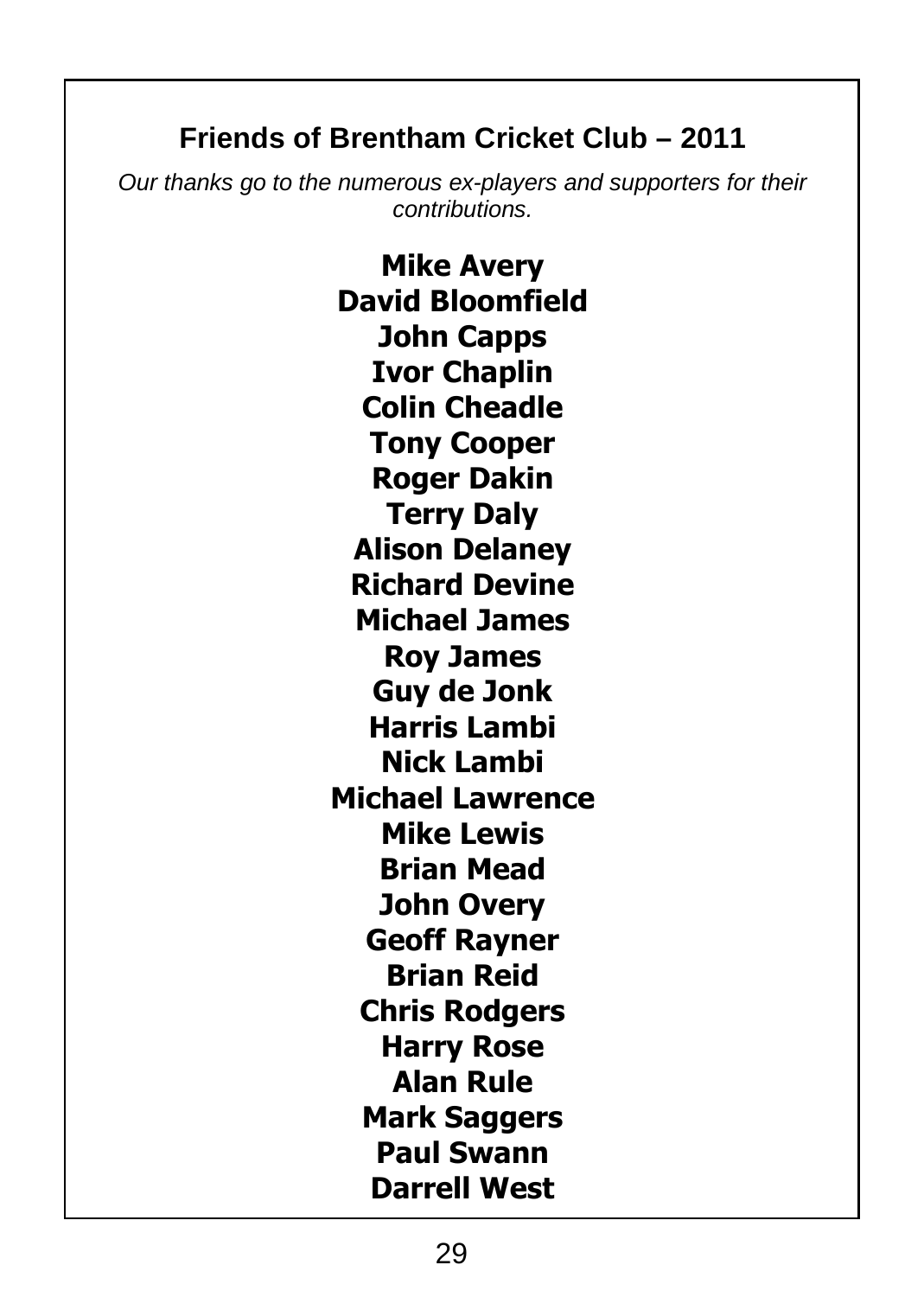# **Brentham Cricket Club**

## **Obituaries**

It is with great regret that we learned of the deaths of several former players during the last few months prior to publication of the 2012 Handbook. Club President David Bloomfield has arranged for the following obituaries to be included in this Publication to honour the memories of these players who were all great servants of Brentham Cricket Club.

#### **JOHN SWANN 1927-2011 and BRENTHAM CLUB**

John played a major role in Brentham Cricket from the 1942 to 1973 and Football through to 1960. His achievements were recognised by being appointed a Life Vice President of the Cricket Club.

John was one of the outstanding club cricketers of his generation and arguably the Brentham's best ever player as he excelled in all the disciplines. Whilst he had great ability, he was also an outstanding leader and was highly regarded by all who met him. Most of all he believed in young people and encouraged their advancement. The Cricket Club made great strides during his career. He was never caught up in personal achievement but always focused on the team and the result in particular.

He was an outstanding left handed batsmen, first scoring 1,000 runs in only his second season at the age of 17, a right handed leg break bowler, a brilliant fielder, and an inspiring captain from 1956-61. His first season was in 1942 and he retired (in everyones opinion too early) in 1973. He played some 745 innings for the Club scoring over 24,000 runs at an average of 41.17. He averaged over 50 in 6 seasons and 40 in 7. If this was not enough, he took 1,668 wickets at a cost of 13.22 runs per wicket. He completed "the double" in 1953, when he scored 1,205 runs and took 106 wickets, a feat that has not been equalled. Outstanding at cover point in his early career he subsequently became a very capable gulley fielder.

The introduction of the Middlesex County Cricket League came right at the end of his career but he still took 59 wickets in 24 matches at an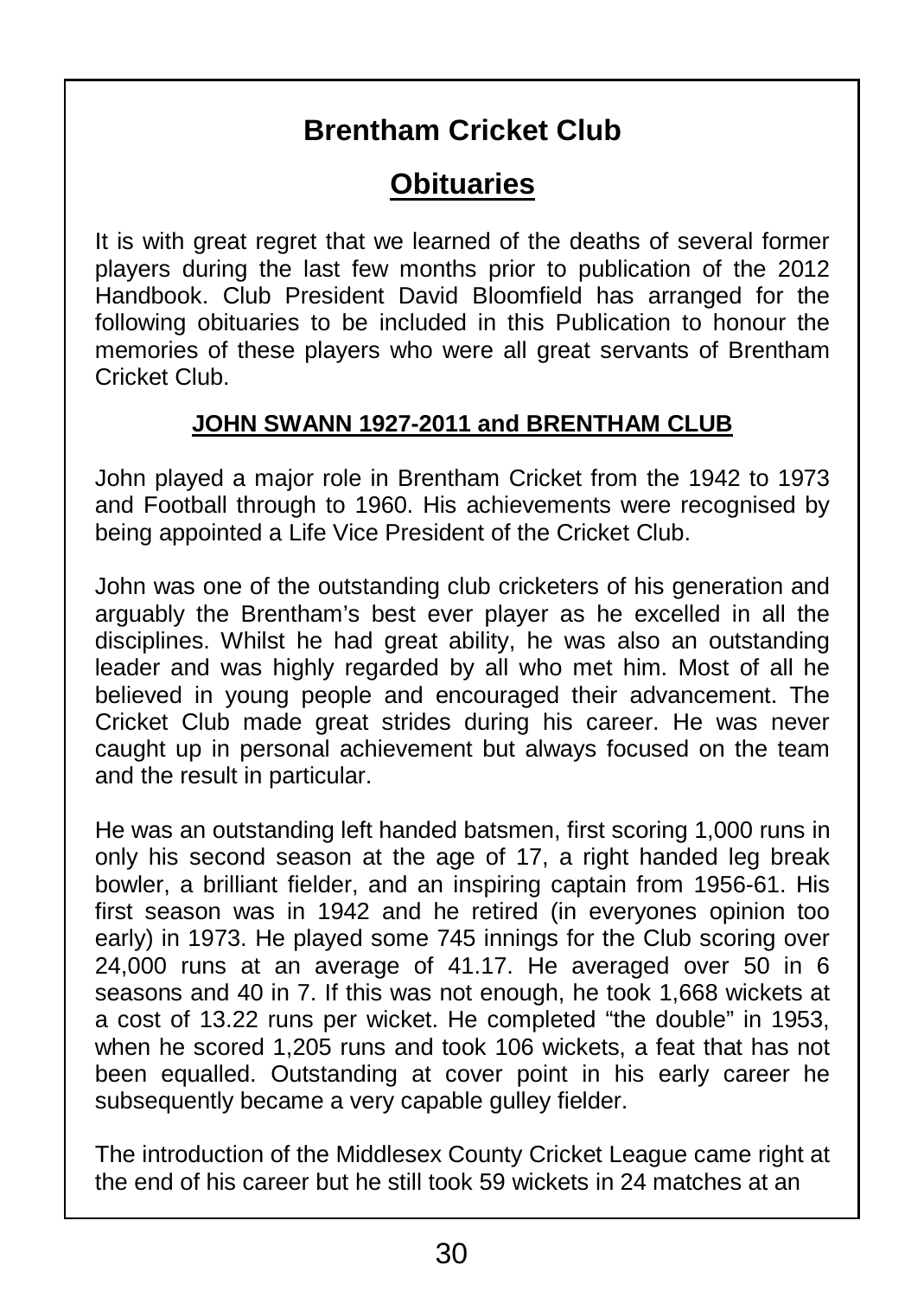average of 12.14. In the National Final at Lords he returned the figures of 8 overs, 5 maidens, for only 7 runs, which included one boundary. Such controlled and effective bowling was a feature of his performances.

John played first class cricket with Middlesex and was capped for the County 2nd XI as well as the CCC. In 4 innings in one season for Middlesex 2nd XI he scored 364 runs. He represented the CCC on many occasions -perhaps the most notable was in the winning side against the Australian tourists in 1961 where he scored 38 n.o. He also captained the side, including against the MCC at Lords.

Brentham football also prospered during John's career with the Club. At the outset representation was held in the Southern Olympian League but as the side grew in strength with such luminaries as Horace Brearley, Frank Ahl, Norman Allsop etc a successful application was made to join the stronger Southern Amateur League. This Club lived up to this new challenge and became a force in this League maintaining a position in the 1st Division until the beginning of the 1960s. With the retirement of this team the Club never quite achieved the same standard again.

John was the team's main goalscorer and captain. He was a strong bustling forward with the ability to shoot with both feet but was most of all strong in the air. His reputation for scoring goals with headers was legion.

#### **BRIAN MEAD**

Brian, a Vice President of the Club, passed away on 26<sup>th</sup> February 2012 after suffering a heart attack. He had not been in good health for some time suffering with his kidneys as well as a back condition that he blamed on bowling too many overs. Others would point out that it was extremely difficult to get the ball away from him as he always wanted to continue to bowl.

Brian was a contemporary of David Vincent and Ken Drane and they all were at Ealing Grammar at the same time. Brian came to Brentham from Ealing Dean in 1955. He was not very tall but stocky. He bowled medium pace with a low trajectory, which suited the Brentham wicket as it did not traditionally enjoy excessive bounce. He was an accurate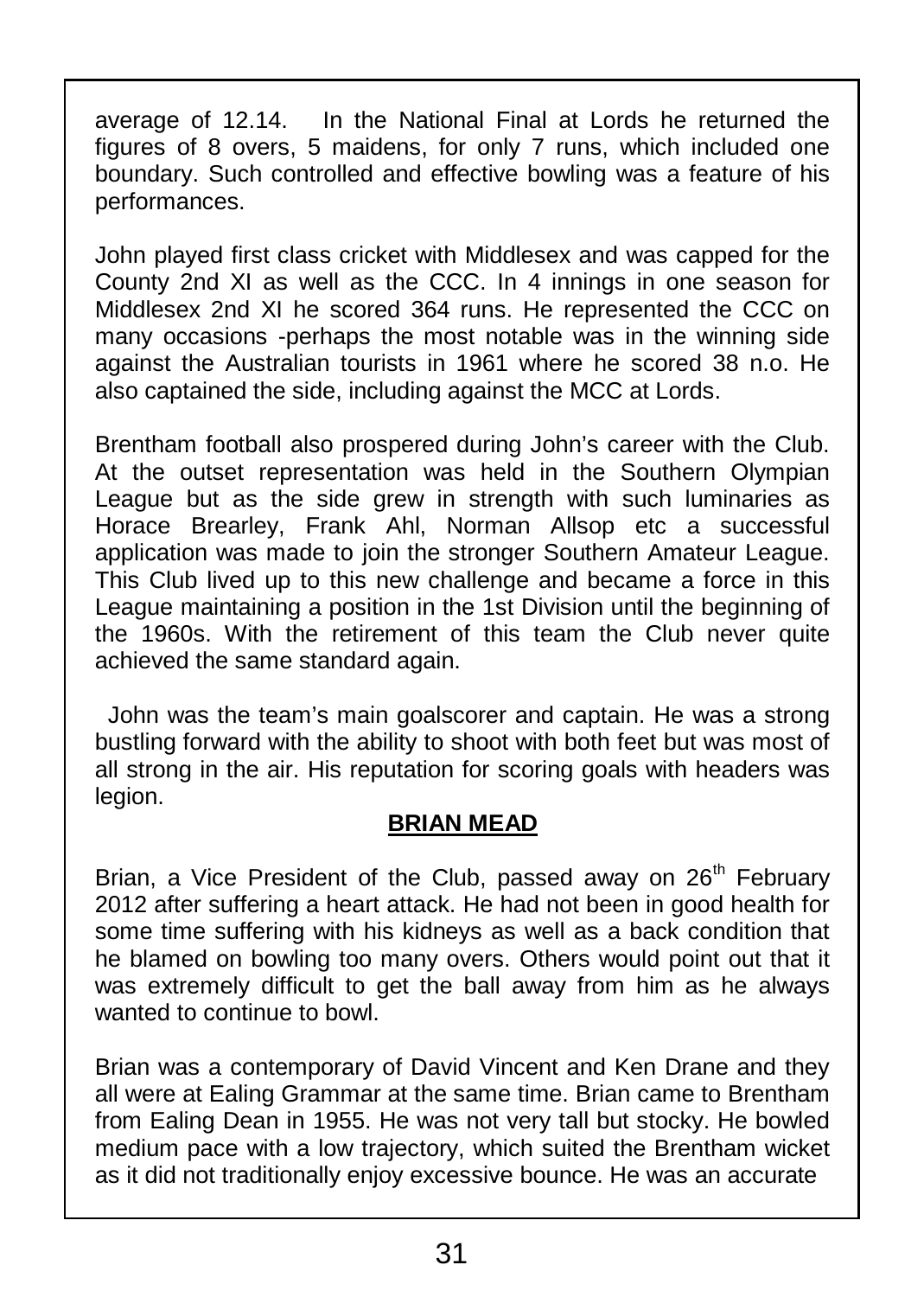bowler and proved to be difficult to get away. As probably is the case of all quick bowlers he was very competitive and was happiest bowling long spells. When Brian Reid joined the club they formed a formidable pairing with contrasting styles. They hardly ever missed a game so that the team always had the advantage of stable and an aggressive opening attack. He was an important member of the strong sides of the 50s and 60s.

Brian played for the club until 1970. On his debut against Gravesend he came on first change and immediately bowled a maiden. If that was a positive start, he proceeded to underline what was to come by bowling 4 maidens including a wicket maiden in his first 5 overs. His analysis was 12.1 overs 5 maidens with 7 wickets for 14 runs. Gravesend were all out for 51!

He appeared in the side that reached the Final of the Evening Standard Cup in 1962. Towards the end of his career he suffered from a shoulder injury but continued with the 3<sup>rd</sup> XI as a batsman where he completed his one and only half century on the day that his daughter ||<br>was born. In total he took 723 wickets for the 1<sup>st</sup> XI, which was a remarkable achievement exceeded by very few. He was well known for being able to recite the statistics of his analysis almost ball by ball when he left the field and even to be able to correct the scorer.

He recounts the story that he was at the wicket when in 1957 the game against Ealing was tied. He maintains that he turned down the winning single so that he could win the match with a boundary!

#### **JOE P MISSO 1919-2011**

Joe passed away just before Christmas at the age of 92. He joined the Cricket Club in 1963 from GWR where he had had already an outstanding career as a batsman. He was then 44. His reputation went before him and he was greatly feared by his opponents. He only<br>played 5 full seasons with the 1<sup>st</sup> XI but in 4 of those he totalled over 1,000 runs achieving very high averages of between 37 and 66. He appeared sporadically between 1968 and 1973 but mainly represented the 2<sup>nd</sup> XI, where he continued to make century after century.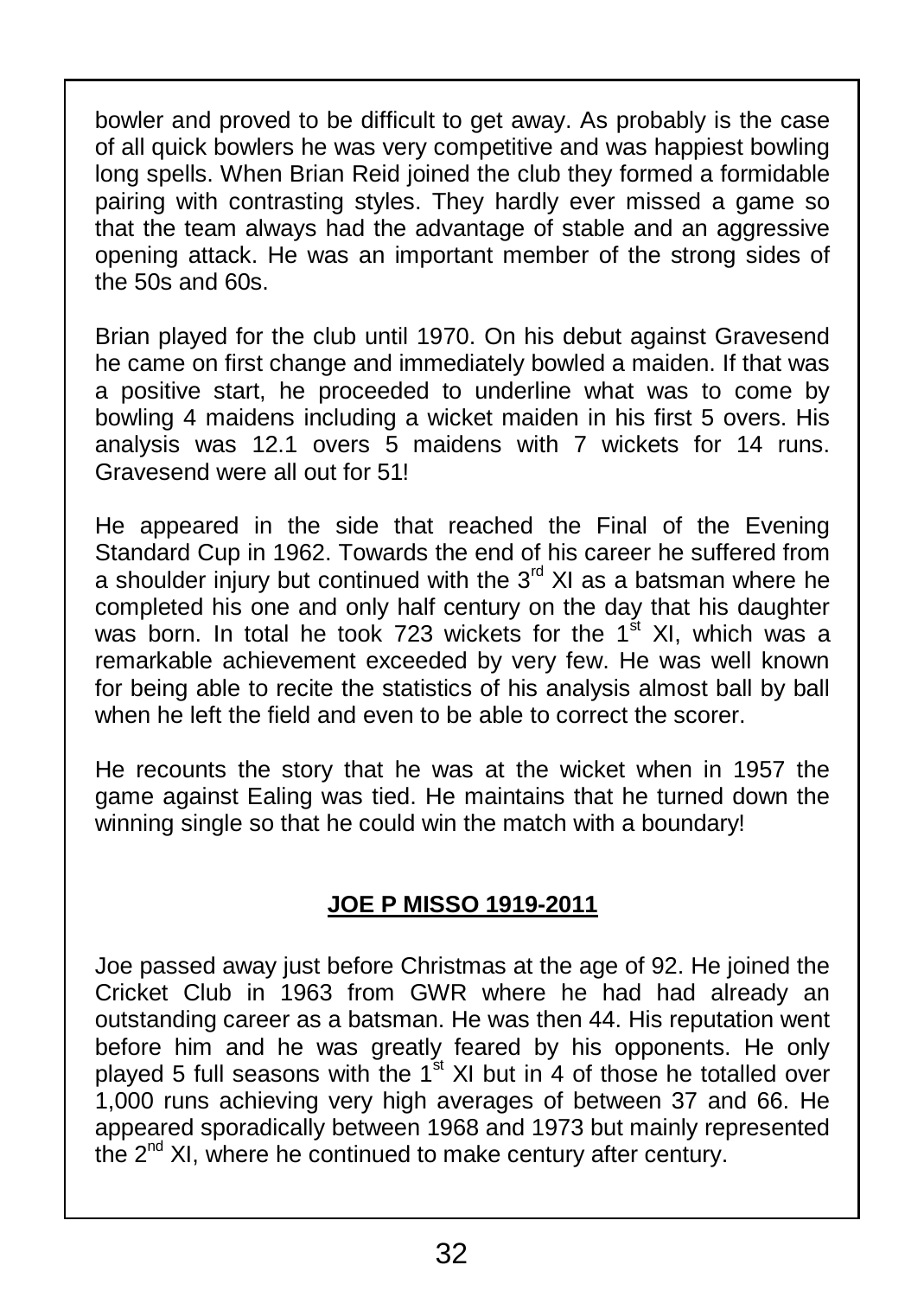Joe's reputation was as a heavy run scorer and one who was very difficult to get out. The feature that has marked him out is that he is reputed to have scored in his career 310 centuries, which is an absolutely amazing number. John Capps recalls a match at Finchley in 1972 when Joe revealed that the century he had just scored was his  $300^{\sf th}$ .

The elation expressed by his opponents if he was out for a low score was palpable and not perhaps surprising, cartwheels where not unusual. Darrell West and John Capps both recall weekends where, despite Joe having scored hundreds in both matches, Brentham still failed to win-a poignant memory. Joe gained honours by being selected for the Club Cricket Conference and in 1961 alongside John Swann was a member of the side that defeated the Australian Touring side (their only loss on the Tour).

Joe was born in Sri Lanka, Ceylon as it then was, and spent his formative years there. Information is thin but it is reported that he did score heavily with centuries and fifties for both school and club. He played for BRC, one of the strongest clubs in the country. There are references to his having completed a 1,000 runs in a season and having achieved that for 5 consecutive seasons. As a result there are articles referring to him as the most consistent batsman in the country and raising questions as to why he had not been selected for the Touring side to India. Nevertheless, he apparently concentrated more on tennis at that time. Ken Butcher recalls Joe telling him that in his early days he played the great Frank Sedgeman and took him to 5 sets. He is also reputed to have played Davis Cup.

Joe also became a member of the Tennis Club and at times was involved in both cricket and tennis at the same time. He must have fitted in matches during the tea break! Again his record is amazing. He won his first championship in 1970 the Mens Singles -he was only 50 at the time. He went on to repeat the feat in 1971 and 1972. In 1971 and 1972 he added the Mens Doubles Titles and again in 1979. In between times he won the Veterans Doubles in 1975 and the Mixed Doubles in 1975, 1976, and 1977. This is an outstanding sporting record and deserves its recognition. In later years, after he had stopped playing tennis, Joe was a frequent visitor to the Club at weekends and spent many happy hours on the patio, where he enjoyed sharing tales of his tennis experiences and his views on playing the game. To cap it all Joe is also remembered, particularly by the ladies of the Tennis Club, as a brilliant ballroom dancer.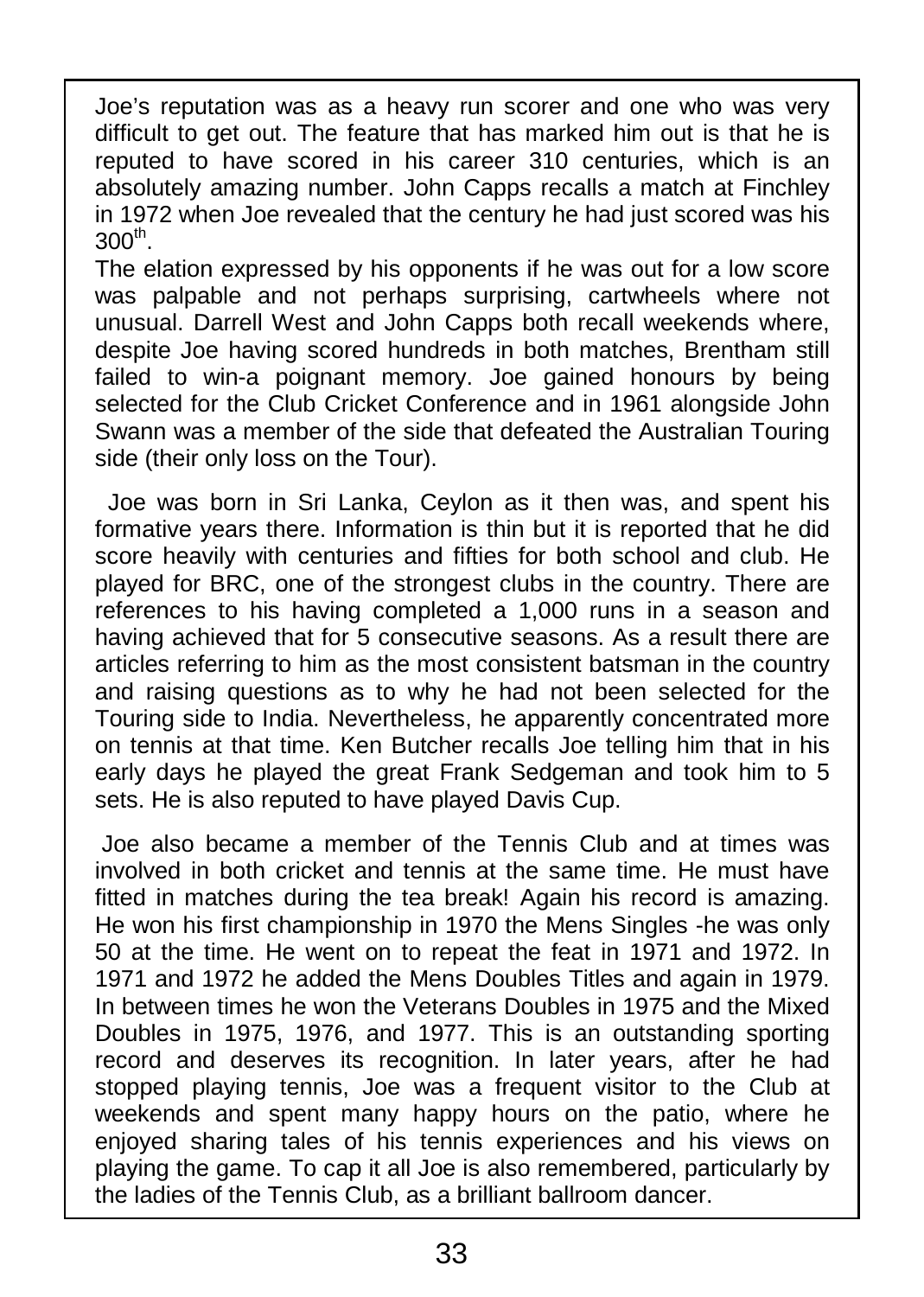#### **ERIC HOWARD**

Eric, a wicketkeeper/batsman, retired from playing for Eversheds CC in the late 1980s, when he was 60. He came to Brentham through Ian Juster in 1989 to umpire our Sunday 2nd XI, as he was missing the game so much.

Very soon Eric became a fixture, drinking his Scotch & American and holding court at the back (or any other) bar. Goodness knows how many times he drove to his home near Latymer School Playing Fields after ½ bottle of scotch!

He was nicknamed "Cuppy" after his love of cricket teas, particularly chocolate cup cakes.

Eric became a better umpire as time progressed and was a fixture for the 3rd XI league side and then eventually the 2nd XI.

Eric passed away on 4 March 2011 aged 83 after surviving a stroke in June 2003 which ended his umpiring career. He has been and will be greatly missed. Win or lose, rain or shine, an exceptionally dependable team man for all situations; a true character.

#### **ROY SHERRY 1924 – 2012**

We have lost another player from the 60s. Roy passed away on 25th February 2012 after being in ill health for the past few years. He was a Hampshire man in every sense of the word and never lost his accent. One of his immediate influences as a result was to have a match against Southampton Strollers a wandering side, introduced to the Fixture List at the end of the season. This was one of those friendly matches that was played with a very competitive edge.

He joined us in 1962 from GWR where he had been a significant figure both as a player and a captain from the early 50s. He was an all-rounder –middle order batsman and medium paced bowler and played with a pugnacious attitude. He was very competitive but with a wry sense of humour and felt that playing was only worthwhile provided everyone fully concentrated on succeeding. One of his features was his ability to square cut off the front foot, not a common stroke.

Roy had been a major contributor at GWR with both the bat and the ball but was 38 when he started at Brentham. His career was predominantly in the 2<sup>nd</sup> XI but he also played a lot of 1<sup>st</sup> Team cricket. Roy took on the Captaincy of the 2<sup>nd</sup> XI in 1965 until 1967. Not surprisingly he proved to be a very effective leader. Roy was well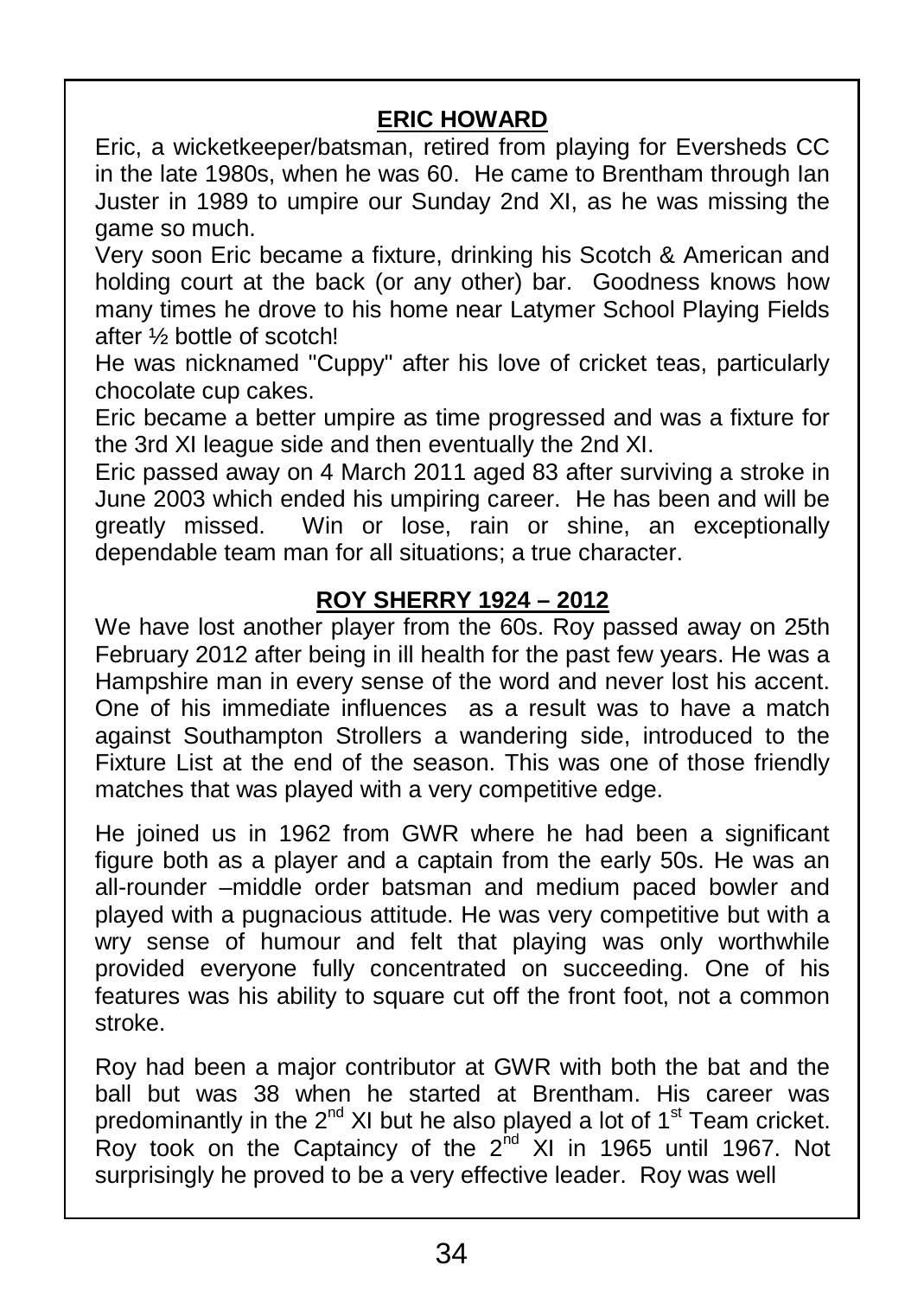known for his ability to out-think the opposition, Roy treated captaincy as an intellectual exercise in assessing and exploiting the weaknesses of opposition batsman.

He also had a talent for sports in general. He had a trial for Hampshire but it was not well known that he was an outstanding table tennis player. He reached the point whereby he was close to gaining international honours. His golf was another story, where there was a  $\parallel$ degree of scepticism that his handicap was quite as it should have been-like so many! Brentham did not see Roy in his prime but he made a real impact at the Club on both the playing and organising side.

#### **RON CHAMBERS**

It is sad to have to record another loss of a Vice President. Ron died on 21<sup>st</sup> March in Cardiff. He had not been in good health for some time and had had to be looked after in a Nursing Home. He was 69. He played for the Club between 1974 and 1988.

Ron was one of the very nice people and nobody had a bad word to say of him. He was helpful and supportive and was the type that forms the backbone of most clubs. Away from cricket, he also had a love for Point-to-Point racing. He was not a star but an all- rounder (a right handed bat and medium paced bowler) who unusually felt his ability was lower than it was. As a result he needed encouragement despite having plenty of ability.

This was demonstrated by his outstanding stand of 236 with Simon Joyce in 1979 against Mill Hill Village and also 131 against Malden Wanderers achieved in 1975 with Nick Lambi. He played 297 matches for the Club  $1<sup>st</sup>$  XI scoring over 3,000 runs whilst also taking 203 wickets. He represented the Club in 84 League matches scoring 546 runs and taking 52 wickets at an average of 25.

Ron had formerly played for Salisbury and at Old Richtownians. In his heyday he was an elegant batsman who used the bat more like a rapier than a cutlass. His nagging medium pace out-swing bowling produced a regular crop of victims and was a reliable member of the slip cordon. In 1980 he took on the office of Hon. Treasurer until 1982 when he became Hon Secretary and served in that position until 1989. Thereafter, he was always on hand to assist when called upon, particularly with the Dinner. His health issues came as quite a surprise and even more so as this resulted in a steady decline over the years. The Club has been stronger for his presence and activities and his loss is a very sad moment for those who knew him. He was a good team mate and a noble opponent.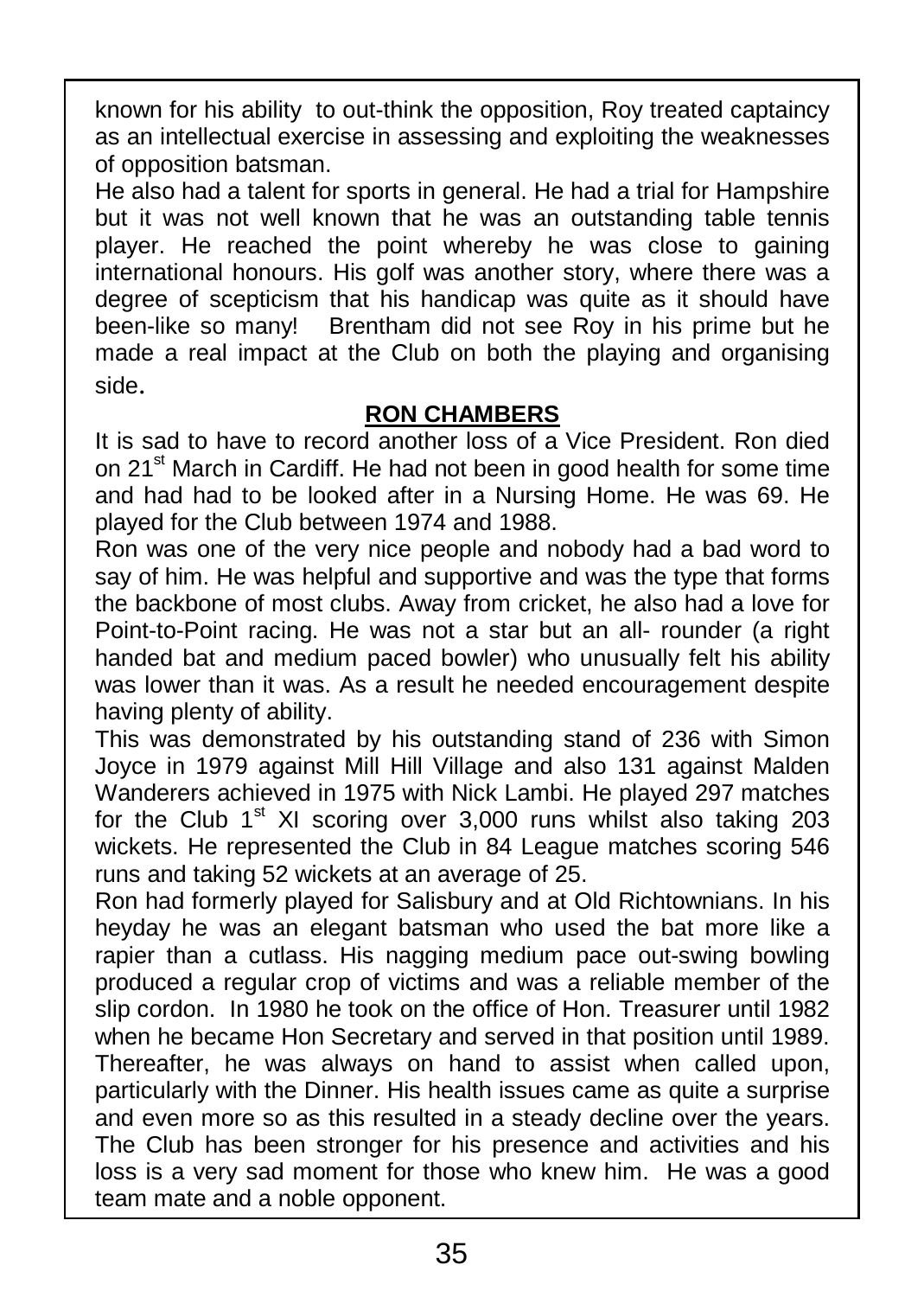|                                                                          |    |                         |                | <b>Middlesex County Cricket League</b><br>2011 Middlesex ECB Premier League |                |                         |                |                |     |
|--------------------------------------------------------------------------|----|-------------------------|----------------|-----------------------------------------------------------------------------|----------------|-------------------------|----------------|----------------|-----|
| <b>Division</b><br>1                                                     | P  | W                       | т              | WD                                                                          | LD             | А                       |                | Pen            | Pts |
| Ealing                                                                   | 18 | 11                      | 0              | 1                                                                           | 1              | 3                       | 2              | 0              | 118 |
| Teddington                                                               | 18 | 9                       | $\overline{0}$ | 4                                                                           | $\overline{0}$ | $\overline{2}$          | 3              | $\mathbf{0}$   | 108 |
| Winchmore Hill                                                           | 18 | 11                      | 0              | 1                                                                           | 0              | 3                       | 3              | 13             | 104 |
| Eastcote                                                                 | 18 | 9                       | 0              | 1                                                                           | $\overline{2}$ | 4                       | $\overline{2}$ | 0              | 100 |
| Finchley                                                                 | 18 | 5                       | 0              | $\overline{2}$                                                              | $\overline{2}$ | 3                       | 6              | 0              | 63  |
| Stanmore                                                                 | 18 | 5                       | 0              | 0                                                                           | 1              | 1                       | 11             | 0              | 52  |
| Brondesbury                                                              | 18 | 4                       | $\Omega$       | 3                                                                           | 3              | 3                       | 5              | 12             | 46  |
| Hampstead                                                                | 18 | 4                       | $\Omega$       | 0                                                                           | 3              | 3                       | 8              | 0              | 46  |
| Richmond                                                                 | 18 | $\overline{3}$          | $\overline{O}$ | 1                                                                           | $\overline{2}$ | $\overline{2}$          | 10             | $\mathbf{0}$   | 38  |
| Twickenham                                                               | 18 | $\overline{2}$          | 0              | 1                                                                           | 0              | $\overline{2}$          | 13             | 0              | 26  |
| Winchmore Hill deducted 10 points by Executive Committee for fielding    |    |                         |                |                                                                             |                |                         |                |                |     |
| an unregistered player and a further 3 points suspended from 2010.       |    |                         |                |                                                                             |                |                         |                |                |     |
| Brondesbury deducted 20 points (8 suspended until end of 2012) for       |    |                         |                |                                                                             |                |                         |                |                |     |
|                                                                          |    |                         |                | fielding 2 unregistered players.                                            |                |                         |                |                |     |
| <b>Division 2</b>                                                        | P  | w                       | т              | WD                                                                          | LD             | Α                       | L              | Pen            | Pts |
| Southgate                                                                | 18 | 10                      | $\overline{0}$ | 1                                                                           | $\overline{2}$ | 3                       | $\overline{2}$ | 0              | 109 |
| Hornsey                                                                  | 18 | 9                       | 0              | $\overline{2}$                                                              | $\overline{2}$ | 3                       | 2              | 0              | 103 |
| <b>Brentham</b>                                                          | 18 | 7                       | $\overline{0}$ | 3                                                                           | 4              | 3                       | 1              | $\overline{0}$ | 89  |
| North Middlesex                                                          | 18 | 6                       | 0              | 3                                                                           | 3              | 2                       | 4              | 0              | 77  |
| Shepherds Bush                                                           | 18 | 6                       | $\Omega$       | 3                                                                           | 1              | 4                       | 4              | 0              | 77  |
| Harrow                                                                   | 18 | 4                       | $\overline{0}$ | $\overline{7}$                                                              | 1              | 3                       | 3              | 0              | 72  |
| Acton                                                                    | 18 | 3                       | 0              | 1                                                                           | 5              | $\overline{2}$          | $\overline{7}$ | $\Omega$       | 41  |
| Harrow Town                                                              | 18 | 3                       | 0              | 0                                                                           | $\overline{2}$ | 3                       | 10             | 0              | 35  |
| Highgate                                                                 | 18 | $\overline{2}$          | $\overline{0}$ | $\overline{2}$                                                              | $\mathbf{1}$   | 3                       | 10             | $\overline{2}$ | 30  |
| Enfield                                                                  | 18 | $\mathbf{1}$            | $\Omega$       | 3                                                                           | 4              | $\overline{2}$          | 8              | $\Omega$       | 28  |
| Highgate deducted 2 points for fielding an unregistered player           |    |                         |                |                                                                             |                |                         |                |                |     |
| <b>Division 3</b>                                                        | P  | $\overline{\mathsf{w}}$ | T              | WD                                                                          | LD             | A                       | L              | Pen            | Pts |
| Wembley                                                                  | 18 | 10                      | $\Omega$       | $\Omega$                                                                    | 0              | 4                       | 4              | $\overline{2}$ | 102 |
| Ickenham                                                                 | 18 | 6                       | 0              | 3                                                                           | 3              | 3                       | 3              | 0              | 78  |
| North London                                                             | 18 | 6                       | $\Omega$       | 3                                                                           | 3              | $\overline{2}$          | 4              | $\overline{0}$ | 77  |
| Indian Gymkhana                                                          | 18 | 6                       | $\mathbf{0}$   | 1                                                                           | $\overline{c}$ | 3                       | 6              | $\mathbf{0}$   | 69  |
| Uxbridge                                                                 | 18 | 5                       | 0              | 4                                                                           | $\overline{c}$ | 3                       | 4              | $\overline{2}$ | 69  |
| South Hampstead                                                          | 18 | 5                       | $\Omega$       | $\overline{2}$                                                              | 4              | 2                       | 5              | $\overline{0}$ | 64  |
| <b>Barnes</b>                                                            | 18 | 5                       | 0              | $\overline{2}$                                                              | 3              | 3                       | 5              | $\Omega$       | 64  |
| Harrow St Mary's                                                         | 18 | 3                       | $\Omega$       | 4                                                                           | $\overline{2}$ | 3                       | 6              | $\mathbf{0}$   | 51  |
| Kenton                                                                   | 18 | 3                       | $\Omega$       | 4                                                                           | $\overline{2}$ | $\overline{2}$          | 7              | $\mathbf{0}$   | 50  |
| Bessborough                                                              | 18 | $\overline{3}$          | 0              | 1                                                                           | $\overline{3}$ | $\overline{\mathbf{3}}$ | $\overline{8}$ | $\Omega$       | 40  |
| Uxbridge & Wembley deducted 2 points for fielding an unregistered player |    |                         |                |                                                                             |                |                         |                |                |     |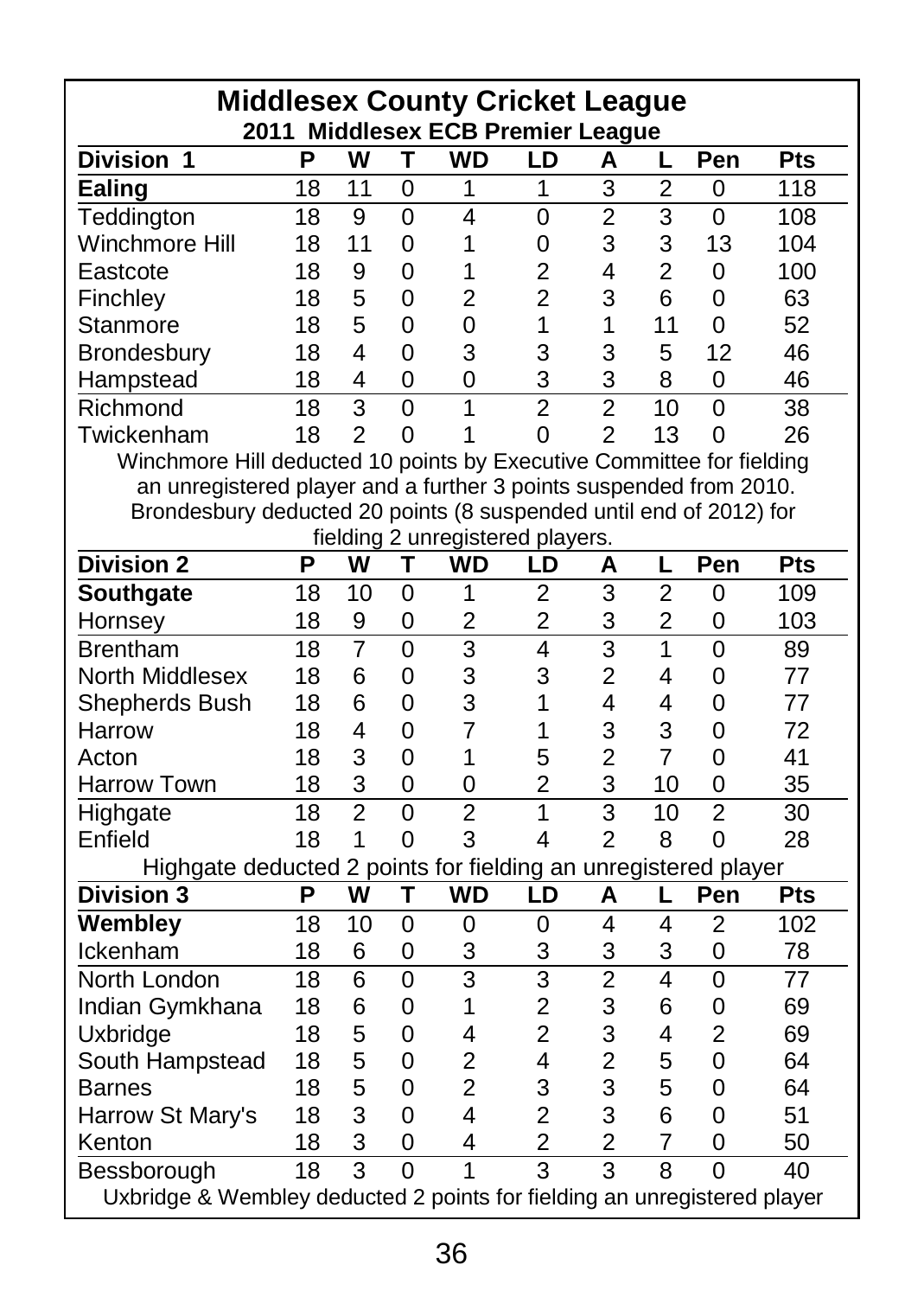|                                                                          |    |                |                |                | <b>Middlesex County Cricket League</b><br>2 <sup>nd</sup> XI Final League Tables 2011 |                |                |                |     |
|--------------------------------------------------------------------------|----|----------------|----------------|----------------|---------------------------------------------------------------------------------------|----------------|----------------|----------------|-----|
| <b>Division 1</b>                                                        | P  | W              | т              | <b>WD</b>      | LD                                                                                    | Α              | L              | Pen            | Pts |
| Ealing                                                                   | 18 | 9              | $\Omega$       | 3              | 1                                                                                     | 3              | $\overline{2}$ | 0              | 106 |
| Richmond                                                                 | 18 | $\overline{9}$ | $\Omega$       | 3              | $\overline{2}$                                                                        | $\overline{2}$ | $\overline{2}$ | 0              | 106 |
| Teddington                                                               | 18 | $\overline{7}$ | $\Omega$       | 4              | 0                                                                                     | 3              | 4              | $\mathbf{0}$   | 89  |
| Stanmore                                                                 | 18 | 6              | 0              | 3              | 4                                                                                     | $\overline{c}$ | 3              | 0              | 78  |
| Shepherds Bush                                                           | 18 | 6              | 0              | $\overline{2}$ | 3                                                                                     | $\overline{c}$ | 5              | 0              | 73  |
| Hampstead                                                                | 18 | 5              | 0              | $\overline{2}$ | 5                                                                                     | $\overline{2}$ | 4              | 0              | 65  |
| Acton                                                                    | 18 | 4              | 0              | $\overline{2}$ | 1                                                                                     | 3              | 8              | 0              | 52  |
| Finchley                                                                 | 18 | 4              | 0              | 1              | $\overline{2}$                                                                        | 4              | 7              | 0              | 50  |
| Brondesbury                                                              | 18 | $\overline{2}$ | $\overline{0}$ | 3              | 3                                                                                     | 4              | 6              | $\overline{0}$ | 39  |
| <b>Brentham</b>                                                          | 18 | $\mathbf{1}$   | $\Omega$       | 0              | $\overline{2}$                                                                        | 3              | 12             | 0              | 15  |
| Ealing champions on basis of results between Richmond and themselves.    |    |                |                |                |                                                                                       |                |                |                |     |
| <b>Division 2</b>                                                        | P  | w              | т              | <b>WD</b>      | D3/D1                                                                                 | Α              | L              | Pen            | Pts |
| <b>Eastcote</b>                                                          | 18 | 10             | 0              | 3              | 0/0                                                                                   | 4              | 1              | 0              | 116 |
| Harrow                                                                   | 18 | 8              | 0              | 2              | 0/1                                                                                   | 4              | 3              | 0              | 93  |
| Kenton                                                                   | 18 | $\overline{7}$ | $\Omega$       | $\overline{2}$ | 0/2                                                                                   | 3              | 4              | $\overline{0}$ | 83  |
| <b>Barnes</b>                                                            | 18 | $\overline{7}$ | 0              | 1              | 1/1                                                                                   | 3              | 5              | 0              | 81  |
| Highgate                                                                 | 18 | $\overline{7}$ | 0              | 1              | 0/2                                                                                   | $\overline{2}$ | 6              | 0              | 78  |
| North Middlesex                                                          | 18 | 7              | $\Omega$       | 1              | 0/0                                                                                   | 4              | 6              | 0              | 78  |
| Indian Gymkhana                                                          | 18 | 4              | $\Omega$       | 4              | 0/1                                                                                   | 4              | 5              | 0              | 61  |
| Winchmore Hill                                                           | 18 | 4              | $\Omega$       | 0              | 0/2                                                                                   | $\overline{2}$ | 10             | 0              | 44  |
| Southgate                                                                | 18 | $\overline{3}$ | $\overline{0}$ | 0              | 1/2                                                                                   | 4              | 8              | 0              | 39  |
| Ickenham                                                                 | 18 | 1              | $\Omega$       | 1              | 0/4                                                                                   | $\overline{2}$ | 10             | 0              | 20  |
| Barnes & Southgate both also 1 match 'Drawn equal'                       |    |                |                |                |                                                                                       |                |                | @ 3 points     |     |
| <b>Division 3</b>                                                        | Р  | w              | т              | WD             | LD                                                                                    | A              | L              | Pen            | Pts |
| <b>Uxbridge</b>                                                          | 18 | 10             | 0              | 5              | 0                                                                                     | 1              | 2              | 0              | 121 |
| Twickenham                                                               | 18 | 10             | 0              | 3              | 1                                                                                     | $\overline{c}$ | $\overline{c}$ | 0              | 115 |
| Edmonton                                                                 | 18 | 10             | $\overline{0}$ | $\overline{0}$ | 3                                                                                     | $\overline{2}$ | 3              | $\overline{0}$ | 105 |
| Harrow Town                                                              | 18 | 8              | 0              | 1              | $\overline{2}$                                                                        | 1              | 6              | 0              | 87  |
| Hornsey                                                                  | 18 | 6              | $\Omega$       | 4              | 1                                                                                     | 1              | 6              | 0              | 78  |
| Bessborough                                                              | 18 | 3              | $\Omega$       | 4              | $\overline{2}$                                                                        | 3              | 6              | 0              | 51  |
| South Hampstead                                                          | 18 | 4              | 0              | 0              | 4                                                                                     | 3              | 7              | 5              | 42  |
| Wycombe House                                                            | 18 | 3              | $\Omega$       | 1              | $\overline{2}$                                                                        | 4              | 8              | 0              | 40  |
| Enfield                                                                  | 18 | 3              | 0              | 1              | $\overline{2}$                                                                        | 3              | 9              | 0              | 39  |
| <b>Old Actonians</b>                                                     | 18 | $\overline{3}$ | $\Omega$       | $\Omega$       | $\overline{2}$                                                                        | $\overline{2}$ | 11             | $\Omega$       | 34  |
| South Hampstead deducted 5 points for playing an ineligible/unregistered |    |                |                |                |                                                                                       |                |                |                |     |
| player<br>See rear inside cover for column details                       |    |                |                |                |                                                                                       |                |                |                |     |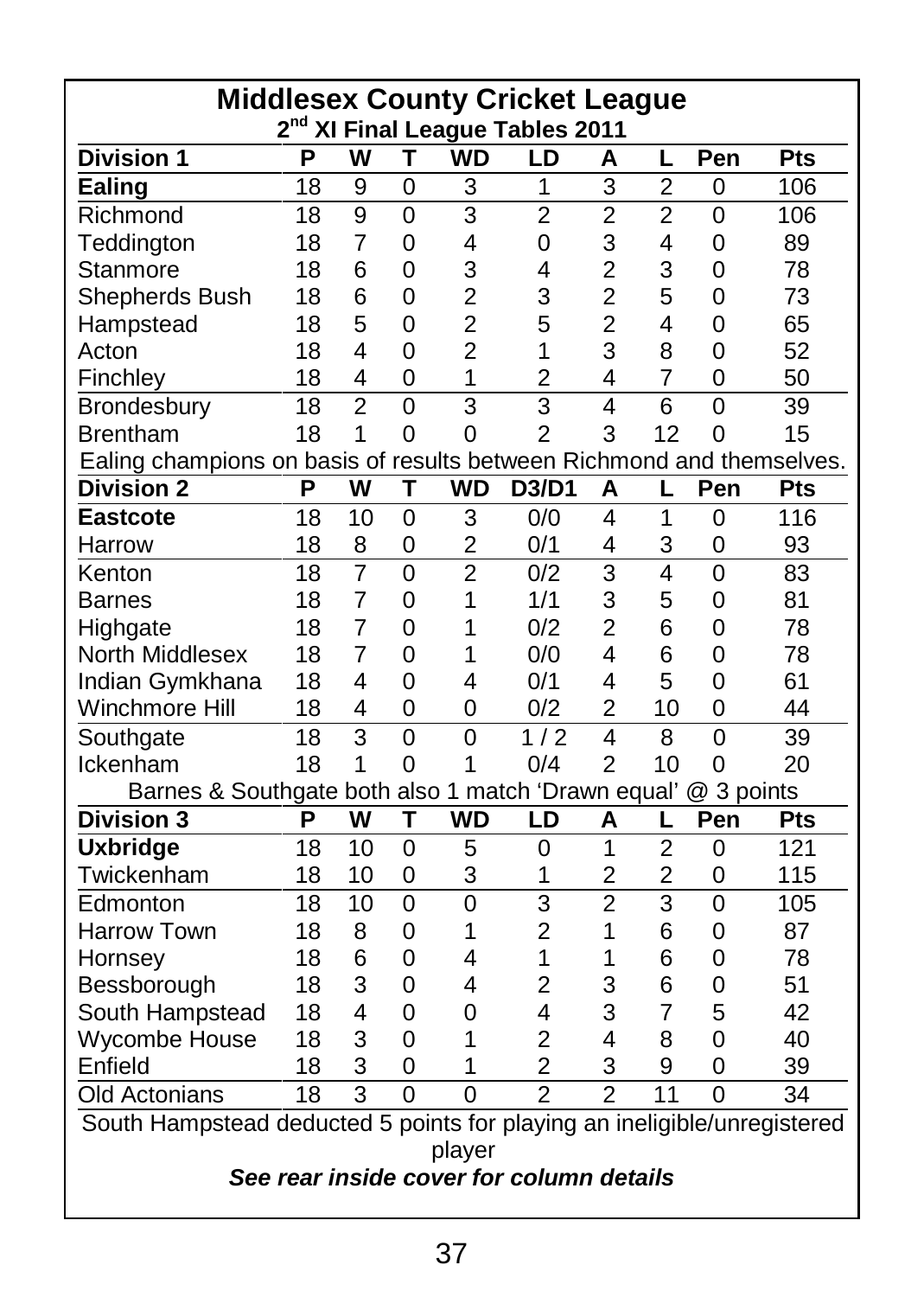| <b>Middlesex County Cricket League</b>                                  |    |                         |              | 3rd XI Final League Tables 2011 |                |                |                |                |     |
|-------------------------------------------------------------------------|----|-------------------------|--------------|---------------------------------|----------------|----------------|----------------|----------------|-----|
| <b>Division 1</b>                                                       | P  | W                       | т            | WD                              | LD             | Α              | L              | Pen            | Pts |
| Hampstead                                                               | 18 | 9                       | 1            | 2                               | $\overline{2}$ | $\overline{2}$ | $\overline{2}$ | 0              | 107 |
| Eastcote                                                                | 18 | 9                       | 0            | $\overline{2}$                  | 0              | 4              | 3              | 0              | 102 |
| Richmond                                                                | 18 | 8                       | 1            | $\mathbf{1}$                    | 0              | 3              | 5              | 0              | 92  |
| Finchley                                                                | 18 | $\overline{7}$          | $\mathbf{0}$ | $\overline{2}$                  | 1              | 3              | 5              | 0              | 82  |
| Ealing                                                                  | 18 | 7                       | 0            | $\overline{2}$                  | 1              | 2              | 6              | 0              | 81  |
| North Middlesex                                                         | 18 | $\overline{7}$          | 0            | 0                               | $\Omega$       | 4              | $\overline{7}$ | 0              | 74  |
| Stanmore                                                                | 18 | $\overline{2}$          | $\Omega$     | 5                               | $\overline{2}$ | $\overline{2}$ | $\overline{7}$ | 0              | 44  |
| Hornsey                                                                 | 18 | 3                       | 0            | $\mathbf{1}$                    | 6              | 3              | 5              | 0              | 43  |
| Teddington                                                              | 18 | $\overline{2}$          | $\Omega$     | $\overline{2}$                  | 3              | 3              | 8              | $\overline{0}$ | 34  |
| Twickenham                                                              | 18 | $\mathbf{1}$            | $\mathbf{0}$ | $\overline{2}$                  | 4              | 4              | $\overline{7}$ | $\mathbf{0}$   | 26  |
| <b>Division 2</b>                                                       | P  | W                       | Т            | <b>WD</b>                       | LD             | A              | L              | Pen            | Pts |
| <b>Harrow</b>                                                           | 18 | 10                      | 0            | 2                               | 0              | 4              | 2              | 0              | 112 |
| <b>Brentham</b>                                                         | 18 | 9                       | 0            | 1                               | 1              | $\overline{c}$ | 5              | 0              | 97  |
| Acton                                                                   | 18 | 8                       | $\Omega$     | $\overline{1}$                  | $\overline{1}$ | 3              | 5              | $\Omega$       | 88  |
| Richmond IV                                                             | 18 | 8                       | 0            | 0                               | 2              | 3              | 5              | 0              | 85  |
| North London                                                            | 18 | 7                       | 0            | 1                               | $\Omega$       | 1              | 9              | 0              | 75  |
| <b>Barnes</b>                                                           | 18 | 5                       | 0            | 3                               | 1              | 3              | 6              | 0              | 66  |
| Brondesbury                                                             | 18 | 5                       | $\mathbf 0$  | 1                               | $\overline{2}$ | 4              | 6              | 0              | 60  |
| Wembley                                                                 | 18 | 5                       | $\Omega$     | $\overline{0}$                  | $\overline{2}$ | $\overline{2}$ | 9              | 0              | 54  |
| Shepherds Bush                                                          | 18 | $\overline{\mathbf{4}}$ | $\Omega$     | $\overline{2}$                  | 3              | 3              | 6              | $\mathbf{0}$   | 54  |
| Highgate                                                                | 18 | 3                       | 0            | $\overline{2}$                  | 1              | 1              | 11             | 0              | 40  |
|                                                                         |    |                         |              |                                 |                |                |                |                |     |
| <b>Division 3</b>                                                       | P  | W                       | Т            | <b>WD</b>                       | LD             | А              | L              | Pen            | Pts |
| Ickenham                                                                | 18 | 10                      | $\Omega$     | 2                               | 1              | 3              | $\overline{2}$ | 0              | 112 |
| Winchmore Hill                                                          | 18 | 8                       | 0            | 3                               | 0              | 3              | 4              | 0              | 95  |
| Uxbridge                                                                | 18 | 8                       | $\Omega$     | $\mathbf{1}$                    | 3              | $\overline{2}$ | 4              | 0              | 89  |
| Edmonton                                                                | 18 | 7                       | 0            | 0                               | 3              | $\overline{2}$ | 6              | 0              | 75  |
| <b>Harrow Town</b>                                                      | 18 | 6                       | 0            | 6                               | 1              | $\overline{2}$ | 3              | 14             | 73  |
| Southgate                                                               | 18 | 3                       | 0            | 3                               | $\overline{2}$ | 4              | 6              | 0              | 48  |
| Kenton                                                                  | 18 | 3                       | 0            | $\mathbf{1}$                    | 3              | 4              | $\overline{7}$ | 0              | 41  |
| Ealing IV                                                               | 18 | $\overline{2}$          | $\mathbf{0}$ | $\overline{2}$                  | 4              | 5              | 5              | 0              | 37  |
| South Hampstead                                                         | 18 | 6                       | 0            | 2                               | 0              | 4              | 6              | 39             | 33  |
| Wycombe House                                                           | 18 | $\mathbf{1}$            | $\Omega$     | $\Omega$                        | $\overline{3}$ | 3              | 11             | 0              | 16  |
| Harrow Town deducted 14 points for player selection irregularity; South |    |                         |              |                                 |                |                |                |                |     |
| Hampstead deducted 39 points for fielding an unregistered/ineligible    |    |                         |              |                                 |                |                |                |                |     |
|                                                                         |    |                         |              | player                          |                |                |                |                |     |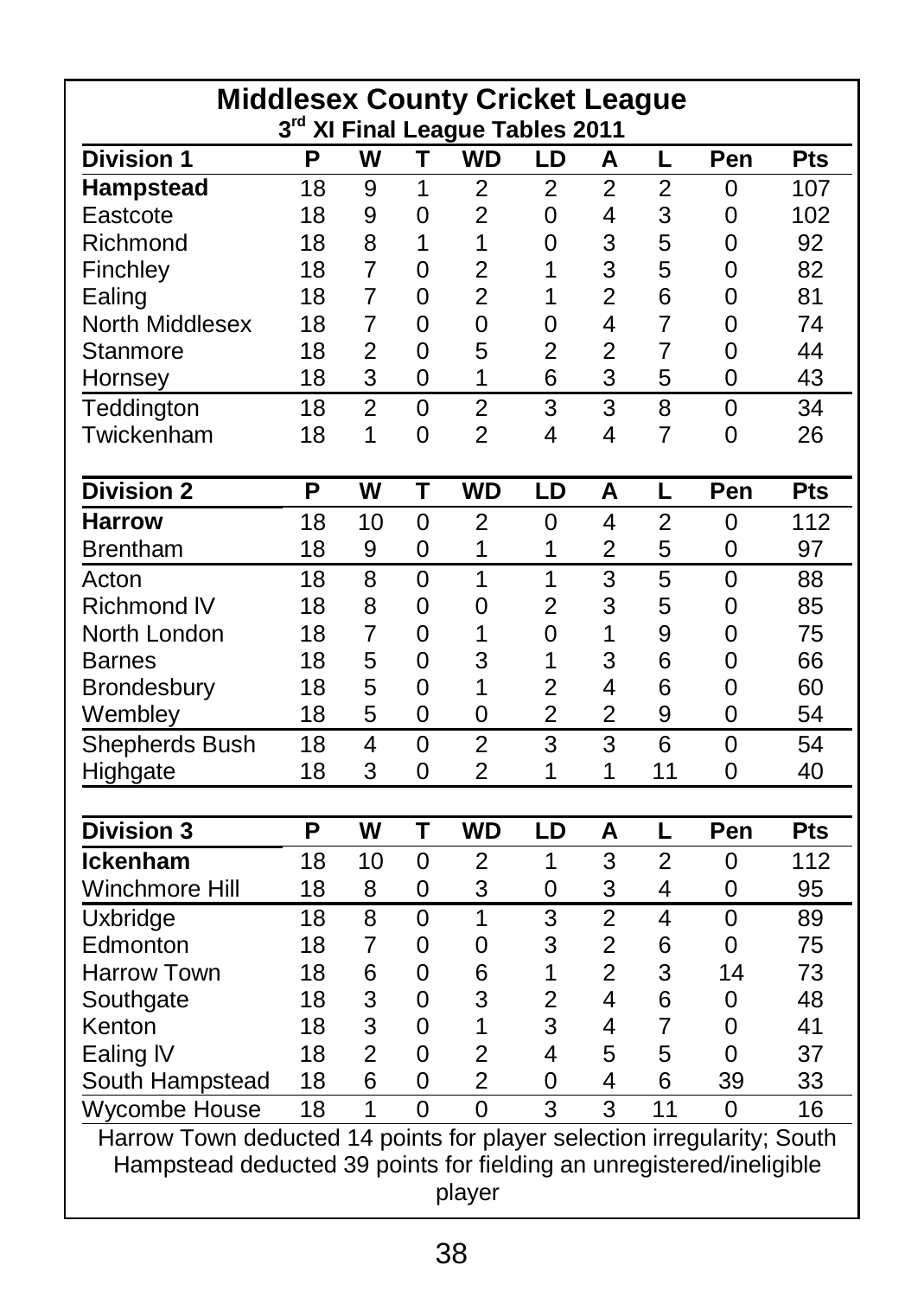## **THE 1987 CRICKET LEAGUE – 2011 DIVISION 4**

#### **Division 4 P W D F F D A L Pts** *Points:- 10 4 + - 1 1 0* Finchley 4 18 8 6 1 2 1 107<br>Indian Gymkhana 4 18 9 2 1 2 4 101 Indian Gymkhana 4 18 9 2 1 2 4 101 Post Crouch End 3 18 9 1 1 3 4 98 Hanwell 3 18 7 2 1 1 3 4 92<br>Brentham 4 18 8 1 4 5 85 Potentham 4 18 8 1 4 5 85<br>
M.T.S.S.C. 5 18 5 4 1 2 6 69 M.T.S.S.C. 5 18 5 4 1 2 6 69<br>Perivale Ph. 4 18 5 1 1 2 2 7 68 Perivale Ph. 4 18 5 1 1 2 2 7<br>Twickenham 5 18 4 6 3 5 Twickenham 5 18 4 6 3 5 49<br>Alexandra Park 4 18 2 1 1 2 2 10 38 Alexandra Park 4 18 2 1 1 2 2 10 38 G.W.R 3 1 1 3 1 1 12 12

#### **4 th XI Final League Table 2011**

#### *See rear inside cover for column details*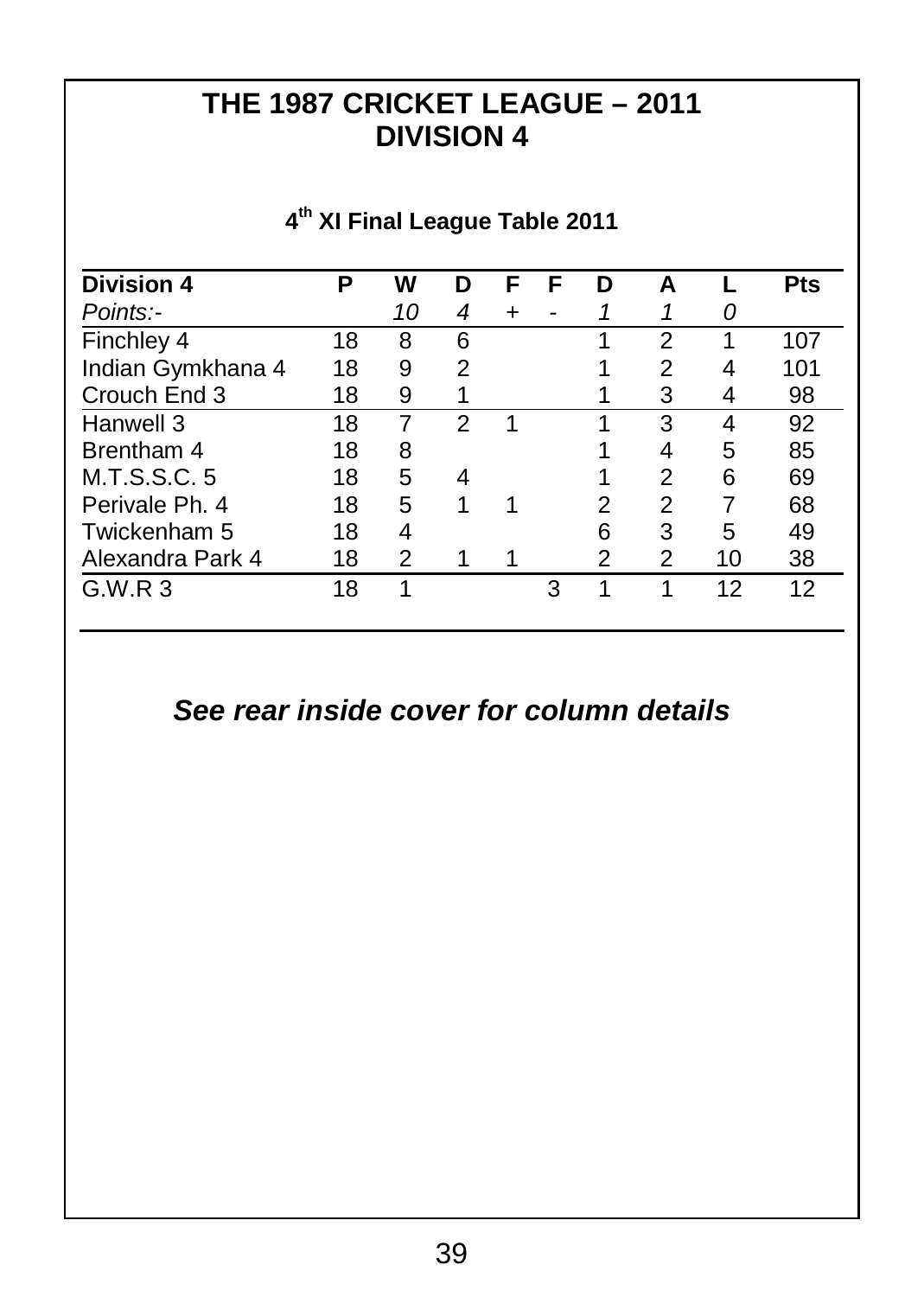# **BRENTHAM COLTS SECTION**

Affiliated to the Middlesex Colts Association

#### **Child Welfare Officer**

Luke Budden 15, Queens Walk, Ealing, London, W5 1TP 07960 327125 (m) luke\_budden@yahoo.com

#### **Assistant Child Welfare Officer**

Imran Hamidon 19, Nursery Court, Robinsons Close, Ealing, London, W13 0DN ihamidon.312@lgflmail.org

#### **Colts Secretary**

Keith Brett 23 Waldeck Road, Ealing, London, W13 8LY 020 8997 3049 (h) 07946 212501 (m) keithcardman@aol.com

#### **Colts Administrator**

Chris Healey Flat C, 60 The Grove, Ealing, W5 5LG 07966 401680 (m) chrishealey@ndirect.co.uk

#### **Colts Treasurer**

Ken Drane 19, Harrow View Road, Ealing London, W5 1NA 020 8998 6484 (h) Kenneth.drane@btinternet.com

#### **Coaching by qualified ECB CA Qualified Coaches**

All coaching sessions will be from 6.45pm until 8.45pm Qualification for each age group is  $1<sup>st</sup>$  September 2011  $U10/11 - W$ ednesdays from April 18<sup>th</sup>  $U13 - T$ uesdays from April 17<sup>th</sup> U15 – Mondays from April 23rd U17 - Thursdays from Apr 26<sup>th \*</sup>*note 6.30 start*\* **All matches commence at 6pm unless otherwise stated**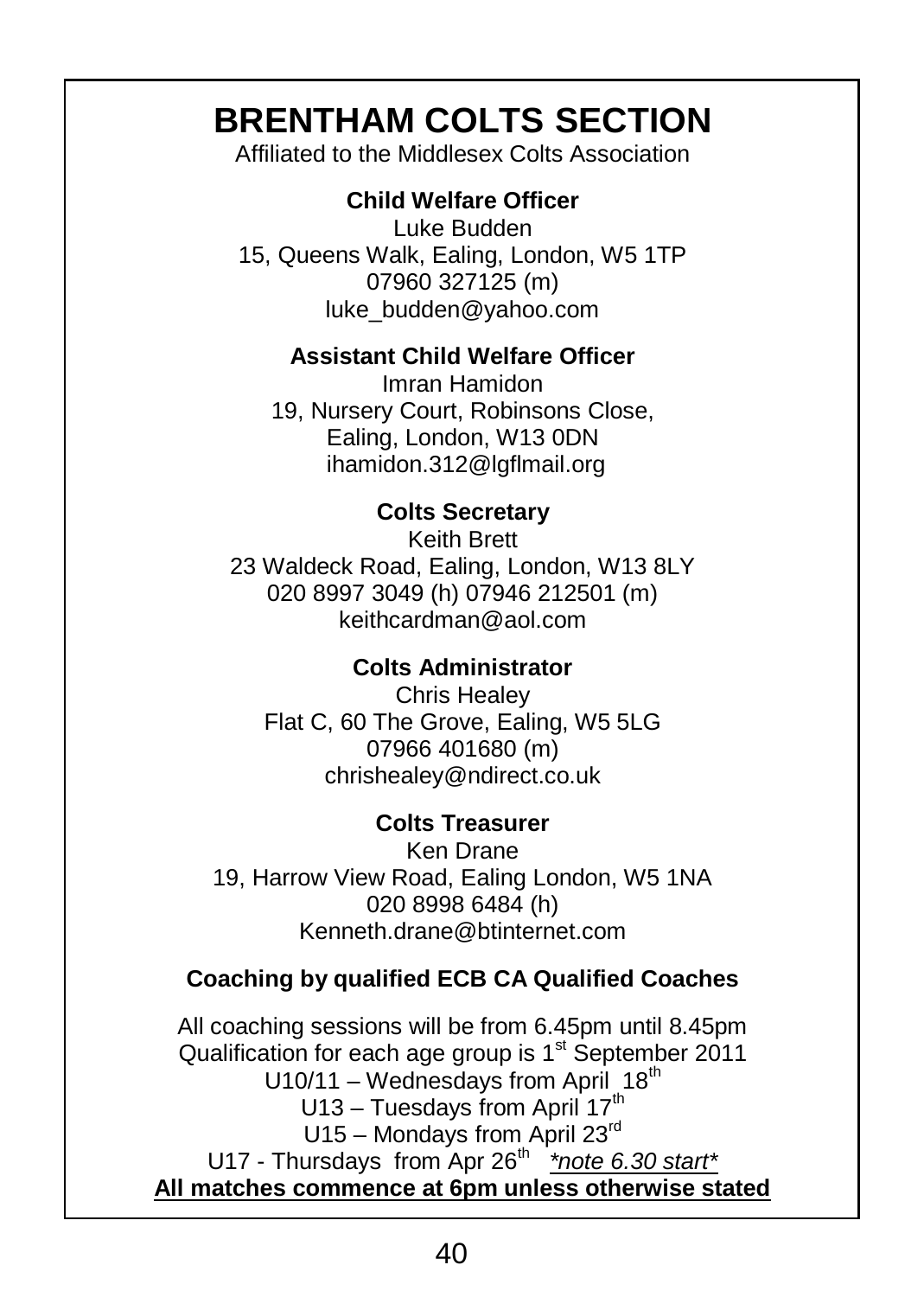# **Brentham Cricket Club Colts Fixtures - 2012 Season**

\* Cup Matches / # Friendly

# **Under-10's**

| Date   |     |    |   | <b>Opponents</b>        | Venue  | <b>Start</b>    |
|--------|-----|----|---|-------------------------|--------|-----------------|
| May    | Sun | 13 | # | Old Actonians           | Home   | 10am            |
|        | Sun | 20 | # | Perivale                | Away   | 10am            |
|        | Sun | 27 | # | Old Actonians           | Away   | 10am            |
| June   | Sun | 3  | # | Perivale<br>Gubby Allen | Home   | 10am<br>9.30am  |
|        | Sun | 17 |   | Competition             | Home   | <b>Brentham</b> |
| August | Mon | 6  |   | <b>Ealing Festival</b>  | Ealing | 10am            |

# **Under-11's**

| Date  |                                                                      |    |   | <b>Opponents</b>                                                                                | Venue | <b>Start</b> |
|-------|----------------------------------------------------------------------|----|---|-------------------------------------------------------------------------------------------------|-------|--------------|
| April | Tue                                                                  | 24 |   | Old Actonians                                                                                   | Away  | 6pm          |
|       | Sun                                                                  | 29 | * | Shepherds Bush                                                                                  | Home  | 10am         |
| May   | Wed                                                                  | 2  |   | <b>GWR</b>                                                                                      | Home  | 6pm          |
|       | Wed                                                                  | 9  |   | Old Actonians                                                                                   | Home  | 6pm          |
|       | Wed                                                                  | 16 |   | GWR                                                                                             | Away  | 6pm          |
|       | Wed                                                                  | 23 |   | Turnham Green                                                                                   | Home  | 6pm          |
|       | Tue                                                                  | 29 |   | Old Actonians                                                                                   | Away  | 6pm          |
| June  | Wed                                                                  | 13 |   | Turnham Green                                                                                   | Home  | 6pm          |
|       | Wed                                                                  | 20 |   | GWR                                                                                             | Home  | 6pm          |
| July  | Tue                                                                  | 3  |   | <b>Turnham Green</b>                                                                            | Away  | 6pm          |
|       | <b>Chris Healey</b><br><b>Imran Hamidon</b><br><b>Patrick Mythen</b> |    |   | U10 / U11 Managers:<br>07966 401680 (until end May)<br>07968 149225 (from June)<br>07842 404797 |       |              |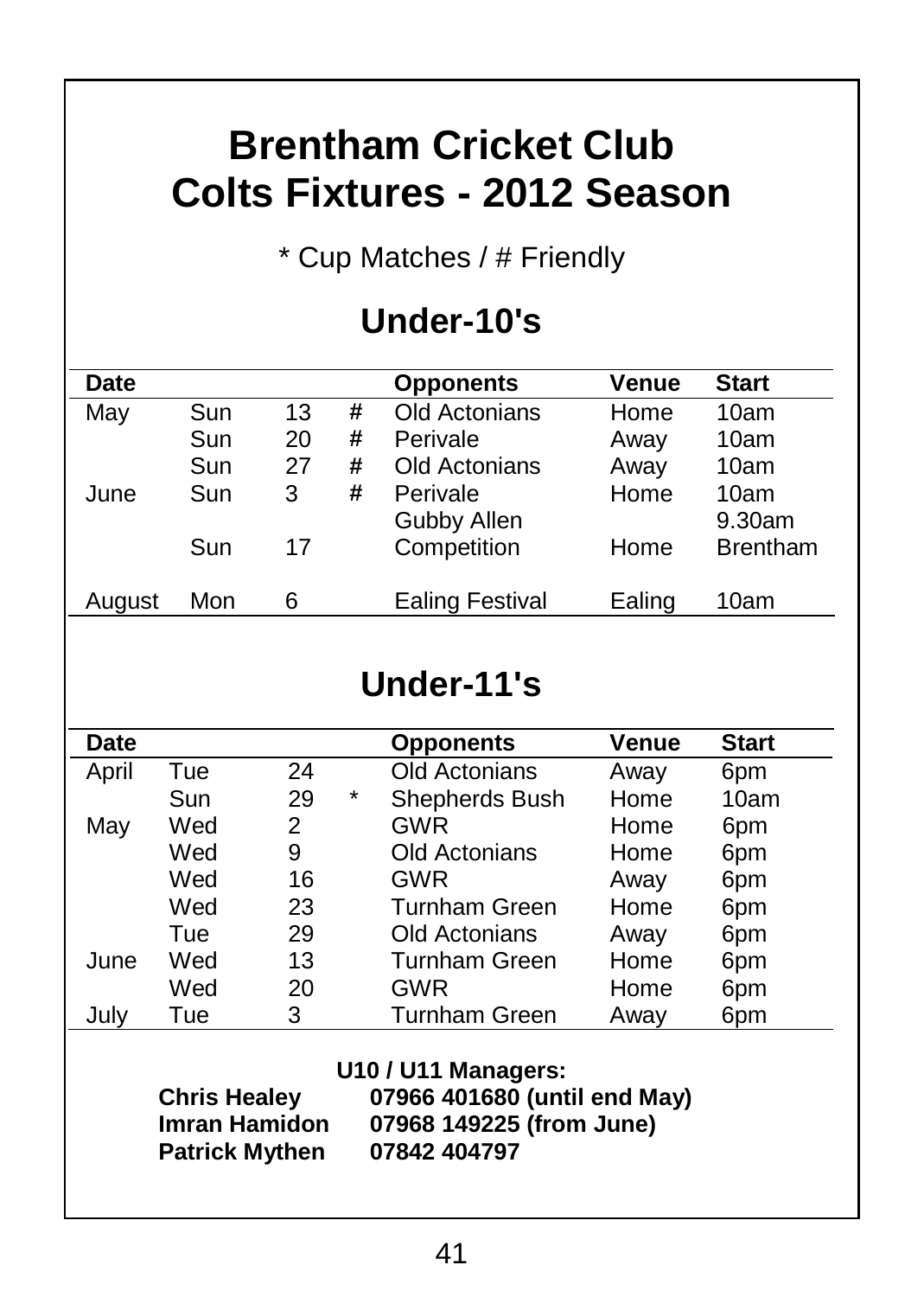| Date<br>April<br>May | 23<br>Mon<br>Thu<br>3 | Under-13's<br><b>Opponents</b>                   | Venue        |              |
|----------------------|-----------------------|--------------------------------------------------|--------------|--------------|
|                      |                       |                                                  |              |              |
|                      |                       |                                                  |              | <b>Start</b> |
|                      |                       | Ealing 'C'                                       | Away         | 6pm          |
|                      |                       | <b>GWR</b>                                       | Away         | 6pm          |
|                      | Tue<br>8              | Ealing 'C'                                       | Home         | 6pm          |
|                      | 17<br>Thu             | <b>GWR</b>                                       | Away         | 6pm          |
|                      | 22<br>Tue             | <b>Turnham Green</b>                             | Away         | 6pm          |
| June                 | 5<br>Tue              | Ealing 'C'                                       | Home         | 6pm          |
|                      | 12<br>Tue             | <b>Turnham Green</b>                             | Awav         | 6pm          |
|                      | 26<br>Tue             | <b>GWR</b>                                       | Home         | 6pm          |
| July                 | Wed<br>4              | <b>Turnham Green</b>                             | Home         | 6pm          |
|                      |                       | Jaisreet Bajwa 07837 634587<br>Under-14's        |              |              |
|                      |                       | ("Informal League")                              |              |              |
| <b>Date</b>          |                       | <b>Opponents</b>                                 | Venue        | <b>Start</b> |
| May                  | Fri                   | $\overline{\mathbf{4}}$<br><b>Old Actonians</b>  | Away         | 6pm          |
|                      | Mon                   | 28<br>Perivale                                   | Home         | 6pm          |
| June                 | Fri                   | Old Actonians<br>8                               | Away         | 6pm          |
|                      | Fri                   | 22<br>Perivale                                   | Away         | 6pm          |
| July                 | Mon<br>Thur           | $\overline{2}$<br>Old Actonians<br>5<br>Perivale | Home<br>Away | 6pm<br>6pm   |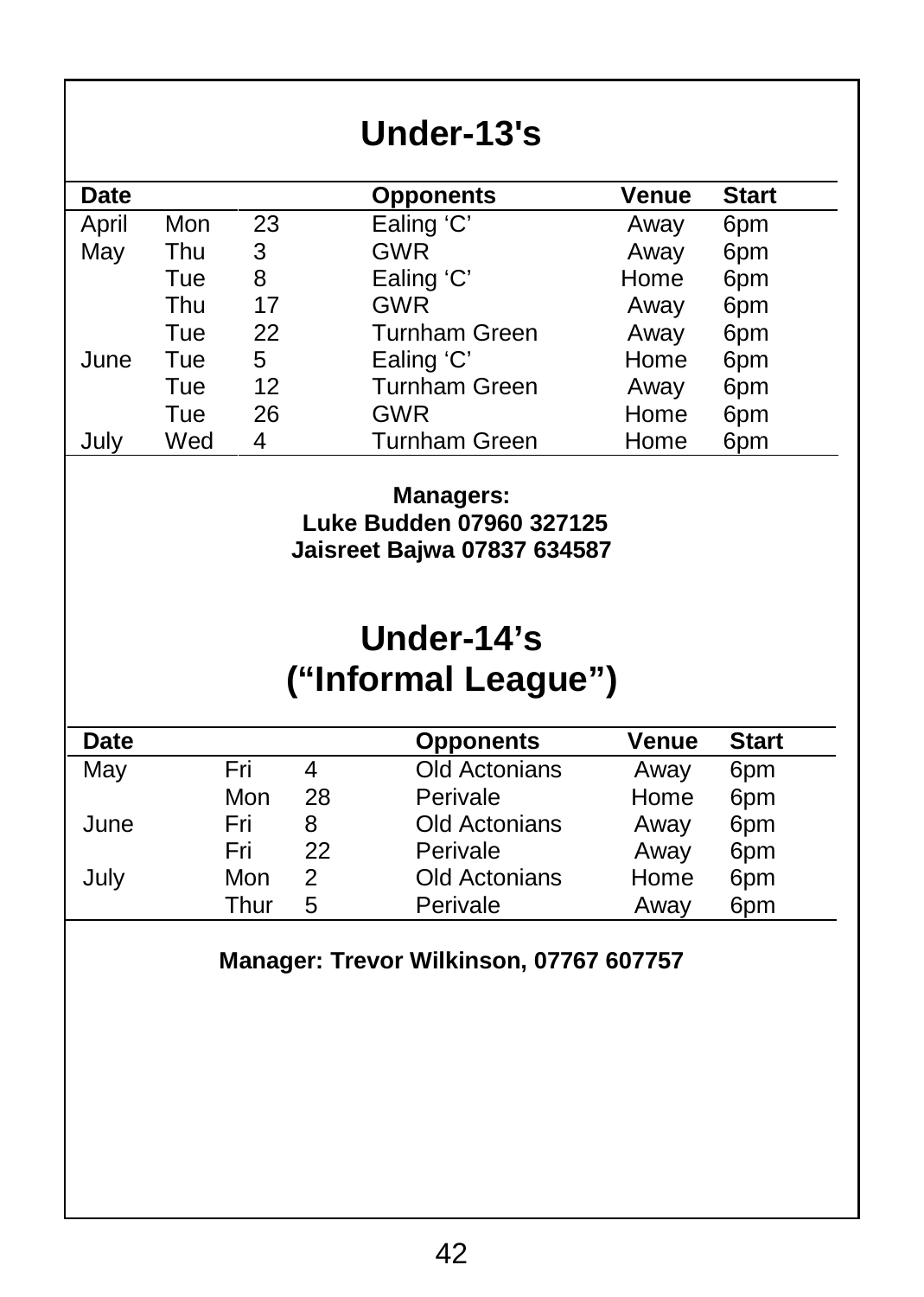| Date<br>April<br>May                                                                                      |            |     |                | <b>Opponents</b>        | Venue | <b>Start</b> |
|-----------------------------------------------------------------------------------------------------------|------------|-----|----------------|-------------------------|-------|--------------|
|                                                                                                           |            |     |                |                         |       |              |
|                                                                                                           |            |     |                | South                   |       |              |
|                                                                                                           |            | Wed | 25             | Hampstead               | Away  | 6pm          |
|                                                                                                           |            | Wed | $\overline{2}$ | <b>Old Actonians</b>    | Away  | 6pm          |
|                                                                                                           |            | Mon | 7              | Turnham Green           | Home  | 10am         |
|                                                                                                           |            | Tue | 15             | GWR                     | Away  | 6pm          |
|                                                                                                           |            | Mon | 21             | Shepherds Bush<br>South | Home  | 6pm          |
| June                                                                                                      |            | Wed | 6              | Hampstead               | Home  | 6pm          |
|                                                                                                           |            | Mon | 11             | Old Actonians           | Home  | 6pm          |
|                                                                                                           |            | Tue | 19             | Turnham Green           | Away  | 6pm          |
|                                                                                                           |            | Mon | 25             | GWR                     | Home  | 6pm          |
| July                                                                                                      |            | Wed | 4              | Shepherds Bush          | Away  | 6pm          |
|                                                                                                           |            |     |                | Under-17's              |       |              |
| <b>Date</b>                                                                                               |            |     |                | <b>Opponents</b>        | Venue | <b>Start</b> |
| April                                                                                                     | Fri        | 27  |                | Osterley                | Home  | 6pm          |
| May                                                                                                       | Fri        | 4   |                | Old Actonians           | Home  | 6pm          |
|                                                                                                           | Fri        | 11  |                | Osterley                | Away  | 6pm          |
|                                                                                                           | Fri        | 18  |                | Old Actonians`          | Home  | 6pm          |
|                                                                                                           | Mon        | 21  |                | Turnham Green           | Away  | 6pm          |
| June                                                                                                      | Fri        | 8   |                | Osterley                | Home  | 6pm          |
|                                                                                                           | Sun<br>Fri | 17  |                | <b>Turnham Green</b>    | Awav  | 10am??       |
|                                                                                                           |            | 29  |                | Old Actonians           | Away  | 6pm          |
| July                                                                                                      | Fri        | 6   |                | Turnham Green           | Home  | 6pm          |
| Manager: Paul Harraghy - 07918 020497<br><b>Other Colts Matches at Brentham CC</b>                        |            |     |                |                         |       |              |
| Sunday 8 July<br>Colts Festival / Fun Day<br>1pm Start<br><b>Colts Cricket Week</b><br>30 July - 3 August |            |     |                |                         |       |              |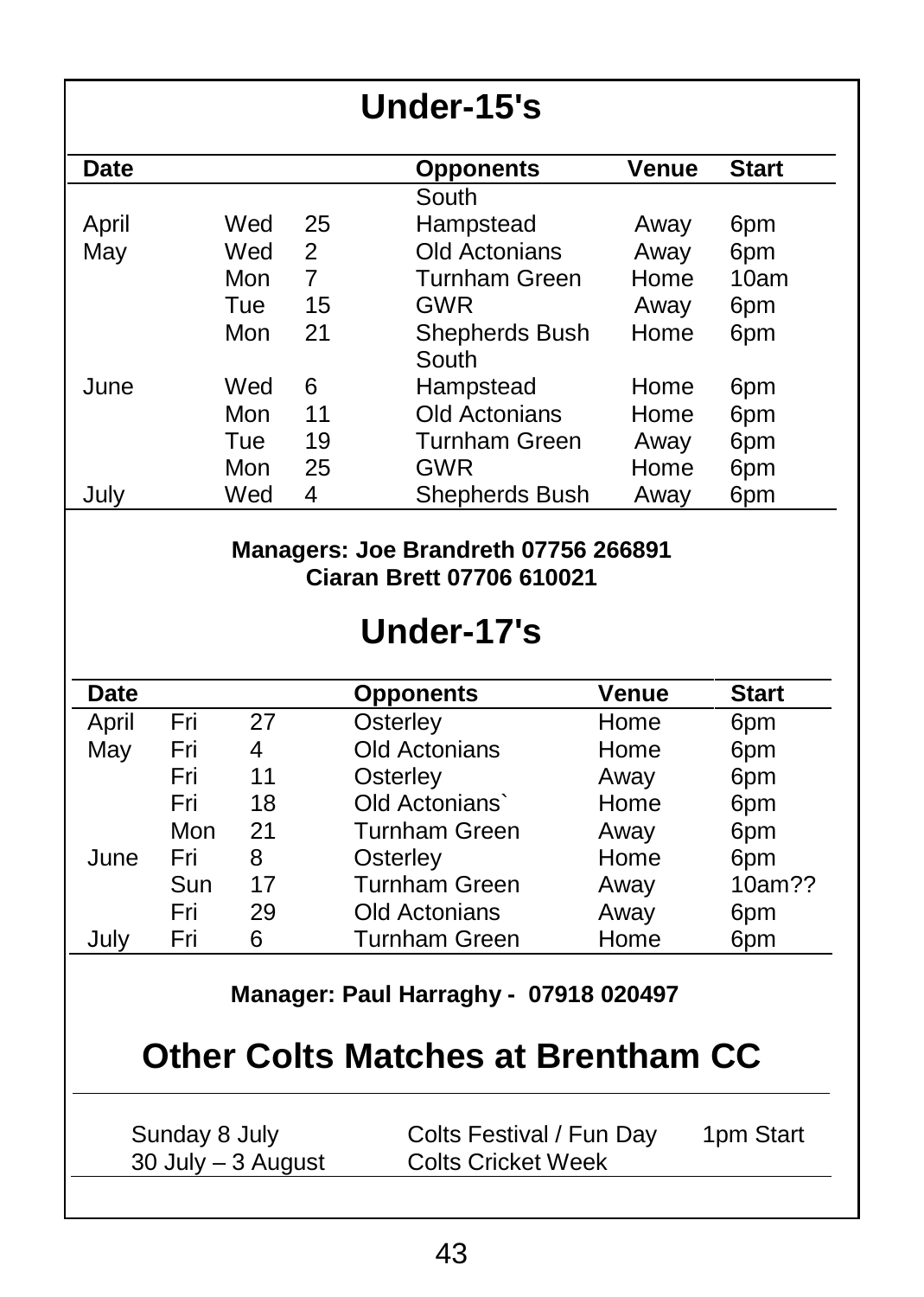# **Middlesex Colts Association**

Colts South Area League Tables 2011 Season

| <b>UNDER 11: DIV 3</b> | P  | W              | L              | А              | <b>NRC</b>               | <b>PTS</b> |
|------------------------|----|----------------|----------------|----------------|--------------------------|------------|
| Wembley                | 9  | $\overline{7}$ | $\overline{2}$ | 0              |                          | 70         |
| <b>GWR</b>             | 9  | 6              | 3              | 0              |                          | 60         |
| Turnham Green & Poly   | 9  | 3              | 5              | 1              |                          | 32         |
| <b>Brentham</b>        | 9  | 1              | $\overline{7}$ | 1              |                          | 12         |
|                        |    |                |                |                |                          |            |
| <b>UNDER 13: DIV 3</b> | P  | W              | L              | A              | <b>NRC</b>               | <b>PTS</b> |
| <b>Old Actonians</b>   | 9  | 7              | 0              | $\overline{2}$ |                          | 74         |
| <b>Brentham</b>        | 9  | 5              | 3              | 1              |                          | 52         |
| Turnham Green & Poly   | 9  | 2              | 6              | 1              |                          | 22         |
| <b>GWR</b>             | 9  | 1              | 6              | 2              |                          | 14         |
|                        |    |                |                |                |                          |            |
| <b>UNDER 15: DIV 2</b> | P  | W              | L              | A              | <b>Bonus</b><br>bat/bowl | <b>PTS</b> |
| <b>Shepherds Bush</b>  | 10 | 6              | 3              | 1              | 7/8                      | 139        |
| <b>Brentham</b>        | 10 | 5              | 4              | 1              | 10/10                    | 124        |
| South Hampstead        | 10 | 5              | 4              | 1              | 5/11                     | 120        |
| Old Actonians          | 10 | 5              | 2              | 3              | 4/2                      | 118        |
| Turnham Green & Poly   | 10 | 4              | 4              | $\overline{2}$ | 7/5                      | 100        |
| <b>GWR</b>             | 10 | 1              | 9              | 0              | 19/8                     | 47         |
| UNDER 17: DIV 1        | P  | W              | L              | A              | <b>Bonus</b>             | <b>PTS</b> |
|                        |    |                |                |                | bat/bowl                 |            |
| Ealing                 | 5  | 4              | 0              | 1              | 0/0                      | 84         |
| Wembley                | 5  | 2              | 1              | 2              | 1/4                      | 53         |
| Perivale               | 5  | $\overline{2}$ | 1              | 2              | 3/1                      | 52         |
| <b>Brentham</b>        | 5  | 1              | 1              | 3              | 0/0                      | 32         |
| Acton                  | 5  | 0              | 2              | 3              | 4/3                      | 19         |
|                        |    |                | 3              | 2              | 1/7                      | 16         |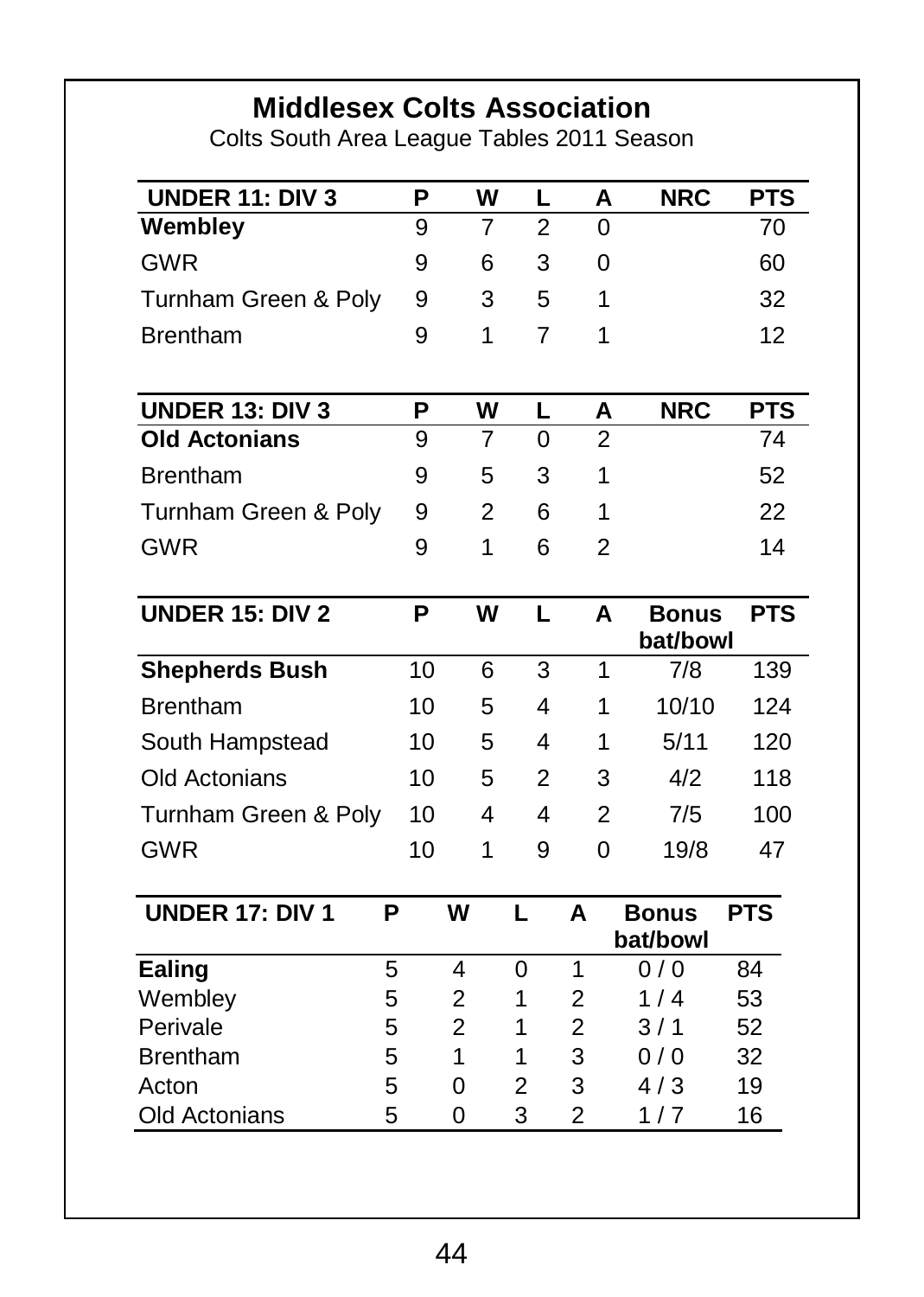# **Des Parker Cup**

# **Young Player of the Year**

| 1968 | Jonathan Vincent & John Gregg | 1991 | Gavin Juster                    |
|------|-------------------------------|------|---------------------------------|
| 1969 | Nick Lambi                    | 1992 | Greg Pooley                     |
| 1970 | Harris Lambi & David Brown    | 1993 | <b>Richard Minor</b>            |
| 1971 | David Heley                   | 1994 | No Award                        |
| 1972 | Ricky Allen                   | 1995 | Greg Pooley                     |
| 1973 | <b>Graham Titheradge</b>      | 1996 | <b>Chris Gates</b>              |
| 1974 | <b>Tony Woods</b>             | 1997 | No Award                        |
| 1975 | <b>Chris Drane</b>            | 1998 | <b>Stuart Beavis</b>            |
| 1976 | <b>Tim Vincent</b>            | 1999 | James Martin                    |
| 1977 | Simon Hunt & Paul Reid        | 2000 | Chris Lowen                     |
| 1978 | Robert Hunt                   | 2001 | Majed Ali                       |
| 1979 | <b>Clifford Pile</b>          | 2002 | H. Al Mohammed                  |
| 1980 | <b>Clifford Pile</b>          | 2003 | <b>Tom Roberts</b>              |
| 1981 | <b>Neil Collins</b>           | 2004 | Naz Ali                         |
| 1982 | <b>Alec Davies</b>            | 2005 | David Hall                      |
| 1983 | Laurence James                | 2006 | James Pettifer                  |
| 1984 | Jim Maycock                   | 2007 | Matt Lowen                      |
| 1985 | Prassana Pitale               | 2008 | Matt Lowen and<br>Tom Brandreth |
| 1986 | Neil Sargeant                 | 2009 | Joe Brandreth                   |
| 1987 | Jamie Hamilton                | 2010 | Poojan Vyas                     |
| 1988 | <b>Richard Devine</b>         | 2011 | Sahil Patel                     |
| 1989 | James Bolger                  |      |                                 |
| 1990 | Gavin Juster                  |      |                                 |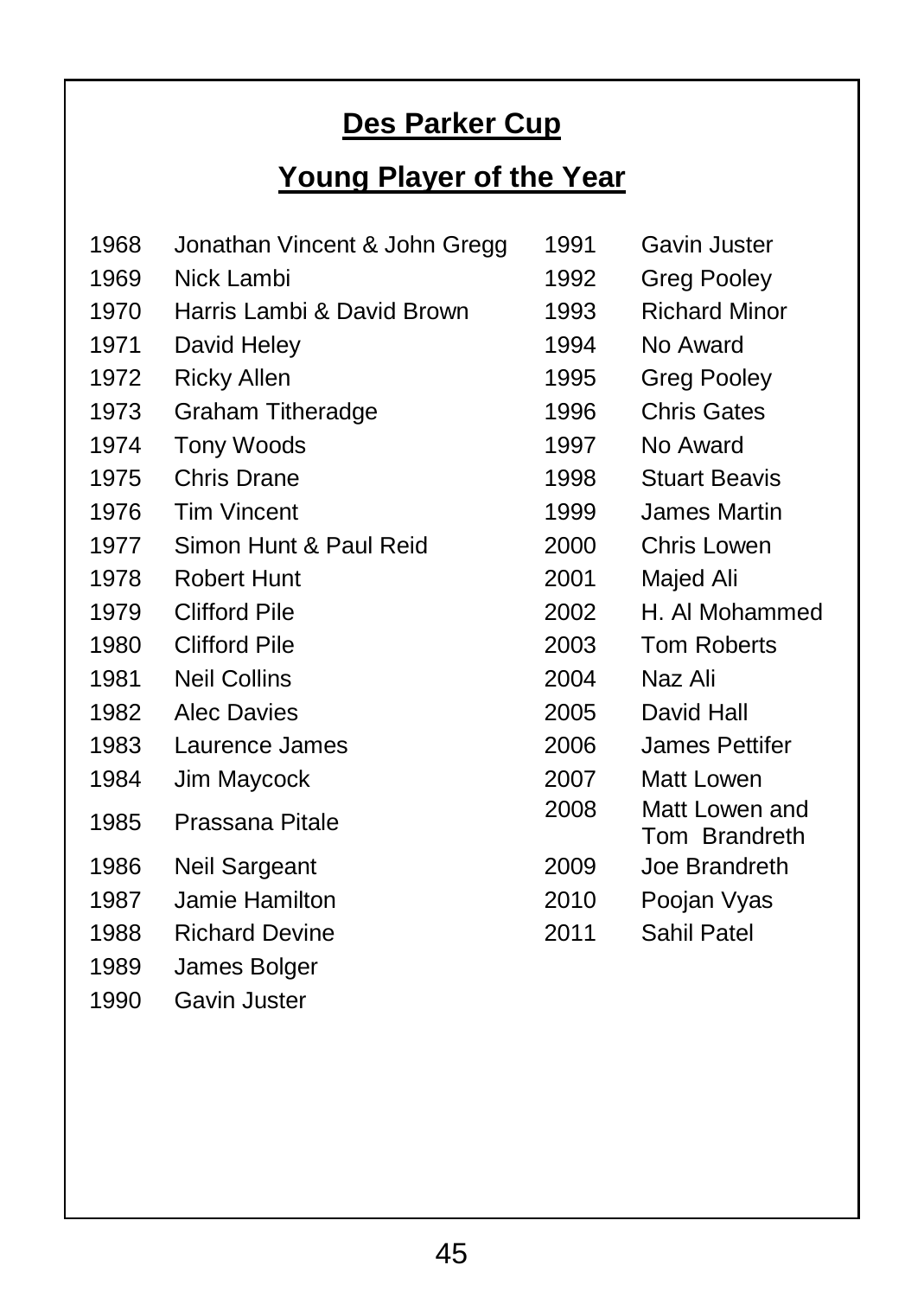# **Norman Howard Trophy**

# **Clubman / Clubperson of the Year**

| 1970 | <b>Brian Reid</b>    | 1991 | John Morley                      |
|------|----------------------|------|----------------------------------|
| 1971 | Jeff Hopkins         | 1992 | <b>Steve Clarke</b>              |
| 1972 | John Swann           | 1993 | <b>Brian Eden</b>                |
| 1973 | Ken Kettle           | 1994 | <b>Terry Daly</b>                |
| 1974 | Roger Kingdon        | 1995 | Ken Drane                        |
| 1975 | <b>Brian Reid</b>    | 1996 | Jonathan Vincent                 |
| 1976 | David Frewer         | 1997 | Eric Howard                      |
| 1977 | John Capps           | 1998 | Mark Saggers                     |
| 1978 | Ken Drane            | 1999 | David Bolger                     |
| 1979 | David Bloomfield     | 2000 | David Frewer                     |
| 1980 | Brian Eden           | 2001 | Brian Reid                       |
| 1981 | Roy James            | 2002 | Jonathan Vincent                 |
| 1982 | <b>Tony Williams</b> | 2003 | <b>Bharat Patel</b>              |
| 1983 | Colin Cheadle        | 2004 | <b>Alison Delaney</b>            |
| 1984 | John Darbon          | 2005 | James Pettifer                   |
| 1985 | <b>Ron Chambers</b>  | 2006 | David Vincent                    |
| 1986 | Roy James            | 2007 | Mark Saggers                     |
| 1987 | Clive Denty          | 2008 | David Bloomfield                 |
| 1988 | Ivor Chaplin         | 2009 | Steve Gaffin                     |
| 1989 | Guy de Jonk          | 2010 | James Martin                     |
| 1990 | <b>Clifford Pile</b> | 2011 | James Pettifer &<br>Steve Gaffin |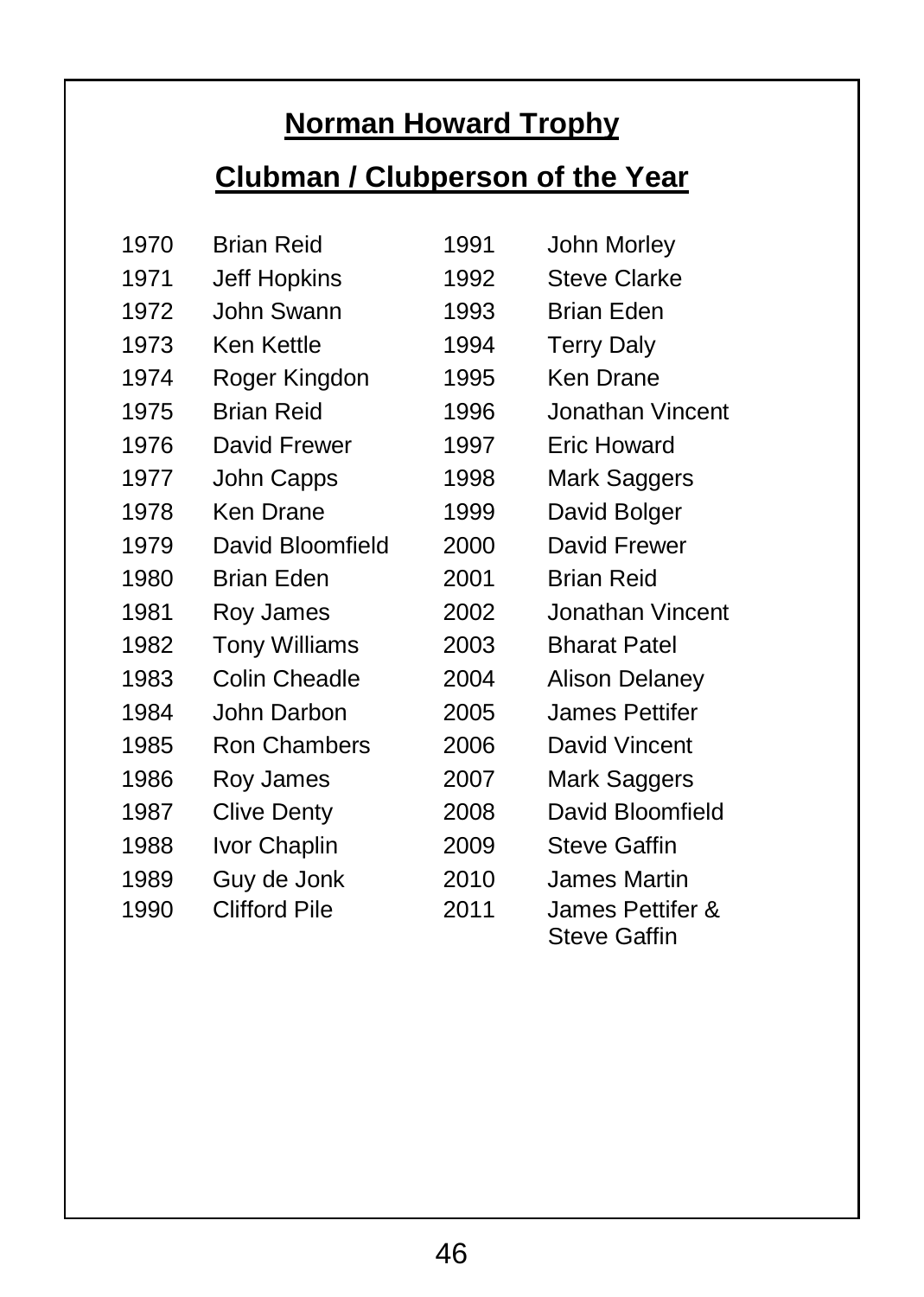# **Arthur Thurland Memorial Trophy**

# **Outstanding performance of the Year**

| 1991 | <b>Bharat Patel</b>  | 2002 | Daniel Rodgers   |
|------|----------------------|------|------------------|
| 1992 | Jason Pooley         | 2003 | Daniel Rodgers   |
| 1993 | Jim Hamilton         | 2004 | Keith Dutch      |
| 1994 | Jason Pooley         | 2005 | Naz Ali          |
| 1995 | <b>Tony Williams</b> | 2006 | John Capps       |
| 1996 | Mark Saggers         | 2007 | Keith Dutch      |
| 1997 | <b>Greg Pooley</b>   | 2008 | Majed Ali        |
| 1998 | Neil Sargeant        | 2009 | Matt Lowen       |
| 1999 | <b>Brett Islip</b>   | 2010 | Parag Khanapurka |
| 2000 | Simon Cook           | 2011 | Glenn Eglinton   |
| 2001 | Ricky Fay            |      |                  |

47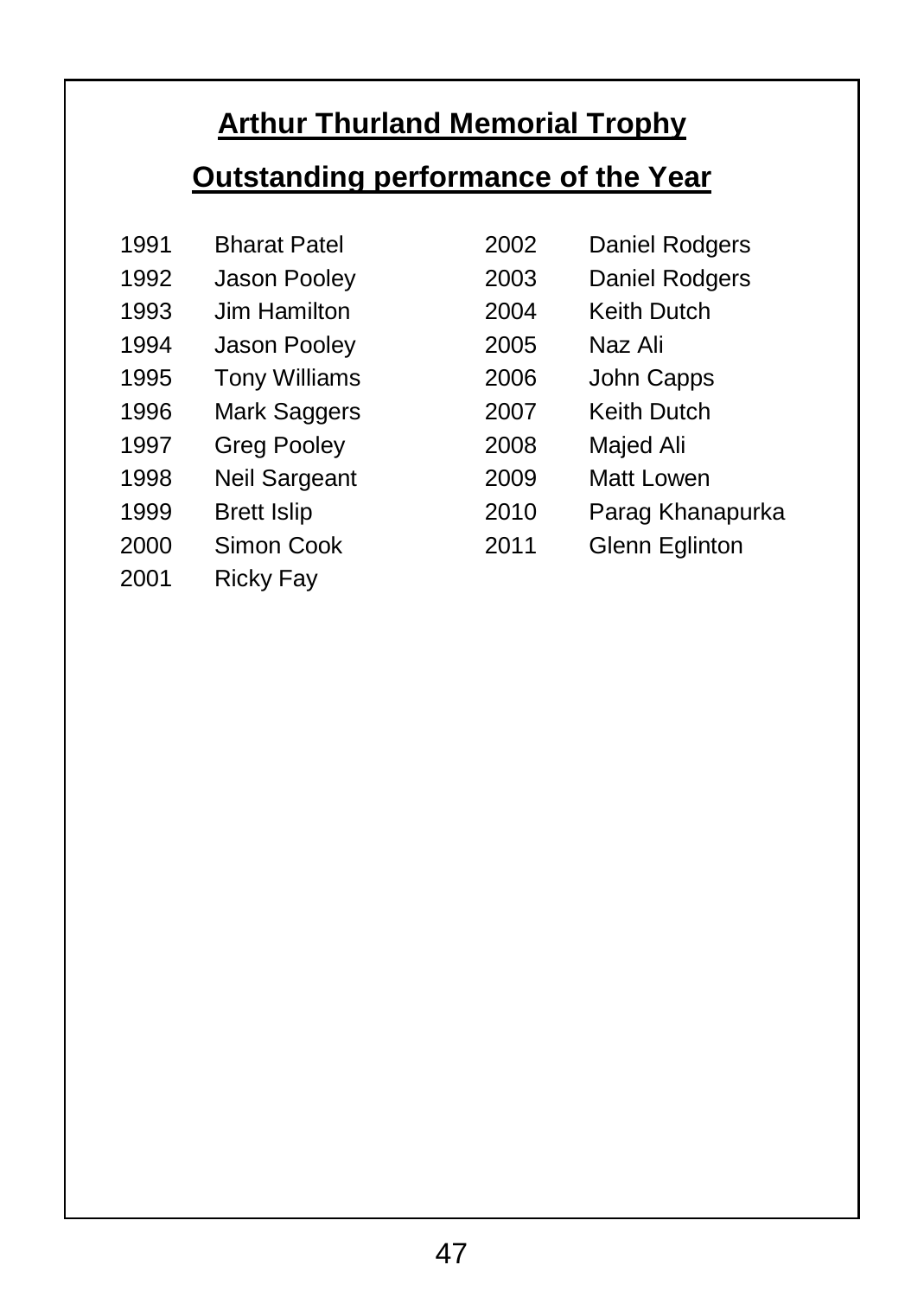#### **Middlesex County Cricket League 2011**

#### **1 st XI Batting**

| <b>Batsman</b>         | м  | ı              | <b>NO</b> | R   | нs    | 50's           | Ave   |
|------------------------|----|----------------|-----------|-----|-------|----------------|-------|
| <b>JOE BRANDRETH</b>   | 4  | 3              |           | 66  | 39    | $\blacksquare$ | 22.00 |
| TOM BRANDRETH          | 14 | 13             | 2         | 335 | $92*$ | 2              | 30.45 |
| LUKE BUDDEN            | 17 | 14             | 3         | 366 | 68*   | 2              | 33.27 |
| TASEEM CHOUDRY         | 5  | 2              | 2         | 2   | 2*    | -              |       |
| BHARATKUMAR DAMANIA    | 12 | 12             | 2         | 507 | $90*$ | 5              | 50.70 |
| <b>GLEN EGLINTON</b>   | 17 | 11             | 1         | 117 | 52    | 1              | 11.70 |
| <b>ASHWIN KAPOOR</b>   | 16 | 14             | 2         | 156 | 35    |                | 13.00 |
| <b>MATT LOWEN</b>      | 10 | 8              | 3         | 35  | 18    |                | 7.00  |
| SULEMAN MUGHAL         | 12 | 8              | 2         | 47  | 23    |                | 7.83  |
| DIPESH PATEL           | 11 | 6              | 2         | 22  | $7^*$ |                | 5.50  |
| SAHIL PATEL            | 6  | 3              | 2         | 11  | 9*    |                | 11.00 |
| <b>JAMES PERTTIFER</b> | 3  | $\overline{2}$ | 1         | 5   | $3^*$ |                | 5.00  |
| YOGESH PRABHU          | 2  | 1              | 1         | 1   | $1*$  | ۰              |       |
| DANIEL SAGGERS         | 7  | 6              | 1         | 69  | 47    |                | 13.80 |
| <b>VISHAL SETHI</b>    | 12 | 11             | 2         | 152 | 31*   |                | 16.89 |
| SUMEET SHARMA          | 12 | 12             | 1         | 393 | 89*   | 4              | 35.72 |
| DILLIP THAKKAR         | 1  |                |           | -   | ۰     | ۰              |       |
| YOGESH VAGADIYA        | 4  | 4              |           | 24  | 14    |                | 6.00  |
| VISHAL VAKANI          | 16 | 15             | 1         | 401 | 72    | 2              | 28.64 |
| POOJAN VYAS            | 6  | 5              |           | 27  | 12    |                | 5.40  |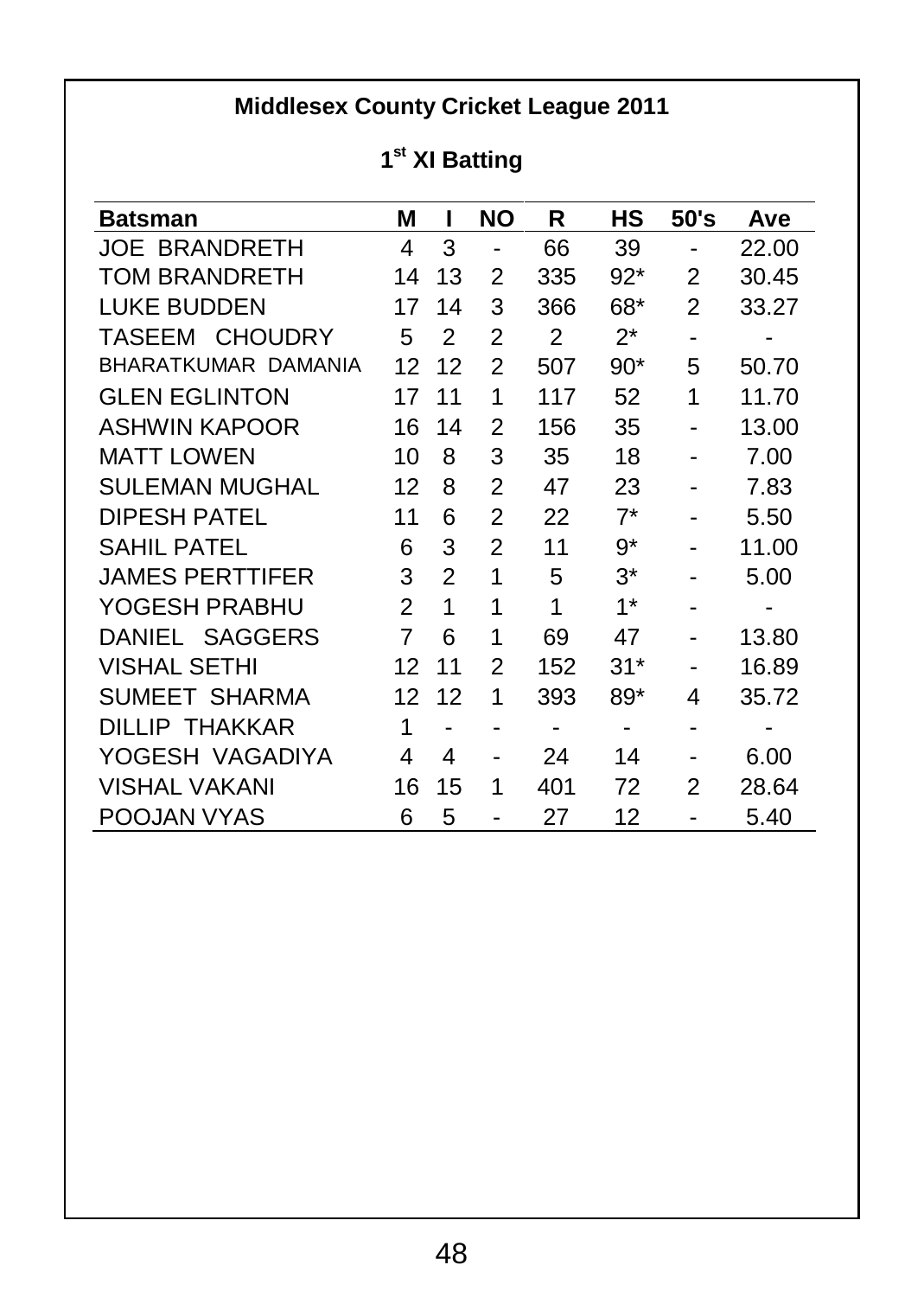## **Middlesex County Cricket League 2011**

#### **1 st XI Bowling**

| <b>Bowler</b>            | М  | O               | М  | R      | W  | <b>5 Wk</b> | <b>Best</b> | Ave   |
|--------------------------|----|-----------------|----|--------|----|-------------|-------------|-------|
| TASEEM<br><b>CHOUDRY</b> | 5  | 28              | 3  | 142    | 3  |             | $3-42$      | 47.33 |
| <b>BHARATKUMAR</b>       |    |                 |    |        |    |             |             |       |
| <b>DAMANIA</b>           |    | 12 103.4 26 300 |    |        | 15 |             | 4-6         | 20.00 |
| <b>GLEN EGLINTON</b>     | 17 | 177.4 34 599    |    |        | 41 | 1           | $6-52$      | 14.61 |
| <b>MATT LOWEN</b>        | 10 | 72              |    | 20 236 | 14 | 1           | 6-54        | 16.86 |
| <b>SULEMAN MUGHAL</b>    | 12 | 88              |    | 12 320 | 6  |             | 4-55        | 53.33 |
| DIPESH PATEL             | 11 | 81              | 10 | 321    | 15 | ۰           | $3 - 4$     | 21.40 |
| SAHII PATFI              | 6  | 26              | 7  | 77     | 3  |             | $1 - 19$    | 25.67 |
| <b>JAMES PETTIFER</b>    | 3  | 27              | 3  | 80     | 6  | -           | 4-51        | 13.33 |
| YOGESH PRABHU            | 2  | 16              | 2  | 47     | 1  |             | $1 - 29$    | 47.00 |
| VISHAL SETHI             | 12 | 80              | 12 | 331    | 14 |             | $3-27$      | 23.64 |
| SUMEET SHARMA            | 12 | 8               | 0  | 41     | 0  | -           |             |       |
| YOGESH VAGADIYA          | 4  | 32              | 5  | 123    | 6  |             | $3 - 34$    | 20.50 |
| <b>VISHAL VAKANI</b>     | 16 | 3               | 0  | 21     | 0  |             |             |       |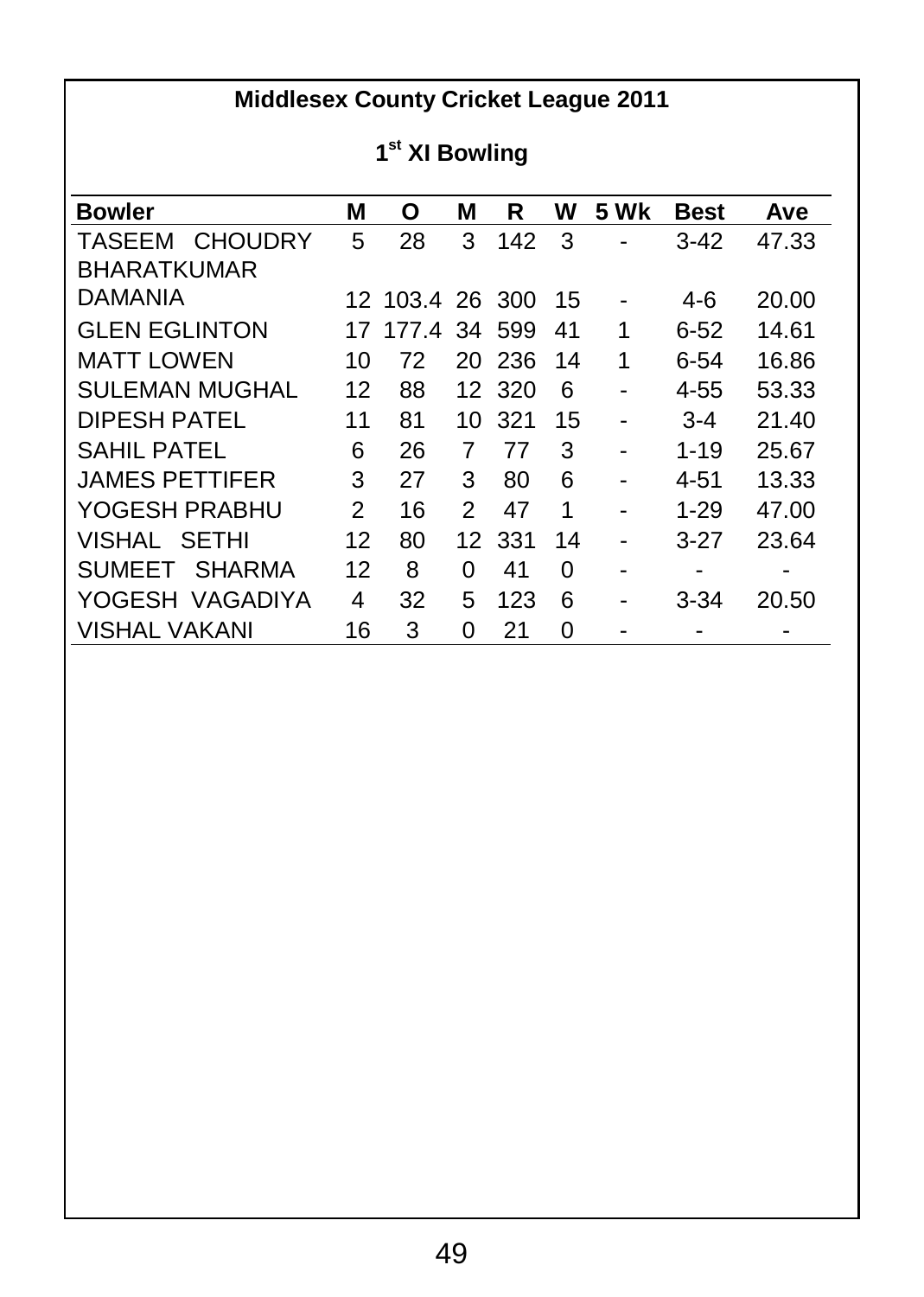| Middlesex County Cricket League 1972-2011                                        |     |     |                |      |        |                |       |
|----------------------------------------------------------------------------------|-----|-----|----------------|------|--------|----------------|-------|
| 1 <sup>st</sup> XI BATSMEN<br>(QUAL: OVER 1000 RUNS OR MIN 750 RUNS @ AVE 30.00) |     |     |                |      |        |                |       |
| <b>Batsman</b>                                                                   | м   | I   | NO             | R    | HS     | 50's           | Ave   |
| MAJED ALI                                                                        | 135 | 123 | 13             | 3044 | 98*    | 18             | 27.67 |
| <b>GRAHAM BARLOW</b>                                                             | 29  | 29  | 5              | 1281 | 115    | 10             | 53.38 |
| <b>STUART BEAVIS</b>                                                             | 69  | 64  | 4              | 1190 | 90     | 7              | 19.83 |
| DAVID BLOOMFIELD                                                                 | 130 | 119 | 7              | 2001 | 83     | 6              | 17.87 |
| <b>LUKE BUDDEN</b>                                                               | 108 | 91  | $\overline{7}$ | 2010 | 92     | 10             | 23.93 |
| <b>JASON CLEMOW</b>                                                              | 88  | 83  | 11             | 1585 | 100*   | 8              | 22.01 |
| <b>GIRISH DATTANI</b>                                                            | 115 | 87  | 25             | 1312 | $110*$ | 4              | 21.16 |
| <b>ALEC DAVIES</b>                                                               | 39  | 37  | $\mathbf{1}$   | 1065 | 106    | 7              | 29.58 |
| RICHARD DEVINE                                                                   | 182 | 153 | 35             | 2034 | 61     | $\overline{2}$ | 17.24 |
| <b>KEITH DUTCH</b>                                                               | 91  | 83  | 14             | 2829 | 134    | 20             | 41.00 |
| <b>MATTHEW ENNION</b>                                                            | 78  | 74  | 8              | 2231 | 119    | 16             | 33.80 |
| JAMIE HAMILTON (JR)                                                              | 92  | 83  | 11             | 1105 | 62     | 3              | 15.35 |
| <b>JIM HAMILTON (SNR)</b>                                                        | 149 | 142 | 6              | 2563 | $103*$ | 12             | 18.85 |
| MICHAEL JAMES                                                                    | 33  | 33  | 2              | 997  | $117*$ | 8              | 32.16 |
| <b>ROGER KINGDON</b>                                                             | 113 | 111 | 14             | 3045 | 100    | 22             | 31.39 |
| <b>GRAEME OVERY</b>                                                              | 122 | 114 | 9              | 2178 | 75     | 10             | 20.74 |
| <b>BHARAT PATEL</b>                                                              | 142 | 134 | 15             | 2299 | $142*$ | 7              | 19.32 |
| <b>GREG POOLEY</b>                                                               | 100 | 93  | 7              | 2734 | 114    | 20             | 31.79 |
| <b>JASON POOLEY</b>                                                              | 40  | 39  | 3              | 1728 | 155    | 12             | 48.00 |
| <b>GEOFFREY RAYNER</b>                                                           | 87  | 83  | 5              | 1253 | 58     | 4              | 16.06 |
| <b>ADAM REID</b>                                                                 | 128 | 121 | 15             | 2782 | 94     | 14             | 26.24 |
| <b>DANIEL RODGERS</b>                                                            | 162 | 154 | 16             | 4640 | 181    | 35             | 33.62 |
| <b>NEIL SARGEANT</b>                                                             | 179 | 156 | 15             | 2839 | 78     | 13             | 20.13 |
| <b>VISHAL VAKANI</b>                                                             | 107 | 88  | 11             | 1424 | 72     | 6              | 18.49 |
| <b>NICK VINCENT</b>                                                              | 98  | 93  | 3              | 1840 | 132    | 8              | 20.44 |

#### **OVERSEAS PLAYERS (QUAL: 600 RUNS)**

| <b>Batsman</b>              | м  |    | <b>NO</b> | R   | нs     | 50's | Ave   |
|-----------------------------|----|----|-----------|-----|--------|------|-------|
| <b>ROGER BRADLEY</b>        | 26 | 25 | 3         | 666 | $104*$ | 4    | 30.27 |
| ANANT BRAHMBHATT            | 19 | 18 | 3         | 654 | 107    | 5    | 43.60 |
| <b>BRETT ISLIP</b>          | 32 | 30 | 6         | 896 | $100*$ |      | 37.33 |
| PARAG<br><b>KHANAPURKAR</b> | 19 | 18 | 2         | 787 | 135    |      | 49.19 |
| <b>NICK MARTIN</b>          | 44 | 43 | 3         | 953 | 74     | 5    | 23.83 |
| <b>DAMON ROWAN</b>          | 32 | 30 | q         | 884 | 118*   | 3    | 42.09 |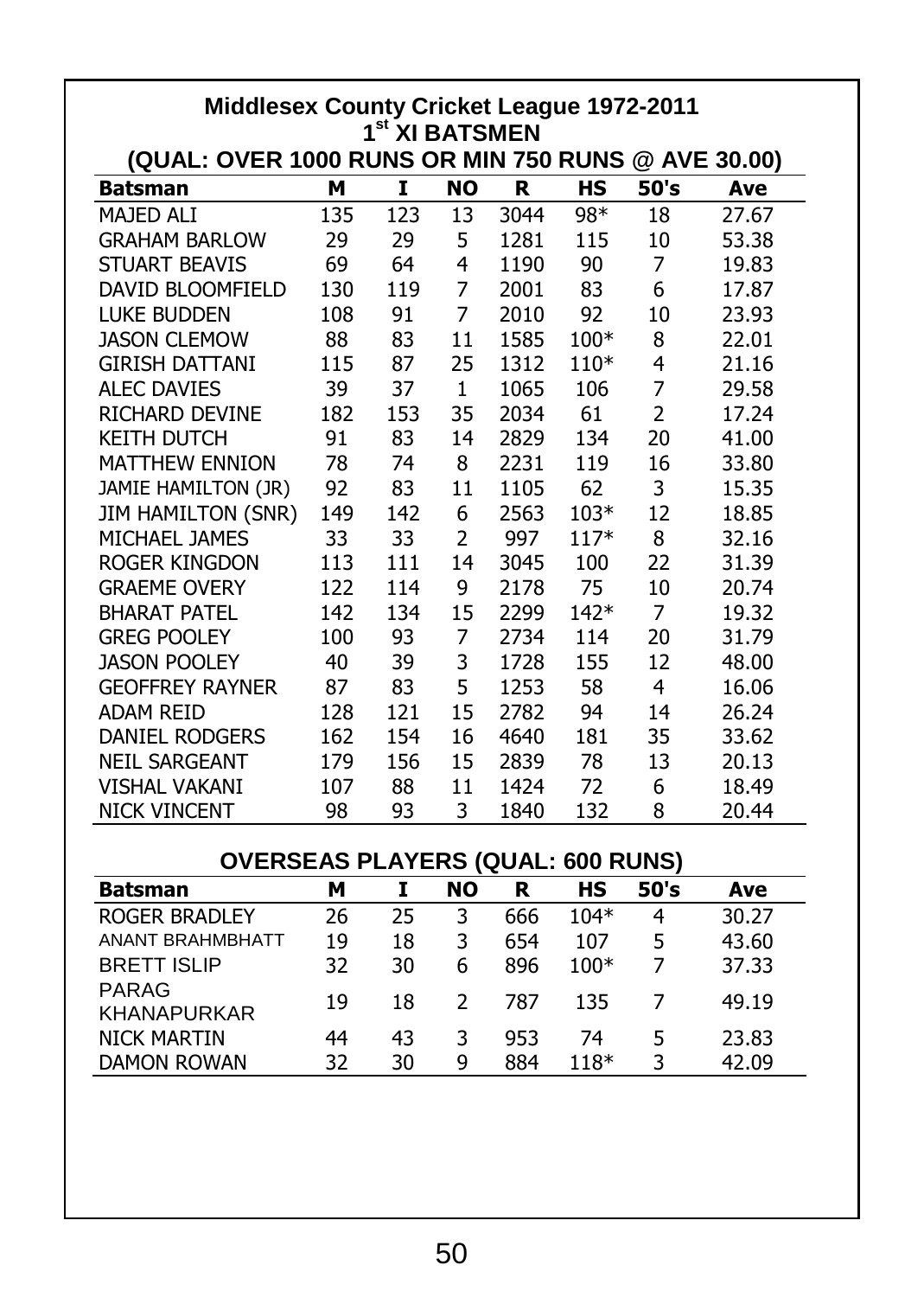### **Middlesex County Cricket League 1972-2011**

#### **1 st XI BOWLING (QUALIFICATION 50 WICKETS)**

| <b>Bowler</b>           | <b>Matches</b> | о      | м    | R     | w   | 5<br><b>Wkts</b> | Best     | Ave   |
|-------------------------|----------------|--------|------|-------|-----|------------------|----------|-------|
| NAZ ALI                 | 131            | 1473.4 | 312  | 5569  | 223 | 11               | 7-66     | 24.97 |
| JOHN CAPPS              | 74             | 434.5  | 91   | 1624  | 71  | $\mathbf{1}$     | $5-9$    | 22.87 |
| <b>RON CHAMBERS</b>     | 84             | 398.3  | 92   | 1263  | 52  | ۰                | $4 - 19$ | 24.29 |
| SIMON COOK              | 29             | 357.3  | 84   | 1036  | 57  | 2                | 7-28     | 18.17 |
| <b>GIRISH DATTANI</b>   | 115            | 813.3  | 170  | 2955  | 116 | 1                | $6 - 31$ | 25.47 |
| RICHARD DEVINE          | 182            | 1557.5 | 301  | 5512  | 205 | 5                | 7-49     | 26.88 |
| KEITH DUTCH             | 91             | 1317.3 | 224  | 4298  | 237 | 16               | $8 - 45$ | 18.13 |
| <b>BRIAN EDEN</b>       | 104            | 953.4  | 240  | 2761  | 136 | 5                | 7-49     | 20.30 |
| <b>GLEN EGLINGTON</b>   | 30             | 294.0  | 52   | 1057  | 66  | 3                | $6 - 52$ | 16.01 |
| <b>MATT ENNION</b>      | 78             | 450.5  | 70   | 1806  | 71  | 1                | $5 - 57$ | 25.44 |
| <b>RICKY FAY</b>        | 34             | 637.1  | 153  | 1836  | 108 | 8                | $8 - 61$ | 17.00 |
| ALAN HOLLEY             | 64             | 729.4  | 168  | 2155  | 110 | 5                | $5 - 19$ | 19.59 |
| <b>MATT LOWEN</b>       | 58             | 306.4  | 55   | 1186  | 54  | ٠                | $4 - 20$ | 21.96 |
| SULEMAN MUGHAL          | 76             | 515.2  | 85   | 2139  | 67  | -                | $4 - 21$ | 31.92 |
| <b>ADAM REID</b>        | 128            | 722.1  | 136  | 2606  | 87  | 3                | $6 - 24$ | 29.95 |
| <b>BRIAN REID</b>       | 274            | 3586.2 | 1074 | 9687  | 542 | 29               | $8 - 27$ | 17.87 |
| DANIEL RODGERS          | 162            | 649.1  | 119  | 2292  | 92  | 3                | $6 - 37$ | 24.91 |
| <b>JOHN SWANN</b>       | 24             | 297.5  | 98   | 716   | 59  | 2                | $5-17$   | 12.14 |
| <b>ANTHONY WILLIAMS</b> | 275            | 3518.3 | 876  | 10893 | 515 | 22               | 7-25     | 21.15 |

#### **OVERSEAS PLAYERS – QUALIFICATION 30 WKTS**

| <b>Bowler</b>               | Matches | o     | м  | R    | w  | <b>Wkts</b> |      | Best Ave   |
|-----------------------------|---------|-------|----|------|----|-------------|------|------------|
| <b>ROGER BRADLEY</b>        | 26      | 250.4 | 47 | 888  | 55 | 3           |      | 7-19 16.15 |
| <b>HASSAN KHAN</b>          | 34      | 344.2 | 66 | 1252 | 44 |             |      | 8-53 28.45 |
| PARAG<br><b>KHANAPURKAR</b> | 19      | 200.1 | 48 | 719  | 39 |             |      | 5-30 18.43 |
| <b>HEATH MULLER</b>         | 14      | 179.3 | 43 | 526  | 40 | 4           | 6-38 | 13.15      |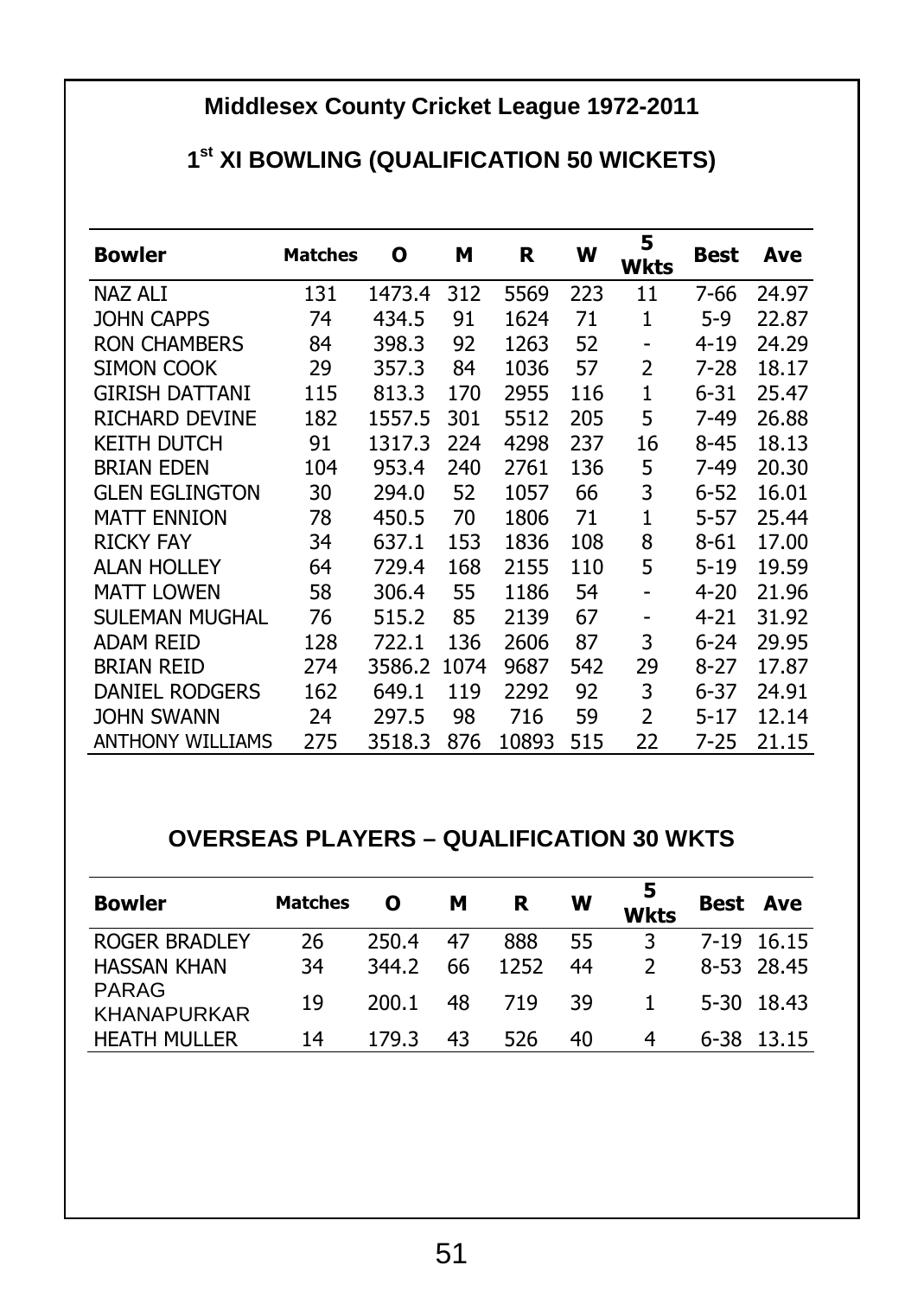| <b>Batsman</b>        | М  | ı  | <b>NO</b>      | R   | HS.   |          | 50's Ave |
|-----------------------|----|----|----------------|-----|-------|----------|----------|
| USMAN ALI             | 5  | 4  | $\overline{2}$ | 129 | 40*   | 0        | 64.5     |
| DANIEL RAZA           | 9  | 9  | 1              | 170 | 47*   | $\Omega$ | 21.25    |
| <b>STEVEN GAFFIN</b>  | 11 | 11 | 1              | 186 | 64    | 2        | 18.6     |
| MUZZAMIL SEGHAL       | 4  | 3  | 1              | 18  | 15    | $\Omega$ | 9        |
| <b>IMRAN RAZA</b>     | 15 | 8  | 2              | 61  | 18    | 0        | 10.16    |
| AMAN SHARMA           | 4  | 3  | $\Omega$       | 14  | 13    | 0        | 4.66     |
| <b>PATRICK MYTHEN</b> | 2  | 1  | $\Omega$       | 6   | 6     | $\Omega$ | 6        |
| <b>ALI AHMED</b>      | 3  | 2  | $\Omega$       | 13  | 8     | 0        | 6.5      |
| <b>JON SQUIRES</b>    | 5  | 3  | 2              | 1   | 1     | 0        | 1        |
| <b>DILIP WILSON</b>   | 3  | 3  | 0              | 103 | 67    | 1        | 34.33    |
| <b>STEFAN WALECKI</b> | 6  | 6  | 1              | 159 | 67    | 1        | 31.8     |
| GEORGE WRIGHT         | 4  | 4  | $\Omega$       | 61  | 28    | $\Omega$ | 18.66    |
| MATTHEW WELLS         | 5  | 5  | $\Omega$       | 68  | 26    | $\Omega$ | 13.6     |
| RYAN PETTIFER         | 12 | 9  | 1              | 94  | 36    | 0        | 11.75    |
| <b>CHRIS WHELAN</b>   | 8  | 5  | 0              | 35  | 25    | $\Omega$ | 7        |
| UMER SHAHID           | 8  | 5  | 0              | 93  | 20    | 0        | 12.25    |
| <b>JAMIE MANSI</b>    | 7  | 5  | 3              | 42  | 24*   | 0        | 21       |
| JOHN WHELAN           | 9  | 8  | 1              | 144 | 40    | $\Omega$ | 20.57    |
| JAMES HITCHCOCK       | 5  | 3  | 1              | 52  | 29*   | $\Omega$ | 26       |
| CHRIS HITCHCOCK       | 6  | 2  | $\Omega$       | 17  | 13    | 0        | 8.5      |
| DANIEL HARRAGHY       | 5  | 3  | $\Omega$       | 6   | 6     | 0        | 2        |
| <b>AKBAR BUTT</b>     | 3  | 2  | 0              | 117 | 114   | 1        | 58.5     |
| DHAVAL NATOROM        | 4  | 2  | 1              | 82  | $52*$ | 1        | 82       |
| PAUL WHELAN           | 2  | 2  | 1              | 100 | $52*$ | 1        | 100      |

#### **4 th XI Statistics 2011 Season 4 th XI Batting**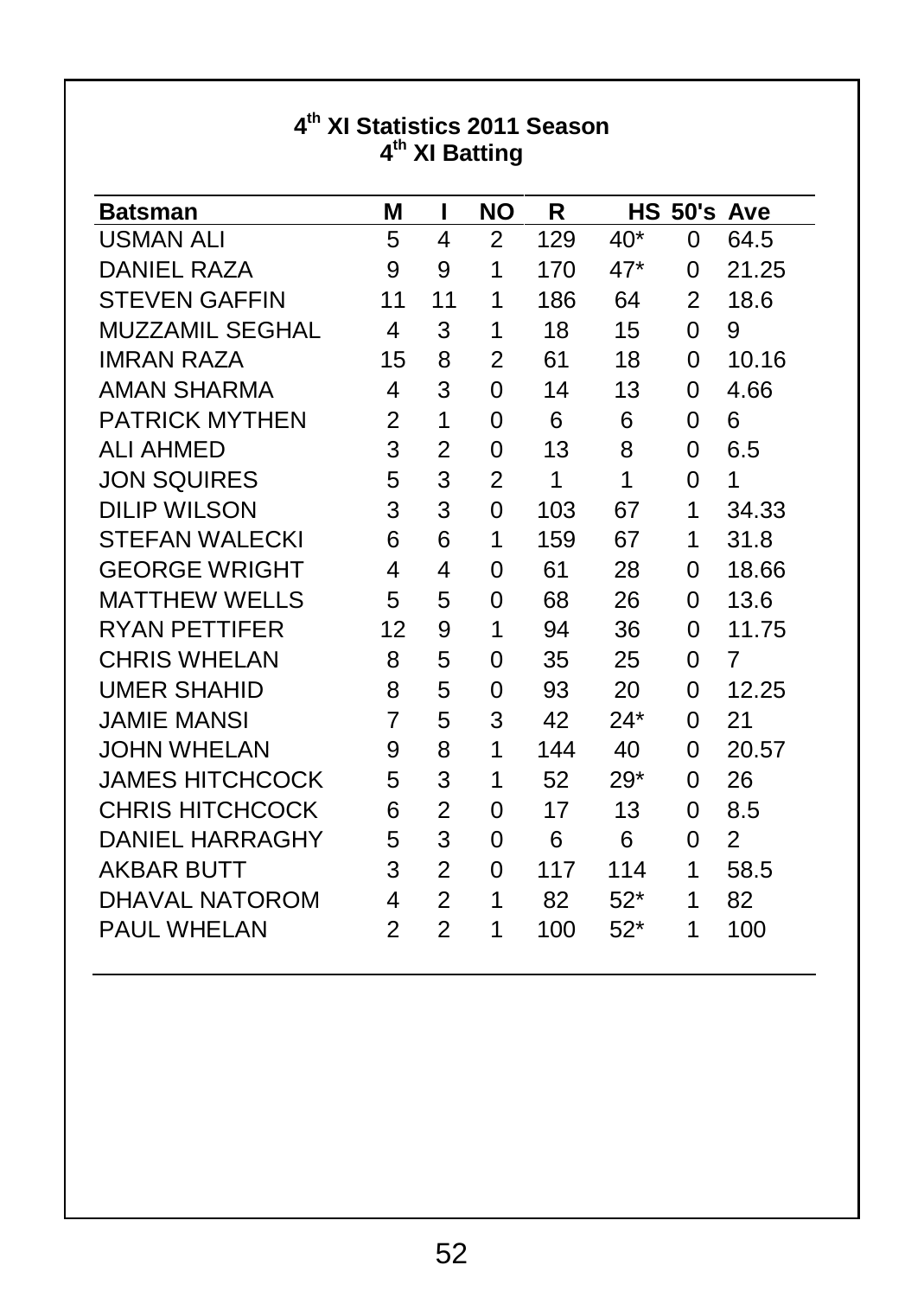| $4^{\text{th}}$<br>XI Statistics 2011 Season<br>4 <sup>th</sup> XI Bowling |    |       |    |     |    |       |             |       |
|----------------------------------------------------------------------------|----|-------|----|-----|----|-------|-------------|-------|
| <b>Bowler</b>                                                              | м  | Ο     | М  | R   | w  | 5 Wkt | <b>Best</b> | Ave   |
| <b>IMRAN RAZA</b>                                                          | 15 | 121.4 | 19 | 483 | 28 |       | $5 - 51$    | 17.25 |
| <b>UMER SHAHID</b>                                                         | 8  | 85    | 9  | 327 | 18 | 2     | 7-93        | 18.16 |
| <b>STEFAN WALECKI</b>                                                      | 6  | 35.4  | 2  | 167 | 10 |       | 4-21        | 16.7  |
| <b>USMAN ALI</b>                                                           | 5  | 27    | 1  | 76  | 6  |       | 2-30        | 12.66 |
| JAMIF MANSI                                                                | 7  | 27    | 3  | 102 | 3  |       | $2 - 23$    | 34    |
| RYAN PETTIFER                                                              | 12 | 7     | 1  | 34  | 2  |       | $2 - 23$    | 17    |
| CHRIS HITCHCOCK                                                            | 6  | 36.2  | 10 | 111 | 9  |       | $3 - 14$    | 12.33 |
| DANIEL HARRAGHY                                                            | 5  | 23    | 3  | 63  | 2  |       | $1 - 18$    | 31.5  |
| AKBAR BUTT                                                                 | 3  | 24    | 8  | 43  | 4  | -     | 2- 8        | 10.75 |
| WILL PAUL                                                                  | 4  | 24.3  | 5  | 74  | 10 | 1     | 6-38        | 7.4   |
| DHAVAL NATORAM                                                             | 4  | 32.2  | 2  | 107 | 6  |       | $3-22$      | 17.83 |
| JAMES HITCHCOCK                                                            | 5  | 3.4   | 1  | 14  | 3  |       | $3 - 14$    | 4.66  |
| <b>EAMONN BRETT</b>                                                        | 3  | 33    | 0  | 102 | 8  | 1     | 7-71        | 12.75 |

Editors Note:

NO STATISTICS RECEIVED FOR 2<sup>ND</sup> AND 3<sup>RD</sup> XI'S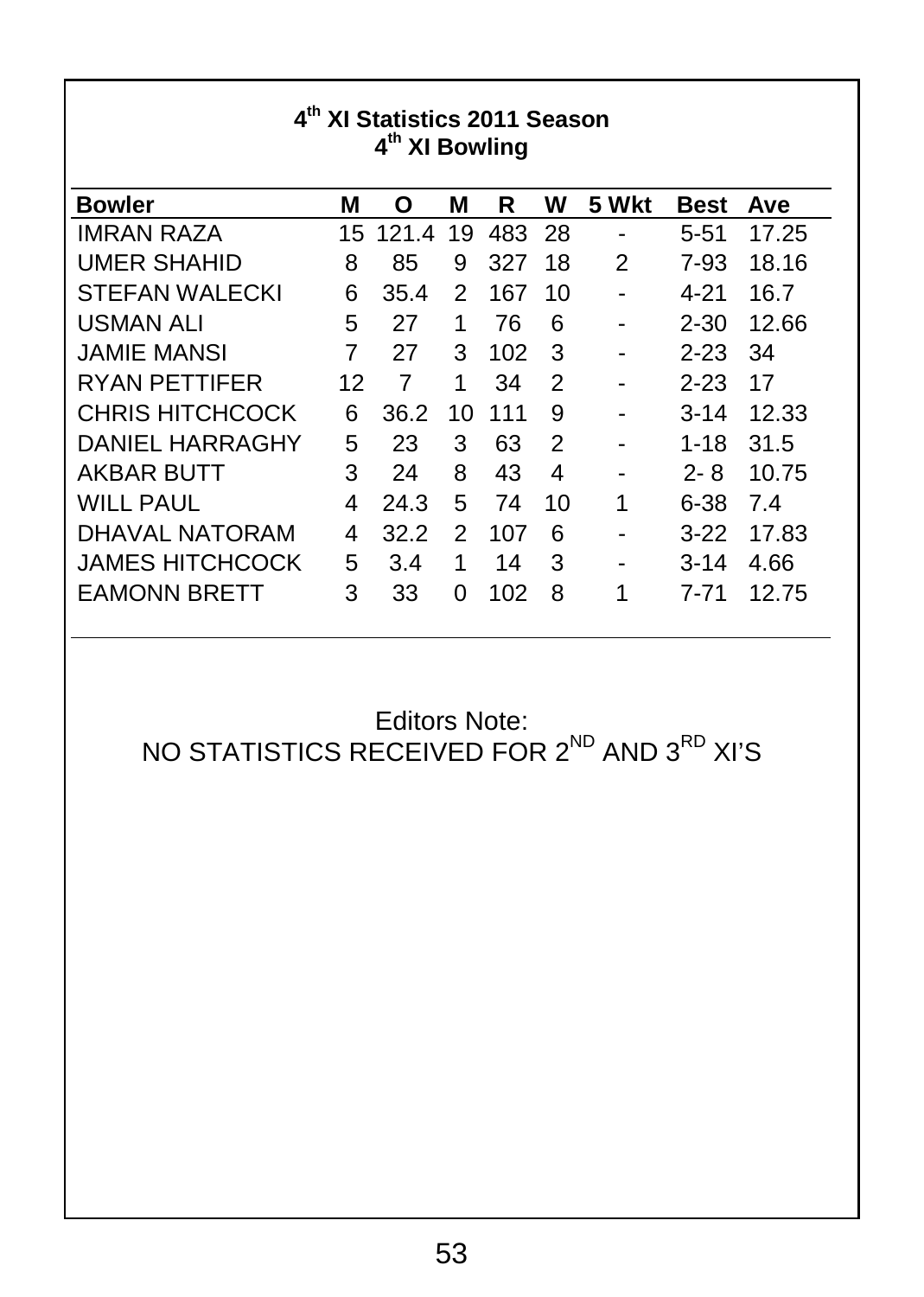# *Jonathan Vincent &*

# *Martin Laffey*

All aspects of construction, renovation, plumbing & heating systems undertaken.

Work carried out by highly qualified tradesmen & CORGI registered plumbers.

For all services please contact:

Jon – 01494 717433 / 078 3651 8632 Or Martin – 020 8578 1923 / 078 5030 3257

# **ALL QUOTATIONS FREE !**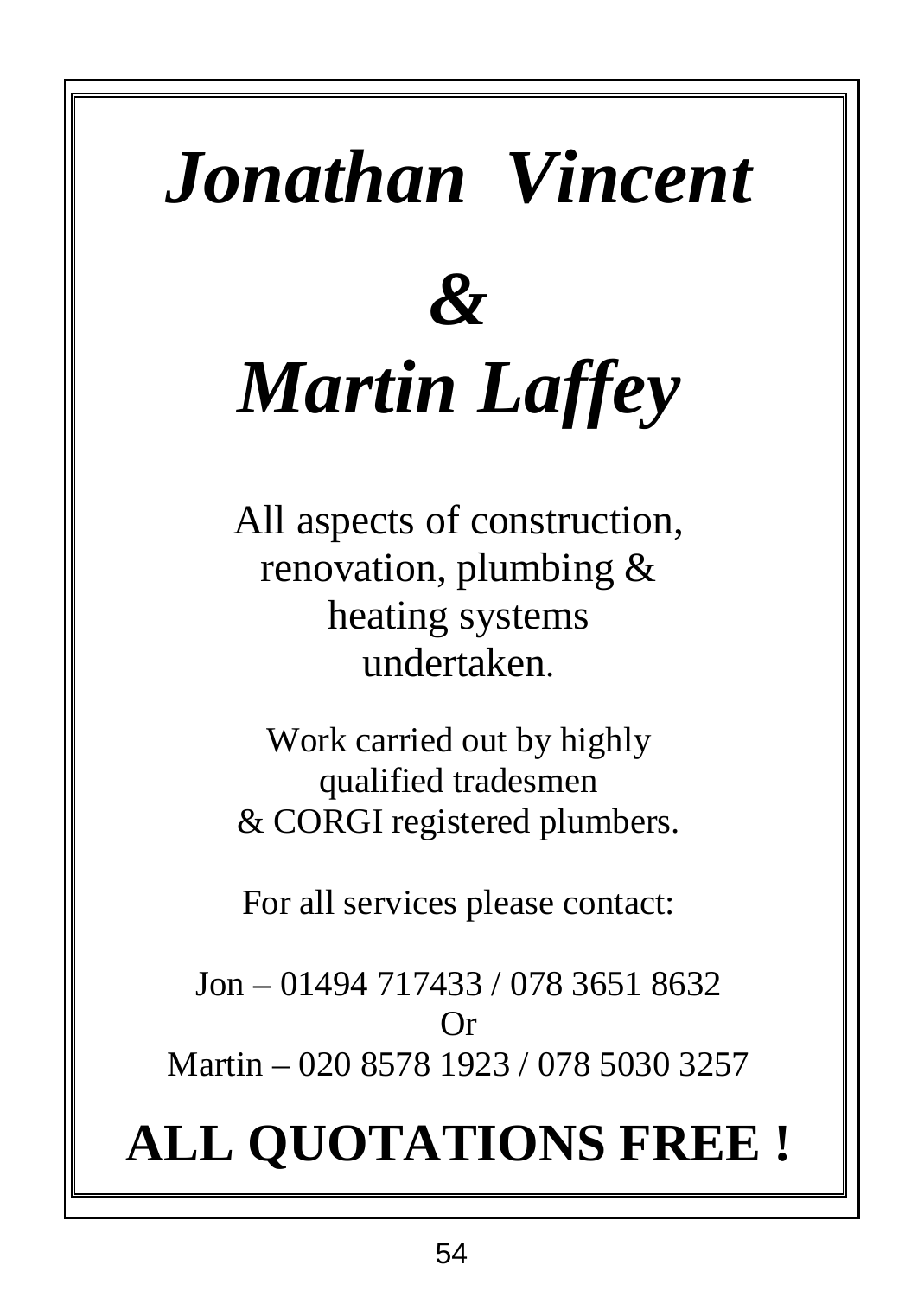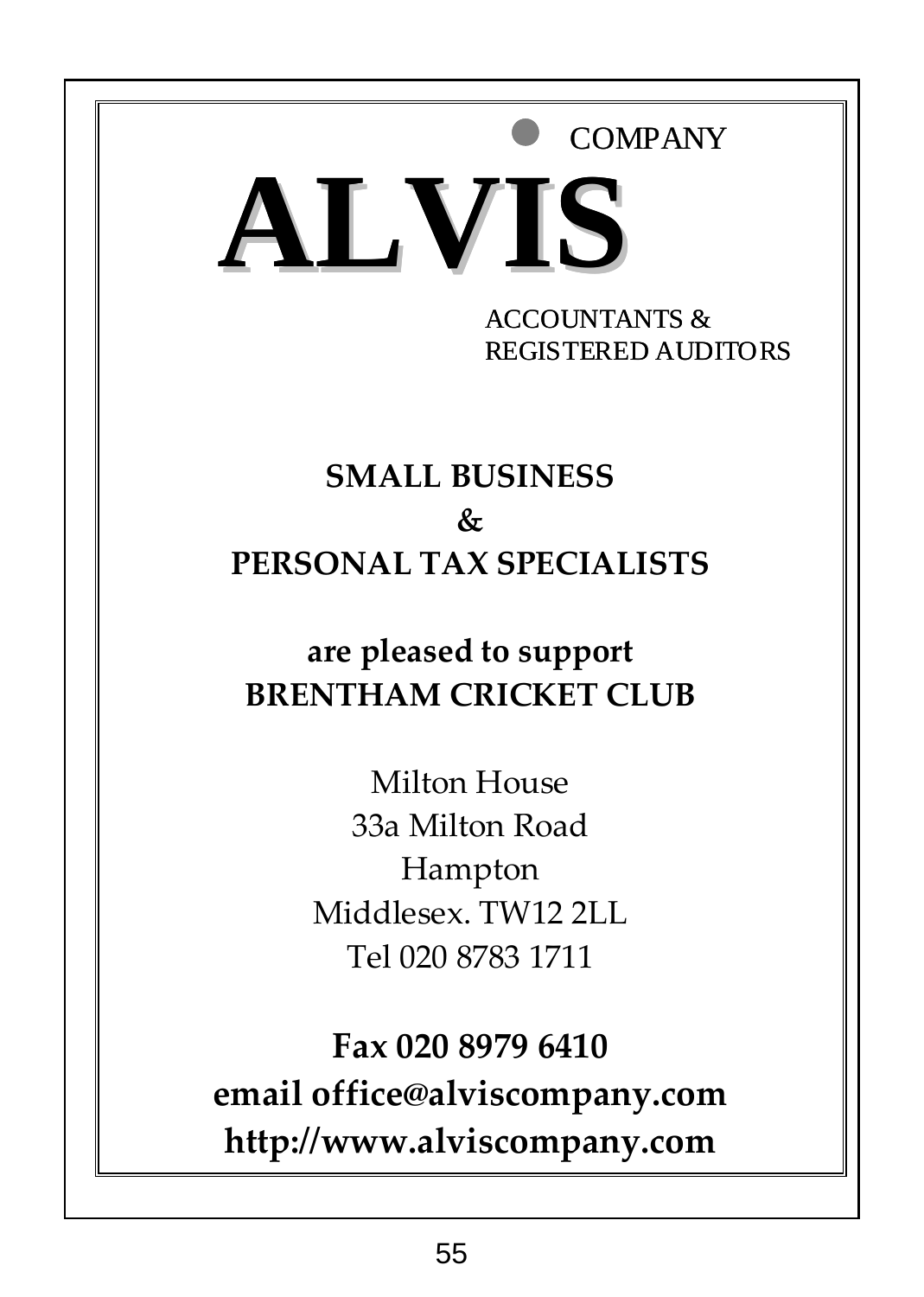

# **North China Restaurant 305 Uxbridge Road London W3 9QU**

for reservations or bookings please contact us on **Tel: 020 8992 9183**

**Or info@northchina.co.uk**

or for delivery to your home or business order on-line at **www.northchina.co.uk**

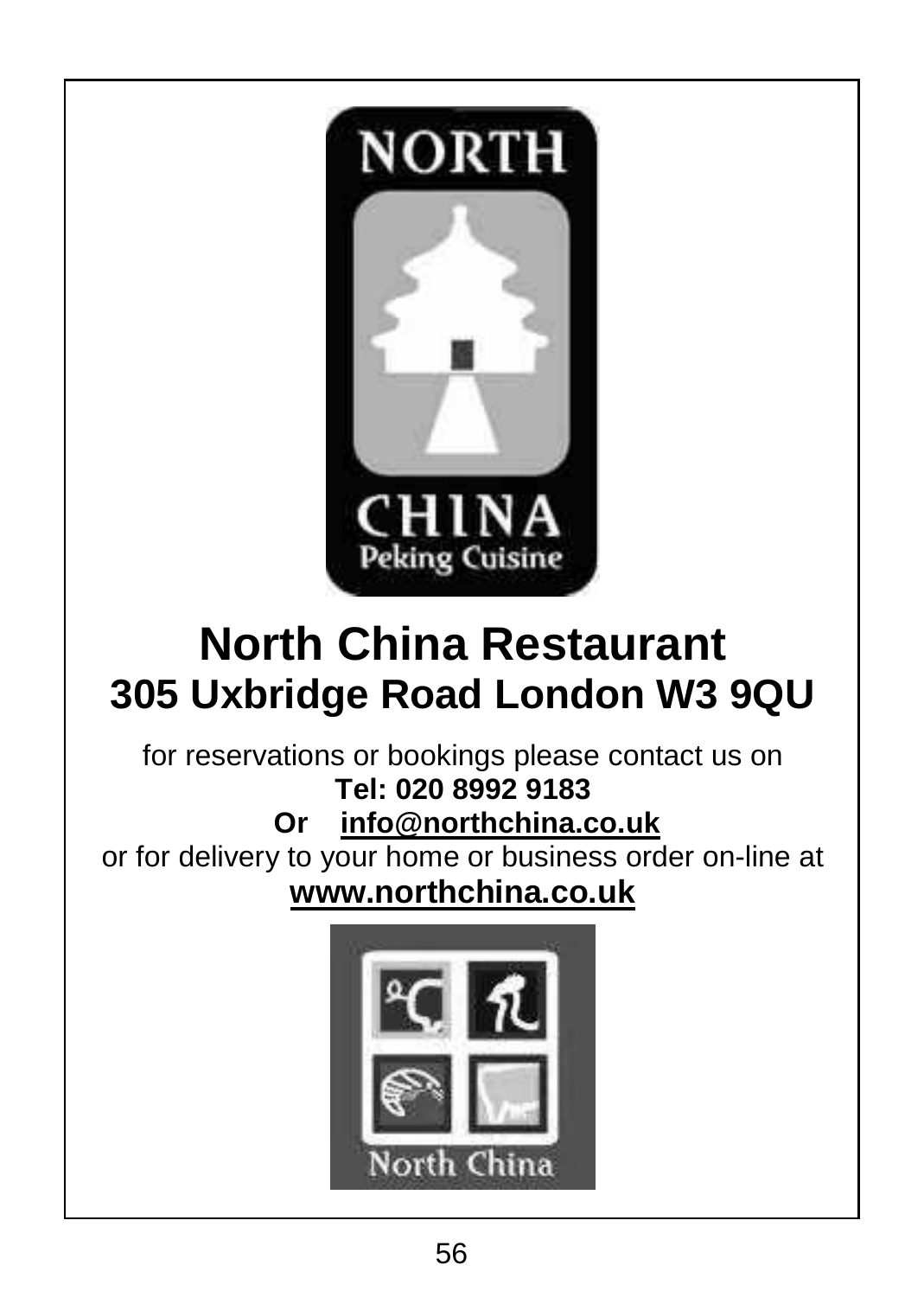| MIRAGE OPTICIANS                           | Best wishes to Brentham Cricket Club for 2012 |
|--------------------------------------------|-----------------------------------------------|
| 155 PITSHANGER LANE, EALING, LONDON W5 1RH | Contact lenses - Prescription sunglasses      |
| CONTACT LENS PRACTITIONER                  | N H S sight tests - Designer frames           |
| TEL: 020 8566 8750                         | Home visits                                   |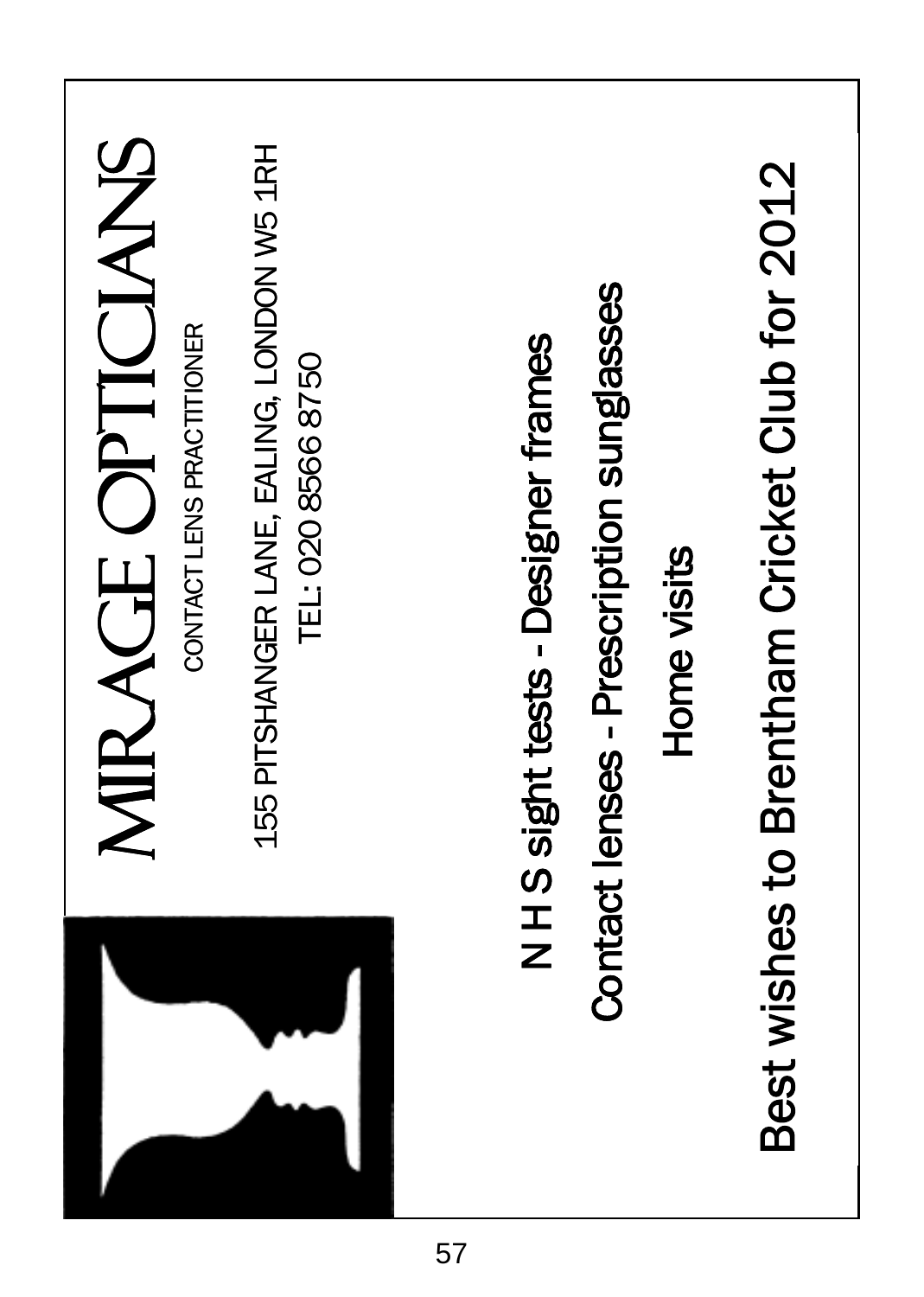# **Do you have difficulties with the following :-**

• Reading • Spelling

- Writing Maths (Dyscalculia)
	- Time-keeping Confidence Attention difficulties

(including Attention Deficit Disorder)

- Study skills Organising
- Money issues Coordination Problems (Dyspraxia)

# **Davis Dyslexia Correction® Programmes**

can help with a number of issues.

**I am a licensed Davis Dyslexia Correction Facilitator**

**Call Shilpa Patel for an informal discussion on 07786 314375 or leave a message.**

# **Shilpa Patel Cert FE Davis Facilitator**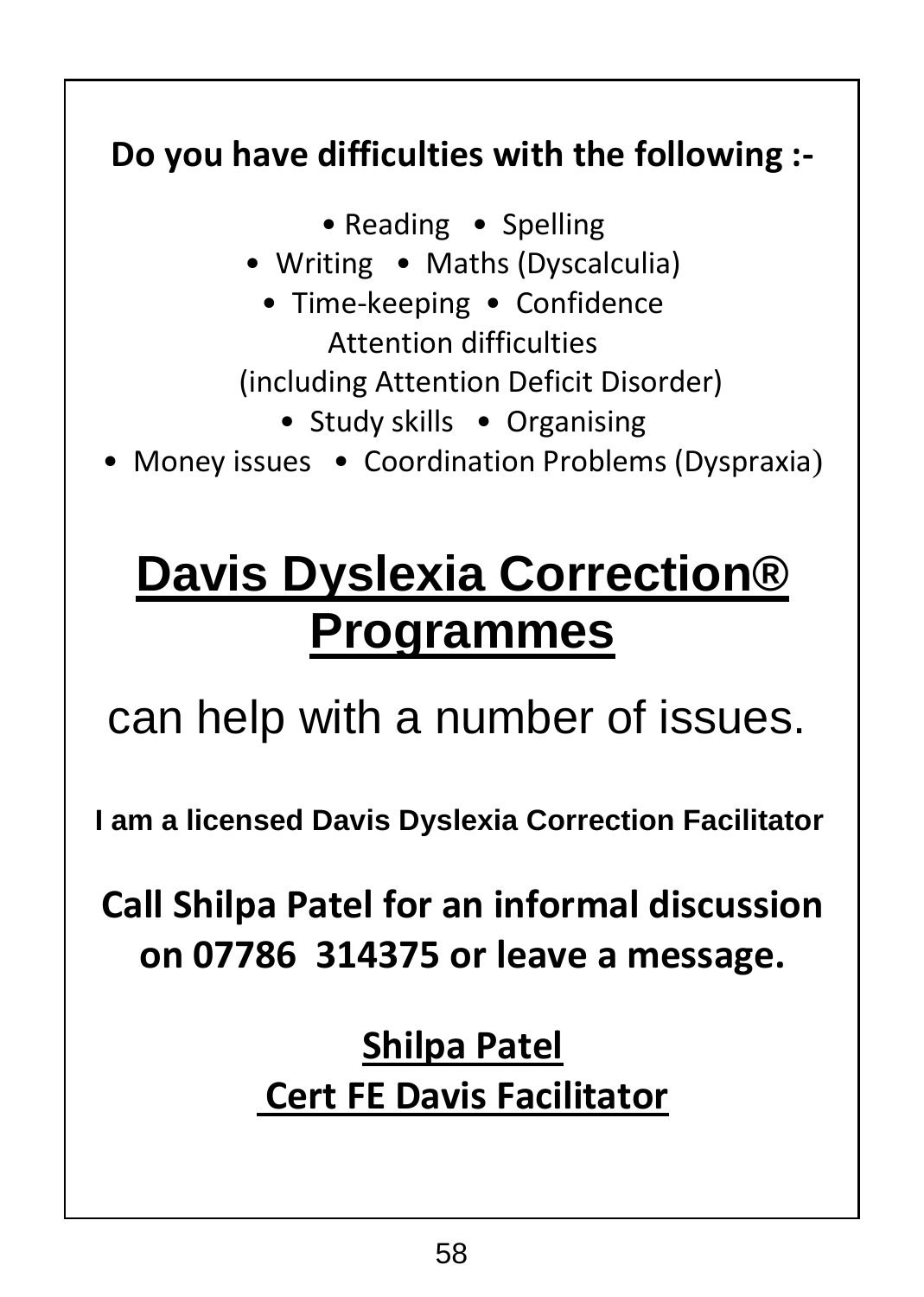#### **BRENTHAM CC CODE OF CONDUCT FOR CRICKET MEMBERS AND GUESTS**

All Members and Guests of Brentham CC will:

- Respect the rights, dignity and worth of every person within the context of Cricket
- Treat everyone equally and not discriminate on the grounds of age, gender, disability, race, ethnic origin, nationality, colour, parental or marital status, religious belief, class or social background, sexual preference or political belief
- Not condone, or allow to go unchallenged, any form of discrimination if witnessed
- Display high standards of behaviour
- Promote the positive aspects of Cricket e.g. fair play
- Encourage all participants to learn the Laws and rules and play within them, respecting the decisions of match officials
- Actively discourage unfair play, rule violations and arguing with match officials
- Recognise good performance not just match results
- Place the well-being and safety of Young People above the development of performance
- Ensure that activities are appropriate for the age, maturity, experience and ability of the individual
- Respect Young People's opinions when making decisions about their participation in Cricket
- Not smoke, drink or use banned substances whilst actively working with Young People in the Club.
- Not provide Young People with alcohol when they are under the care of the Club
- Follow ECB guidelines set out in the "Safe Hands Cricket's Policy for Safeguarding Children' and any other relevant guidelines issued
- Report any concerns in relation to a Young Person, following reporting procedures laid down by the ECB
- In addition to the above, all Club Officers and Appointed Volunteers will:
- Hold relevant qualifications and be covered by appropriate insurance

(continued)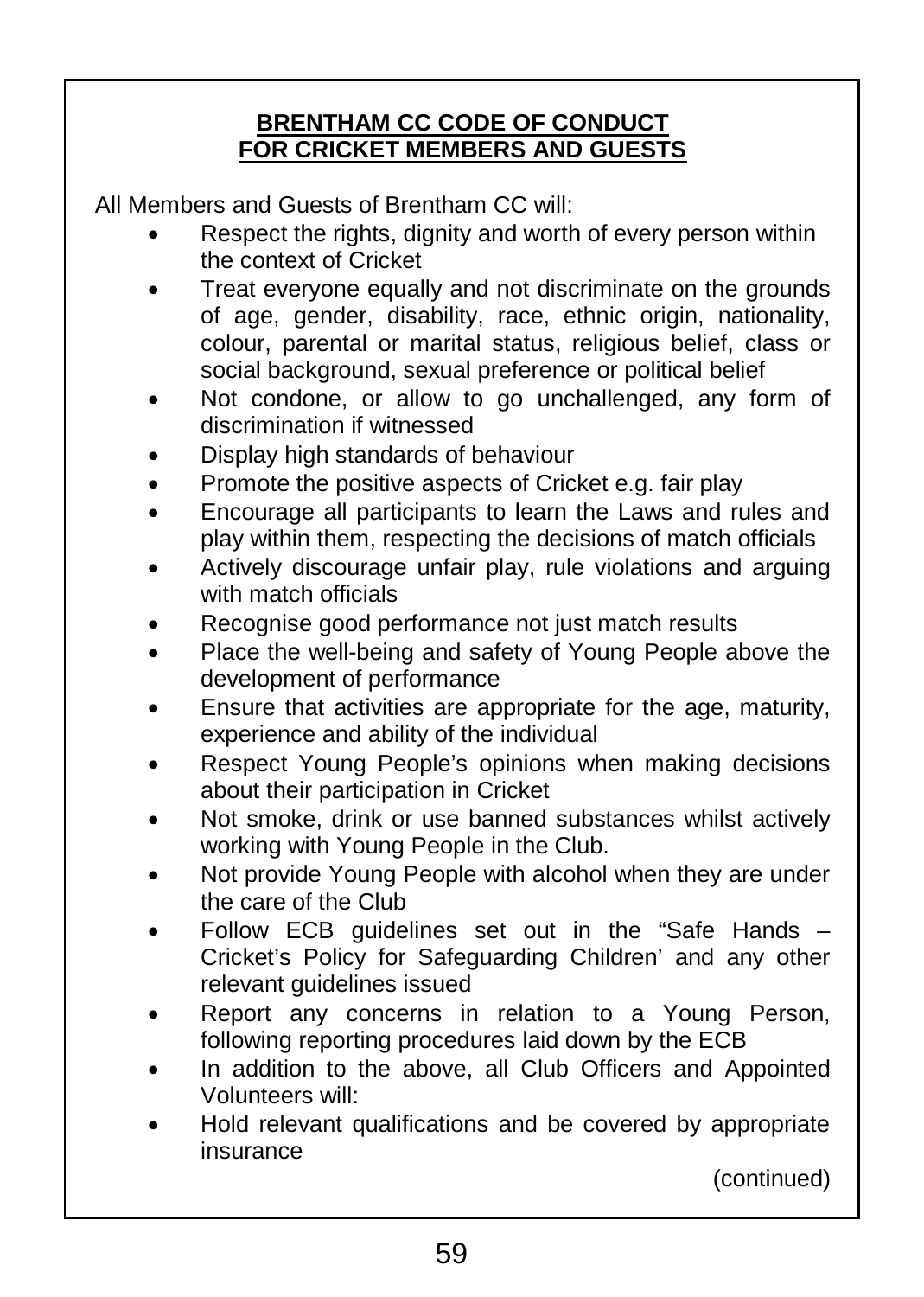- Always work in an open environment (i.e. avoid private or unobserved situations and encourage an open environment)
- Inform Players and Parents of the requirements of Cricket
- Know and understand the ECB's 'Safe Hands Cricket's Policy for Safeguarding Children'.

#### **JUNIOR CODE OF CONDUCT**

Brentham CC Code of Conduct for Junior Cricket Members and Guests:

Brentham CC is fully committed to safeguarding and promoting the wellbeing of all its members.

Brentham CC believes that it is important that members, coaches, administrators and parents/carers or guardians associated with the club should, at all times, show respect and understanding for the safety and welfare of others.

Therefore, members are encouraged to be open at all times and to share any concerns or complaints that they may have about any aspect of the club with the club captain, **Mark Saggers** or the Club Welfare Officer, **Luke Budden.**

As a member of Brentham CC you are expected to abide by the following junior code of conduct:

- All members must play within the rules and respect officials and their decisions.
- All members must respect the rights, dignity and worth of all participants regardless of gender, ability, cultural background or religion.
- Members should keep to agreed timings for training and competitions or inform their coach or team manager if they are going to be late.
- Members must wear suitable kit for training and match sessions, as agreed with the coach/team manager.
- Members must pay any fees for training or events promptly.
- Junior members are not allowed to smoke on club premises or whilst representing the club at competitions.

Junior members are not allowed to consume alcohol or drugs of any kind on the club premises or whilst representing the club.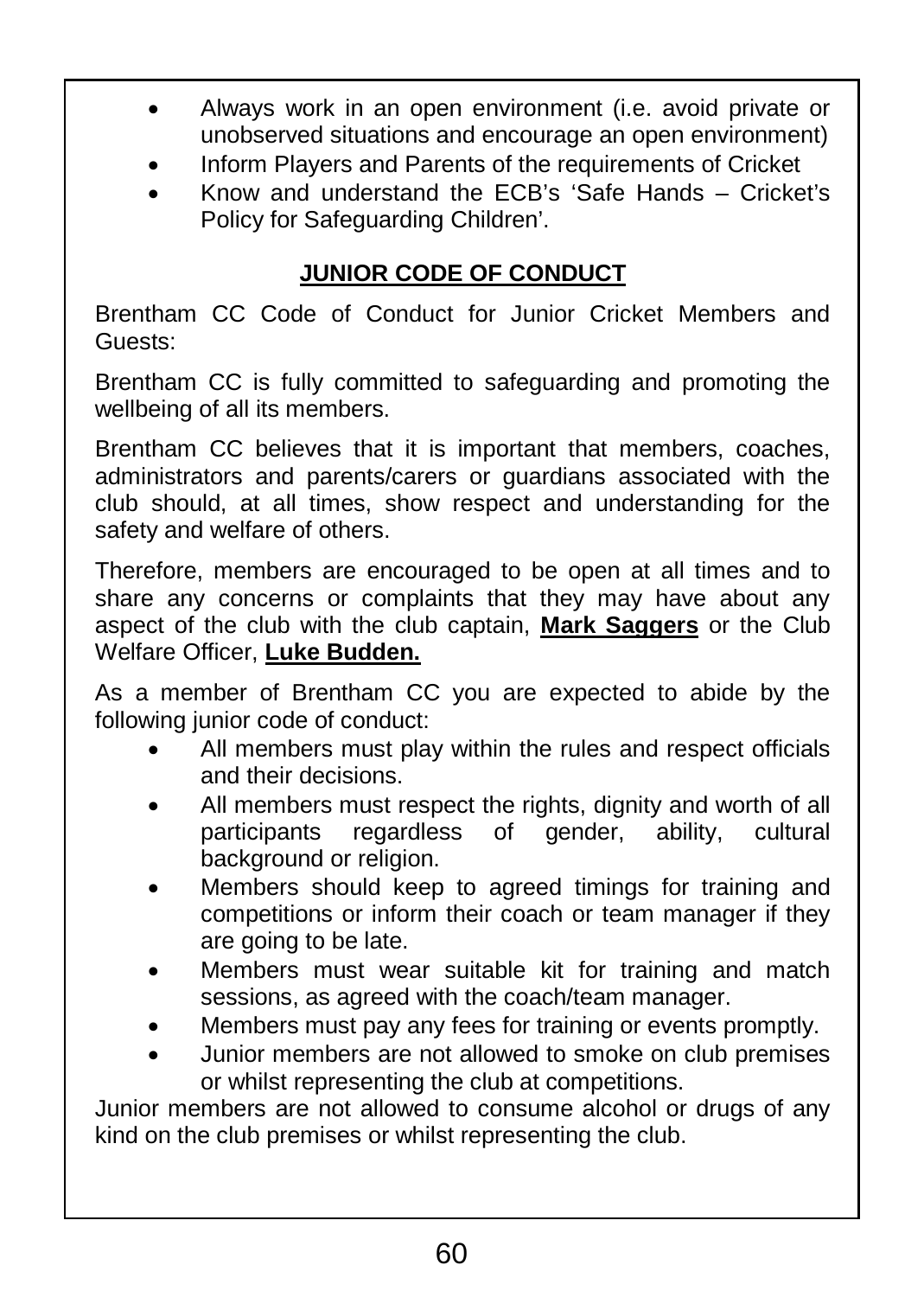# **Middlesex County Cricket League & 1987 cricket league – for 4TH XI**

#### **Header and League Point Information**

| 'P'    | = Played                                   |
|--------|--------------------------------------------|
| 'W     | $=$ Won (10 points)                        |
| T'     | $=$ Tied (5 points)                        |
| 'WD'   | $=$ Winning Draw (4 points)                |
| 'LD'   | =Losing Draw (1 points)                    |
| 'A     | $=$ Abandoned (1 point)                    |
| Τ.     | $=$ Lost (0 points)                        |
| 'DD'   | $=$ Shared / equal Draw (3 points)         |
| 'C'    | $=$ Cancelled (1 point)                    |
| 'Pen'  | = Penalty Points                           |
| 'nrr'  | $=$ Net Run Rate                           |
| 'Pts'  | $=$ Total Points                           |
| 'lcn'  | = Team Conceded (0 points)                 |
| 'wcn'  | = Opposition Conceded (10 points)          |
| 'F'    | $=$ Forfeit (10 pts awarded to opposition) |
| Colts: | NRC= No Record Card                        |

# **Brentham Cricket Club Kit!!**

**\_\_\_\_\_\_\_\_\_\_\_\_\_\_\_\_\_\_\_\_\_\_\_\_\_\_\_\_**

**…the shop is up and running ...**

The shop is live - visit online at http://brentham.dm-sports.co.uk

> Details are also on the Brentham CC Website

# **www.brenthamcc.co.uk**